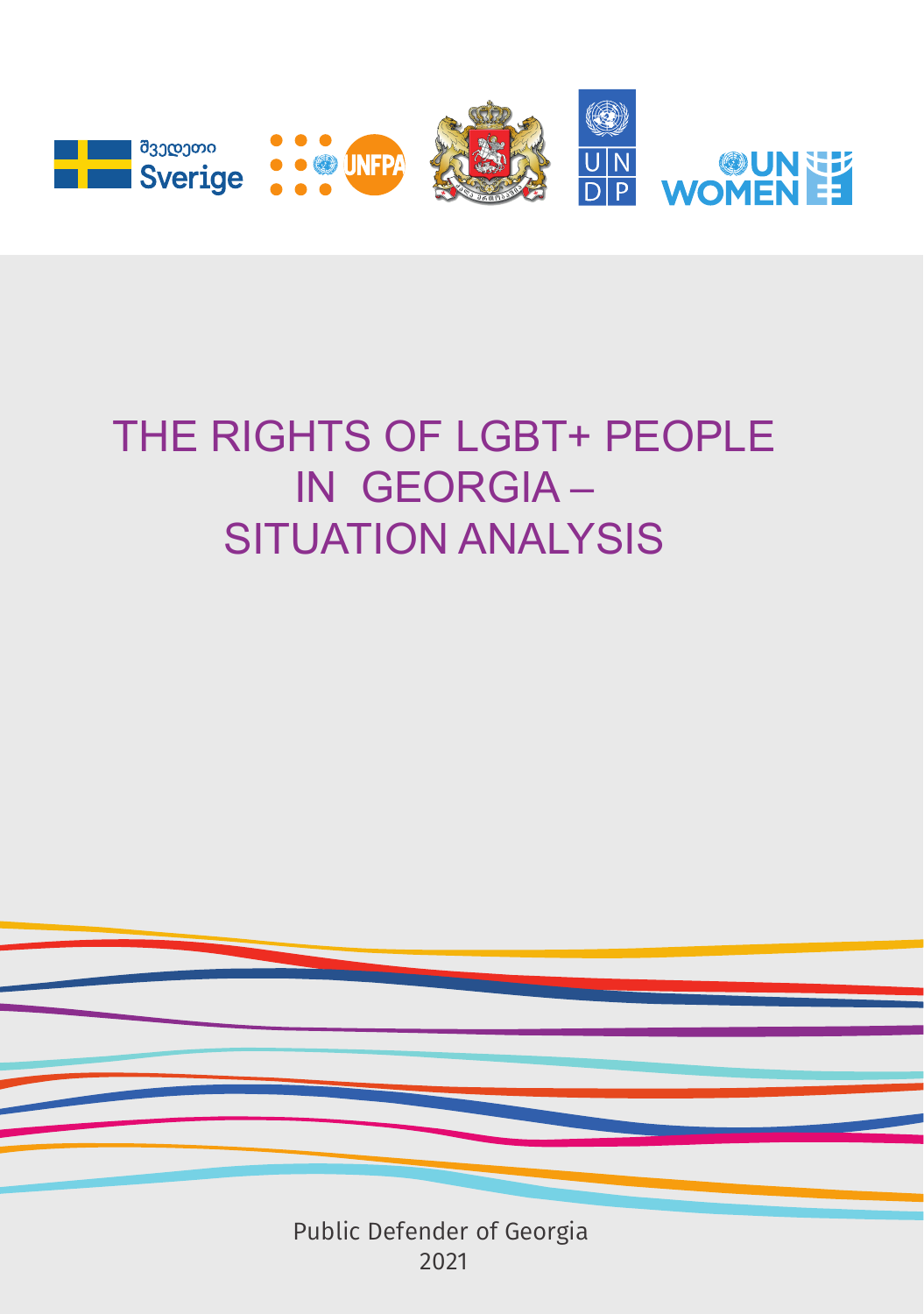#### AUTHOR: **LIKA JALAGANIA**

This publication was prepared by the Public Defender Office of Georgia with assistance from United Nations Entity for Gender Equality and Empowerment of Women (UN Women), United Nations Development Programme (UNDP) and United Nations Population Fund (UNFPA) and within the framework of UN Joint Programme for Gender Equality in Georgia supported by the Government of Sweden.

The views expressed in this publication are of the author and do not necessarily reflect those of the organizations and institutions listed above.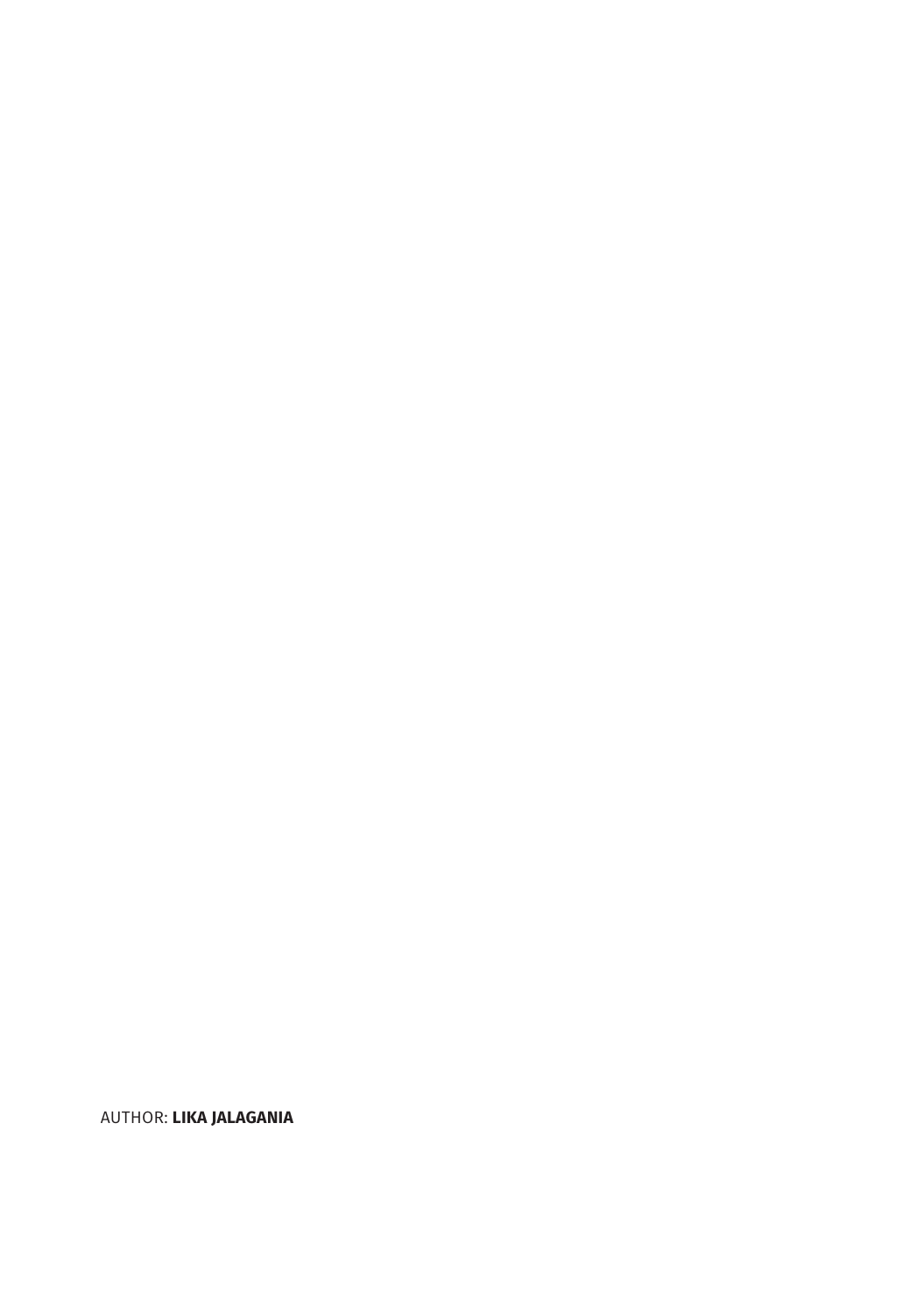### **CONTENTS**

| <b>Acronyms</b> |                                                                            |                                                                                   | 4  |
|-----------------|----------------------------------------------------------------------------|-----------------------------------------------------------------------------------|----|
|                 |                                                                            | <b>Definition of Terms</b>                                                        | 5  |
| 1.              | Preamble                                                                   |                                                                                   | 7  |
| 2.              | The Methodological Framework for the study                                 |                                                                                   |    |
| 3.              |                                                                            | Public Attitudes towards the LGBT+ Group in Georgia                               | 10 |
| 4.              |                                                                            | A brief overview of Equality Legislation and Policy Development in Georgia        | 12 |
| 5.              | <b>Protection Against Discrimination and Equality</b>                      |                                                                                   |    |
|                 | 5.1.                                                                       | Overview of SOGI-based non-discrimination standards and anti-discrimination       |    |
|                 |                                                                            | mechanisms in national law and policy                                             | 13 |
|                 |                                                                            | a) Hate Speech                                                                    | 15 |
|                 |                                                                            | b) Discrimination of Transgender* people and Legal Gender Recognition             | 17 |
|                 | 5.2.                                                                       | Impact of the COVID-19 Pandemic on Anti-Discrimination Policies                   | 18 |
| 6.              | <b>Hate Crimes</b>                                                         |                                                                                   |    |
|                 | 6.1.                                                                       | Current situation and State measures                                              | 20 |
|                 |                                                                            | a) Victim Protection and Assistance Mechanisms                                    | 24 |
|                 | 6.2.                                                                       | Impact of the COVID-19 Pandemic on Hate Crime-Related Policies                    | 25 |
| 7.              | <b>Freedom of Assembly and Expression</b>                                  |                                                                                   |    |
|                 | 7.1.                                                                       | Current situation and State measures                                              | 26 |
|                 | 27<br>July 5-6 Events, 2021                                                |                                                                                   |    |
|                 | 7.2.                                                                       | Impact of the COVID-19 Pandemic on exercising Freedom of Assembly and Expression  | 30 |
| 8.              | <b>Access to Education</b>                                                 |                                                                                   |    |
|                 | 8.1.                                                                       | Current situation and State measures                                              | 31 |
|                 | 8.2.                                                                       | Impact of the COVID-19 Pandemic on the Right to Education                         | 34 |
| 9.              | <b>Labor Rights and Employment Access</b>                                  |                                                                                   |    |
|                 | 9.1.                                                                       | Current situation and State measures                                              | 35 |
|                 | 9.2.                                                                       | Impact of the COVID-19 Pandemic on Labor Rights                                   | 38 |
|                 | 10. Right to Health                                                        |                                                                                   |    |
|                 | 10.1.                                                                      | Current situation and State measures                                              | 40 |
|                 | 10.2.                                                                      | Impact of the COVID-19 Pandemic on the Right to Health                            | 42 |
| 11.             | <b>Social Protection and Housing Policy</b>                                |                                                                                   |    |
|                 | 11.1.                                                                      | Current situation and State measures                                              | 43 |
|                 | 11.2.                                                                      | Impact of the COVID-19 Pandemic on the Right to Housing                           | 44 |
| 12.             | Right to Respect for Private and Family Life and Intimate Partner Violence |                                                                                   |    |
|                 | 12.1.                                                                      | Current situation and State measures                                              | 46 |
|                 | Intimate Partner Violence                                                  |                                                                                   | 47 |
|                 | 12.2.                                                                      | Impact of COVID-19 on exercising the Right to Respect for Private and Family Life | 49 |
|                 |                                                                            | <b>Conclusion and Recommendations</b>                                             | 50 |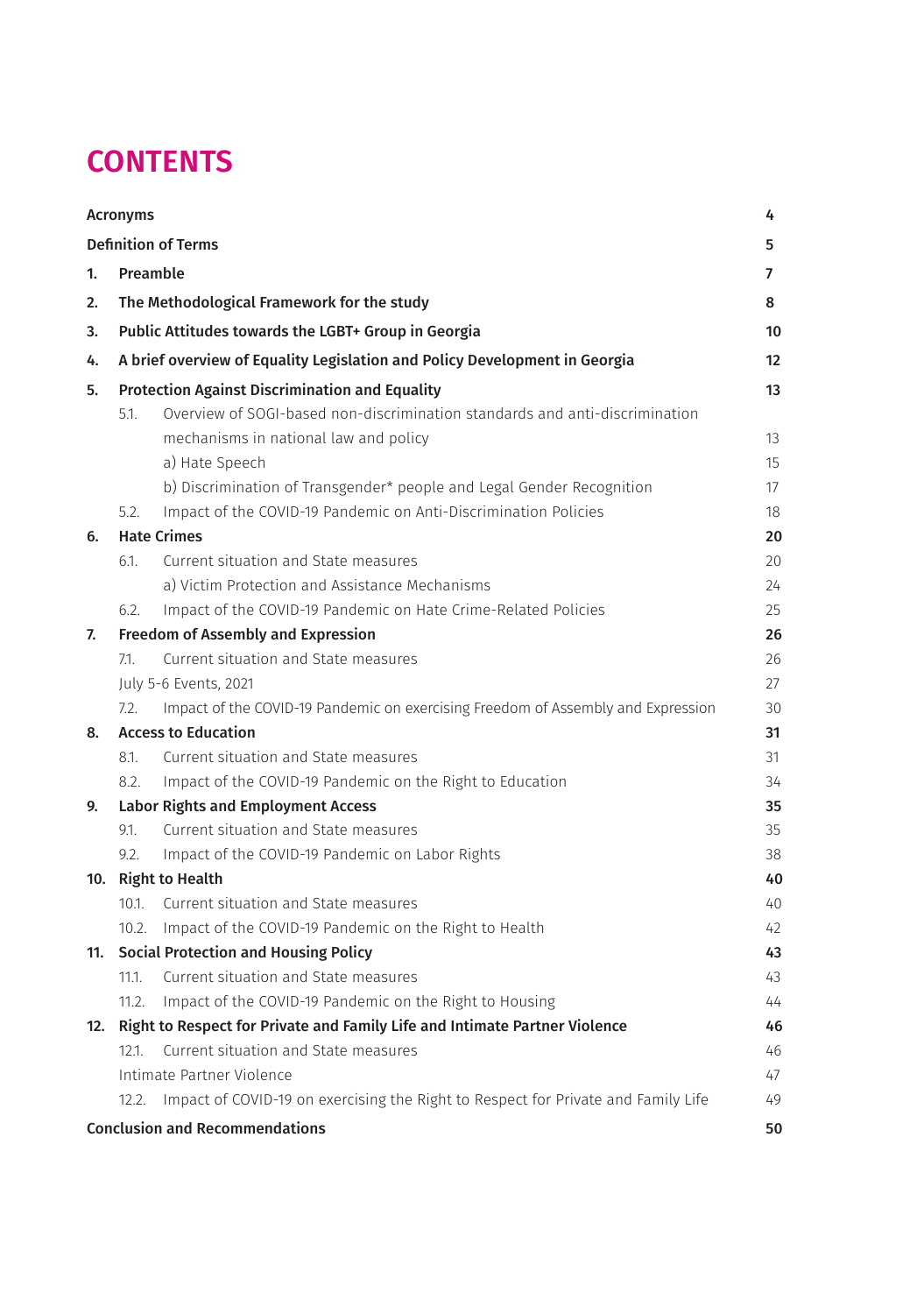### **ACRONYMS**

| <b>CEDAW</b>  | UN Committee on the Elimination of Discrimination Against Women        |
|---------------|------------------------------------------------------------------------|
| <b>ECHR</b>   | European Convention on Human Rights                                    |
| <b>ECRI</b>   | European Commission against Racism and Intolerance                     |
| <b>ICCPR</b>  | International Covenant on Civil and Political Rights adopted by the UN |
| <b>ICESCR</b> | International Covenant on Economic, Social, and Cultural Rights        |
| <b>ICPD</b>   | International Conference on Population and Development                 |
| <b>SDG</b>    | Sustainable Development Goals                                          |
| <b>SRHR</b>   | Sexual and Reproductive Health and Rights                              |
| <b>UNFPA</b>  | United Nations Population Fund                                         |
| <b>WHO</b>    | World Health Organization                                              |
| <b>CC</b>     | The Criminal Code of Georgia                                           |
| <b>SOGI</b>   | Sexual Orientation and Gender Identity                                 |
| <b>ILO</b>    | International Labor Organization                                       |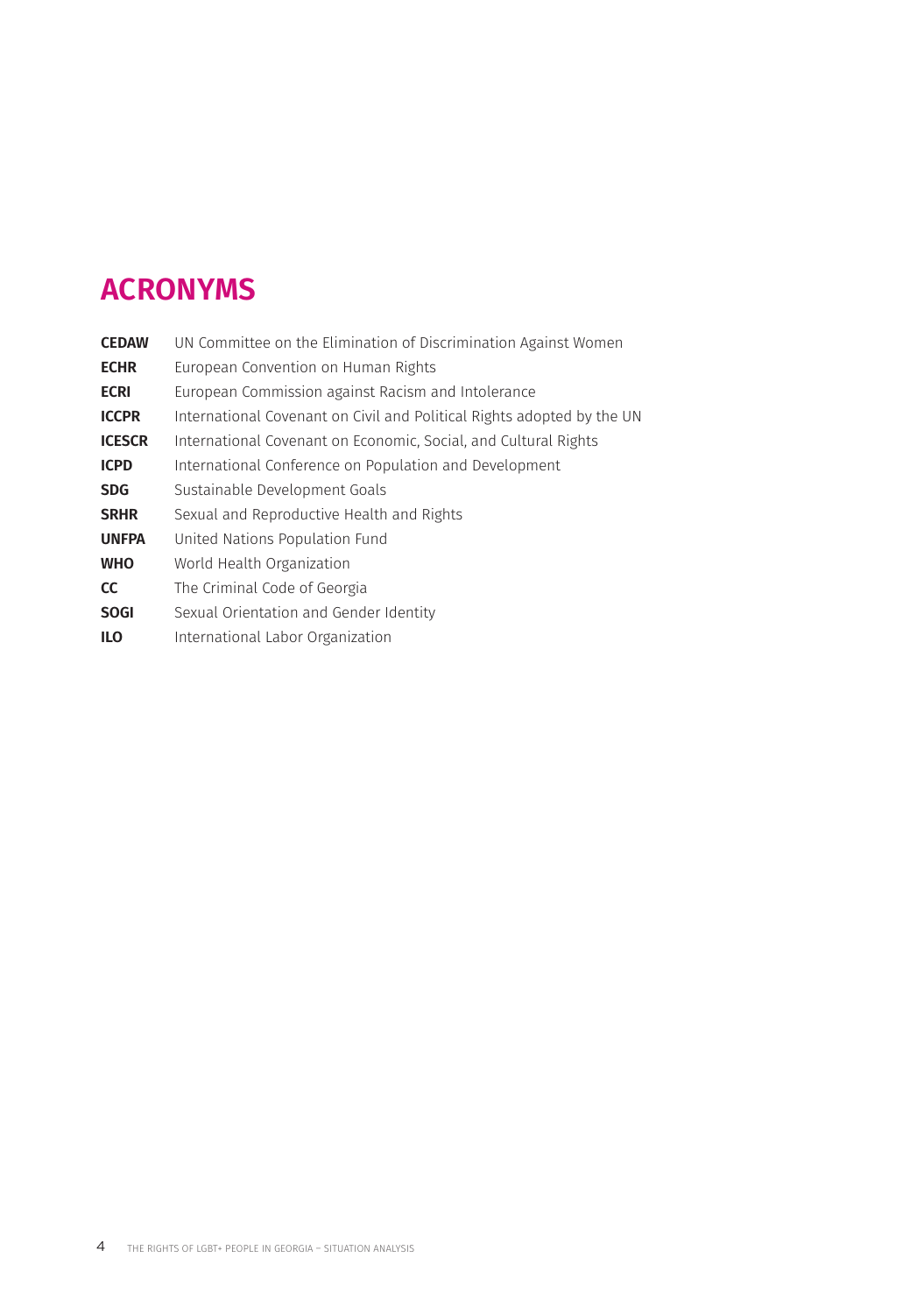### **DEFINITION OF TERMS**

**Gender:** A set of characteristics (anatomical, physiological, biochemical, genetic) that distinguishes the female and male organism.

**Gender Identity:** a person's gender self-perception when he or she attributes himself or herself to any gender. A person can self-identify as a man or a woman. In some instances, an individual's gender self-perception may fall somewhere between the social constructs of masculinity and femininity, or may transcend them entirely. Gender identity may or may not correspond to a person's birth gender. Due to the fact that gender identity is a private matter, it is not visible to others. Sexual orientation is distinct from gender identity.

**Gender (self-)expression:** the external manifestation of gender, most notably in "masculine" and "feminine" clothing, appearance, manners, speech, and other behaviors. Sexual orientation or gender identity are not always associated with gender expression.

**Gender nonconformity and gender variation:** the outward manifestation of an individual's protest and opposition to established gender "norms" and "conformities." Gender nonconformity can occur regardless of whether a person's gender identity is combined with sex at birth.

**Gender Dysphoria:** a psychological and psychiatric diagnosis used to describe the stress that some individuals experience as a result of the difference between their gender at birth and their gender selfesteem.

**Sexual Orientation:** an individual's sustained physical, romantic, emotional, and/or spiritual attraction to another person. It includes lesbian, gay, bisexual, and heterosexual orientations.

**LGBT(+):** an acronym used to refer to gay, lesbian, bisexual, and transgender people. (with a "+" sign to recognize the limitless sexual orientations and gender identities used by members of our community).

**Lesbian:** a woman who is emotionally and physically attracted to another woman.

**Gay:** synonymous with a homosexual. The term is often used only in relation to men and refers to a man who is emotionally and physically attracted to another man.

**Transgender/Trans\*:** an umbrella term for people whose gender identity, expression, and behavior are different from the typical characteristics of their biological sex. The term also refers to Transsexual, Transgender People, Cross-dressers, and Gendernonconforming People. Transgender people may have a heterosexual, homosexual, or bisexual orientation.

**Transgender Man:** a person who was born female, but identifies himself as a man. Transgender men are also referred to as FtM (Female-to-Male).

**Transgender Woman:** a person who was born male but identifies herself as a woman. Transgender women are also referred to as MtF (Male-to-Female).

**Transsexual:** a person whose gender identity differs from the sexual affiliation granted at birth. Often transgender people seek body correction through hormones or surgery to match it to their own gender identity.

**Men who have sex with men (MSM):** the term refers more to sexual behavior than to identity. It is used to describe the behavior of all men who have sex with men, regardless of their sexual orientation and gender identity.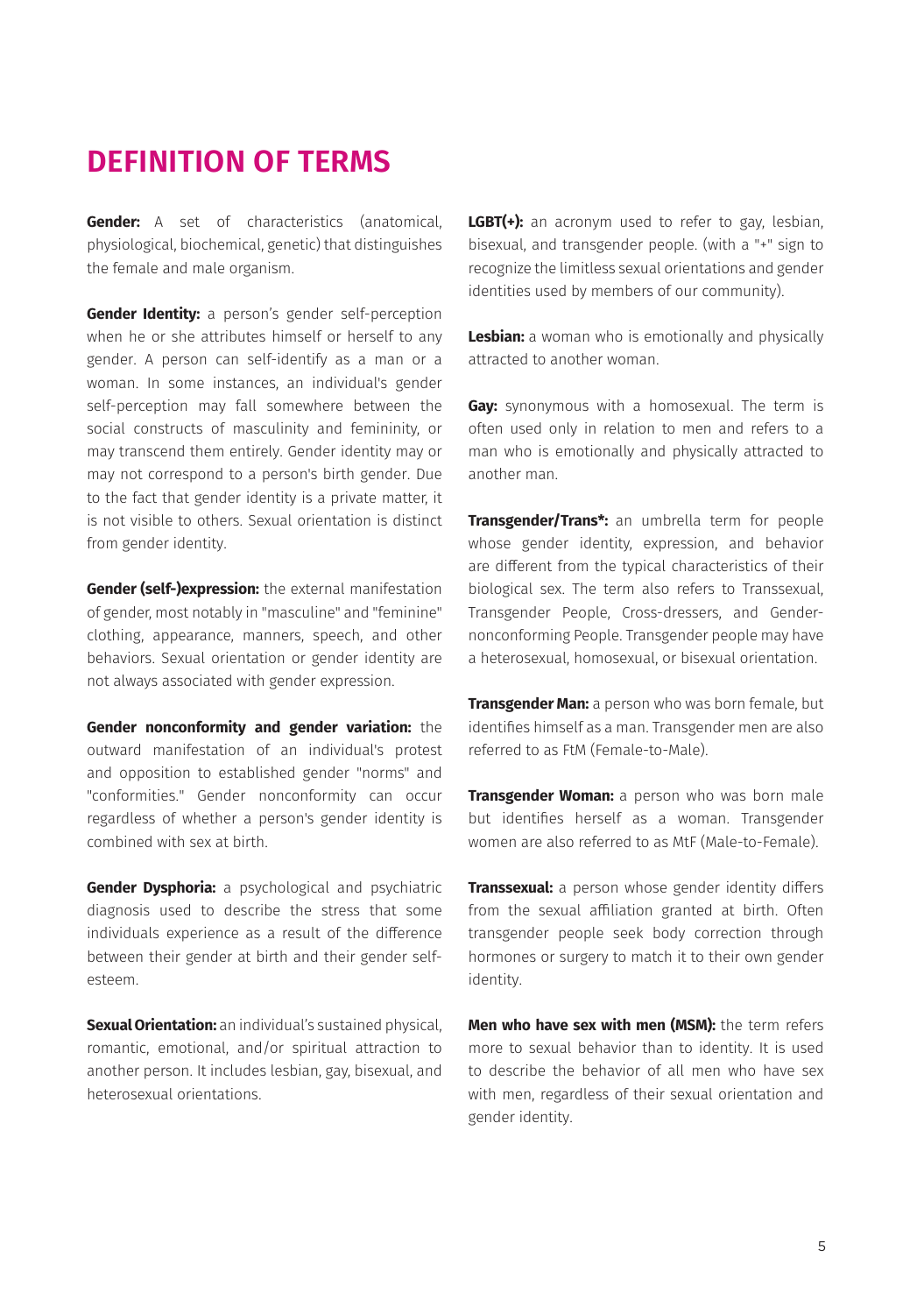**Cisgender:** the term cisgender refers to a person whose gender identity and gender self-expression correspond to the biological sex given to him or her at birth and the social expectations that apply to his or her gender.

**Heterosexuality:** an emotional, romantic, and sexual connection/feeling towards a person of the opposite sex and gender.

**Heterosexism:** the belief that heterosexuality is superior (religiously, morally, socially, emotionally, et al.) to other sexual orientations, the presumption that all people are heterosexual, and the belief that all people ought to be heterosexual. As an institutionalized system of oppression, heterosexism negatively affects LGBTQ people as well as some heterosexual individuals who do not conform to the traditional understanding of masculinity and femininity.

**Homophobia/transphobia:** irrational fear and hatred of lesbians, gays, bisexuals, and transgender people based on prejudice, and similar to racism, xenophobia, anti-Semitism, and sexism.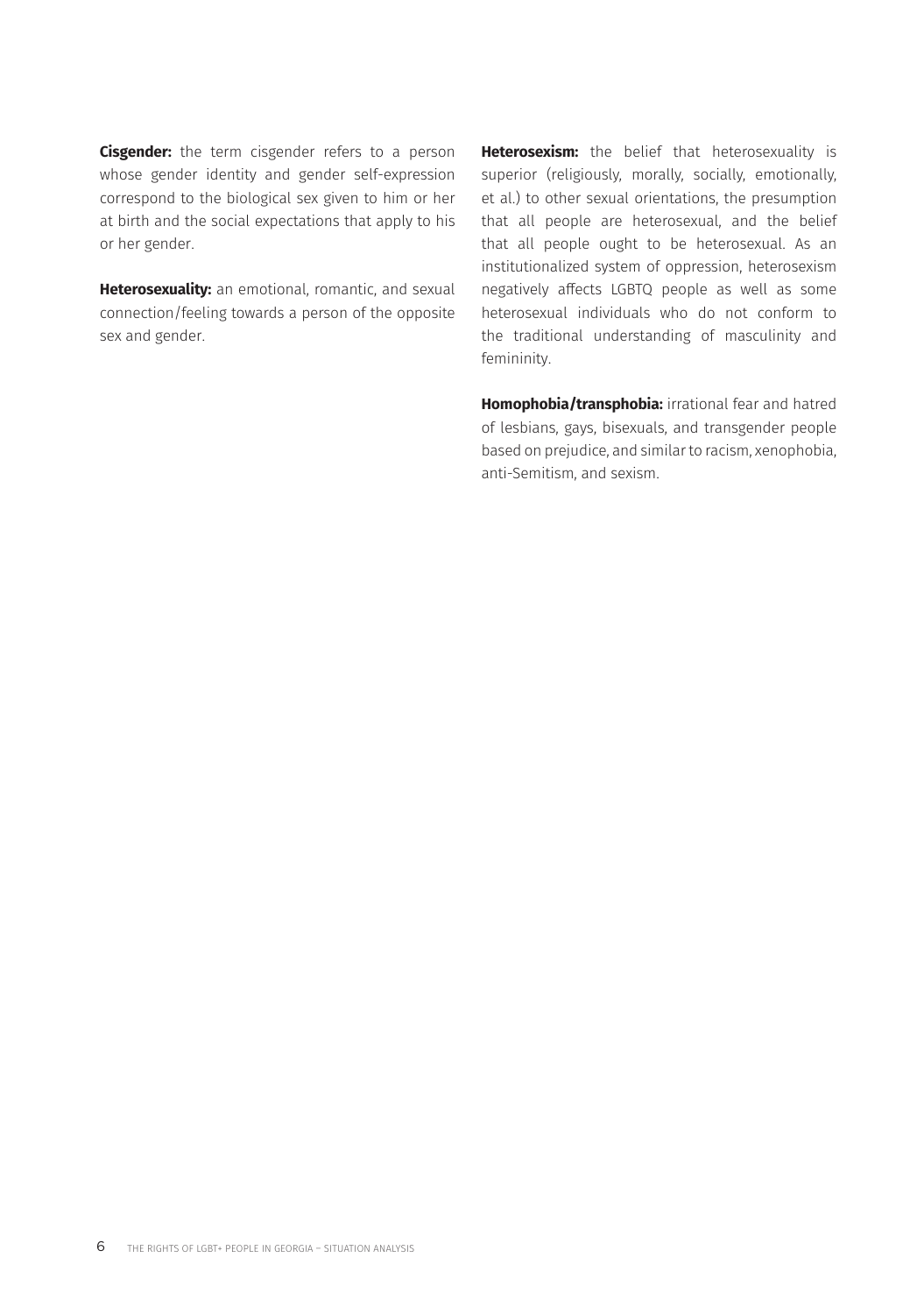# **1. PREAMBLE**

In recent years, some improvements in the legal status of the LGBT+ community in Georgia have been noted. Unlike in previous years, the State has increased its cooperation with NGOs and community organizations, as evidenced by the inclusion of some LGBT+ needs in the country's government policy documents, most notably human rights action plans. The legislative environment has also changed, granting relevant rights to the LGBT+ community at the legislative level. However, these efforts were largely constrained by international organizations' obligations, including ensuring the implementation of the Association Agreement between Georgia and the European Union, rather than by policies designed to address genuine needs.

As a result of not basing changes in state policy on an understanding of oppression on the basis of sexual orientation and gender identity, as well as systemic inequality, there is a significant disconnect between the legal/formal environment and the legitimate concerns of the LGBT+ community; this has also contributed to the growth of homophobic sentiments and violent, radical groups in the country, opposing women's and LGBT+ people's rights and posing a real threat to the economy. Despite these obstacles, the state's efforts to avoid and eliminate these threats are ineffective and frequently based on ignorance policies. The state has taken no additional steps to promote systematic human rights education, which would contribute to the spread of the principles of peaceful coexistence, tolerance, and solidarity among diverse groups. On the contrary, inconsistency in government policies and public hate statements toward the LGBT+ community exacerbate the group's plight in Georgia and expose them to violence and discrimination.

Heterosexism in society, as well as restrictions or self-restrictions associated with "coming out," have a disproportionately negative impact on the LGBT+ group's social and economic status, exercise of the right to health, and protection of labor rights. As a result, LGBT + people face significant obstacles in defending their rights and are at risk of being discriminated against or subjected to unequal treatment in almost every aspect of life. As a result, the interdependence of these challenges creates a cycle of social exclusion, from which emancipation is associated with significant difficulties.

The COVID-19 Pandemic and the ensuing stringent government directives have exacerbated the significant challenges confronting the LGBT+ community. Naturally, this situation has impacted all members of society, but it has been especially severe for vulnerable groups that have already faced significant social, economic, and health challenges (including mental health challenges) in the years preceding the pandemic. Additionally, the pandemic has made it significantly more difficult for LGBT+ people to access informal support spaces, leaving them isolated in the face of an increased risk of violence and limited opportunities for support.

The following desk research examines the LGBT+ community's pre- and post-pandemic situation. The study's objective is to conduct an in-depth examination of the legal status and practices of LGBT+ people, to analyze, evaluate, and develop appropriate recommendations for the legislative environment, implementation effectiveness, and monitoring tools related to discrimination based on sexual orientation and gender identity (SOGI) and homo/transphobic crime, with the goal of narrowing the gap between the legislative framework and the de facto situation.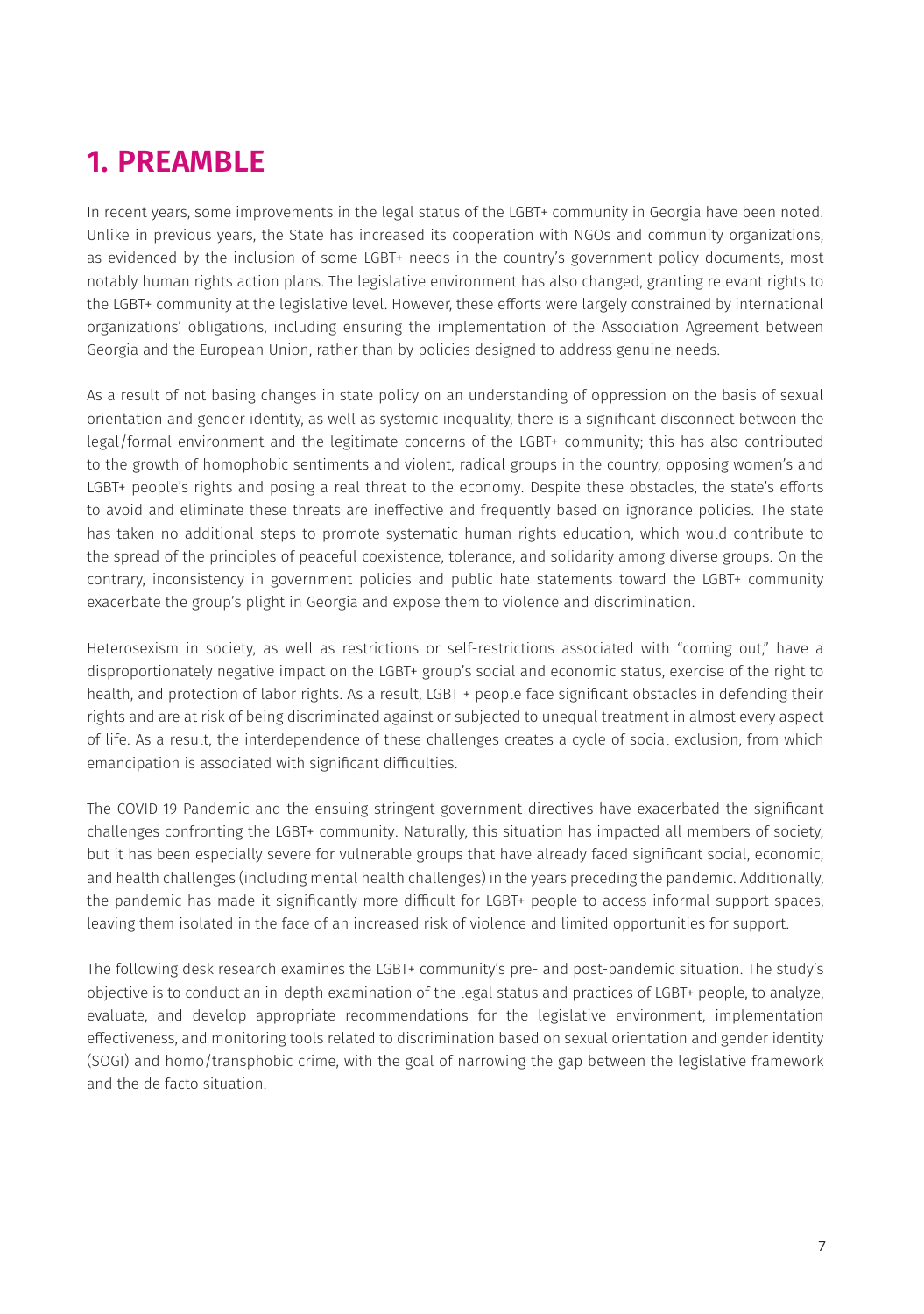### **2. THE METHODOLOGICAL FRAMEWORK FOR THE STUDY**

### **Research methodology**

The report relies on desk research and qualitative research to examine the legal status of LGBT+ people and make evidence-based recommendations.

#### **Desk Research**

The study and analysis of the international obligations assumed by the State of Georgia within the framework of the desk research include a reflection of the obligations directly assumed by Georgia as well as an overview of internationally established standards.

To assess the status of compliance with national obligations, the report relies on public information from relevant agencies, as well as processing and analyzing the data received. On the other hand, the report conducts a thorough examination of national court decisions pertaining to a particular area of the state legislative framework (if any) and an analysis of commitments defined in state policy; more precisely, the report examines the following national documents:

#### **National legislation**

- ⦁ The Constitution of Georgia
- Law of Georgia on the Elimination of All Forms of Discrimination
- ⦁ Law of Georgia on Gender Equality
- ⦁ The Criminal Code of Georgia
- ⦁ Administrative Offences Code of Georgia
- Labour Code of Georgia
- Law of Georgia on Public Service
- ⦁ Law of Georgia on Health Care
- ⦁ Law of Georgia on Patient Rights
- ⦁ Law of Georgia on General Education
- Law of Georgia on Higher Education
- Other relevant laws or by-laws

#### **Policy documents**

- ⦁ Human Rights Strategy of the Government of Georgia (2014-2020)
- ⦁ Action plans of the Government of Georgia (The Government's 2014-2020 Action Plans)
- ⦁ National Maternal and Newborn Health Strategy of the Government of Georgia for 2017-2030 and its Action Plan for 2017-2019
- ⦁ The Permanent Parliamentary Gender Equality Council of Georgia Action Plan for 2018-2020
- ⦁ Other relevant action plans, strategies, and programs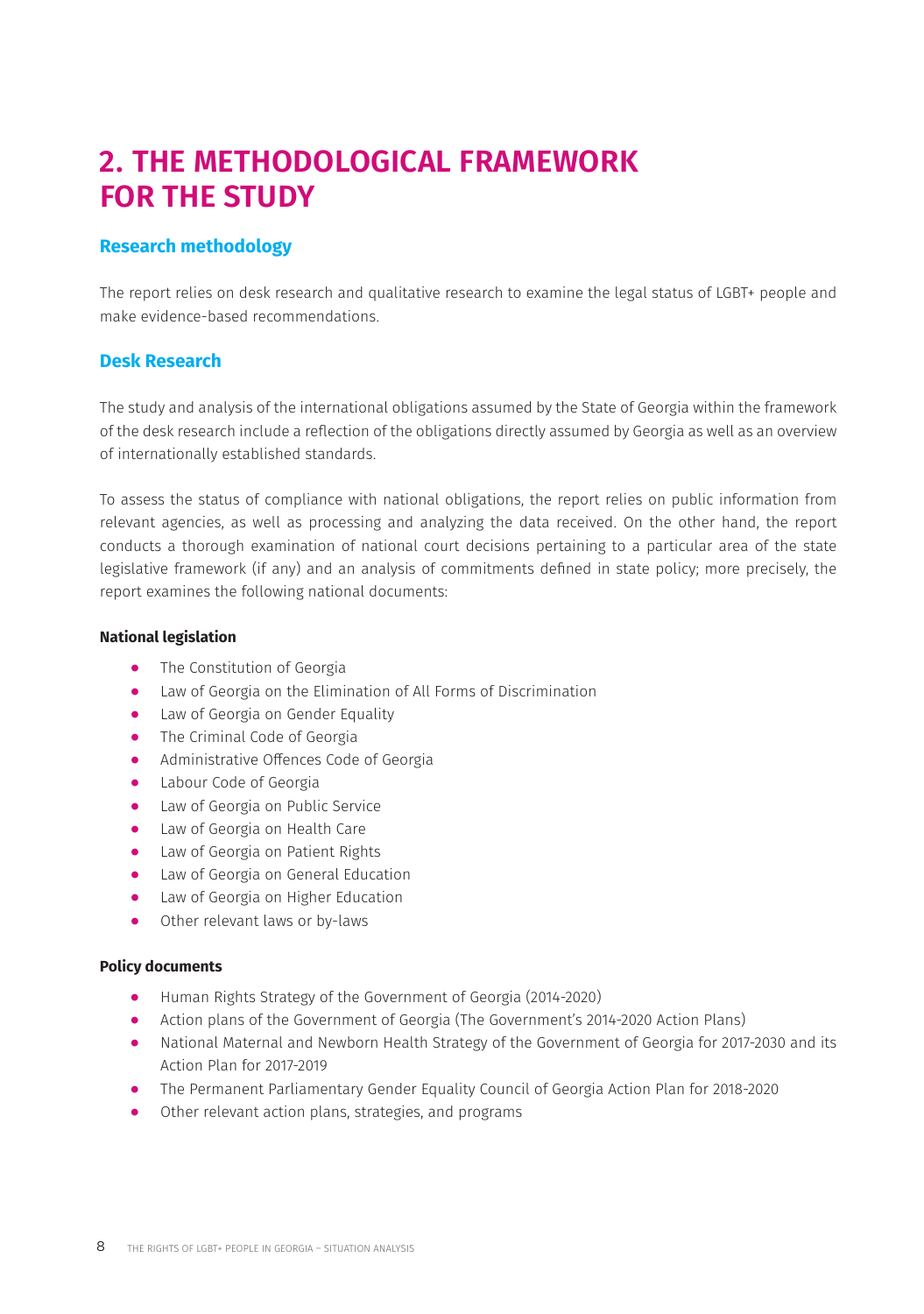### **Qualitative Research**

Qualitative research is one of the study's instruments; it entails focus groups and the processing/analysis of collected data. The focus group discussion will be guided by a pre-designed questionnaire that incorporates several critical questions for each of the structure's issues.

Focus groups will be held with the following demographics:

⦁ LGBT+ community organizations (2 focus groups)

**Note:** Throughout this study, the acronym "LGBT+" is used; however, when referring to the content of a specific document/source, the acronym used in that document/source is used (e.g., LGBTQI, LGBT, LGBTI, LGBTIA, et al.). As a result, this acronym may be used in a variety of ways throughout the study, and it should not be interpreted as denoting a new group but rather as an interchangeable acronym.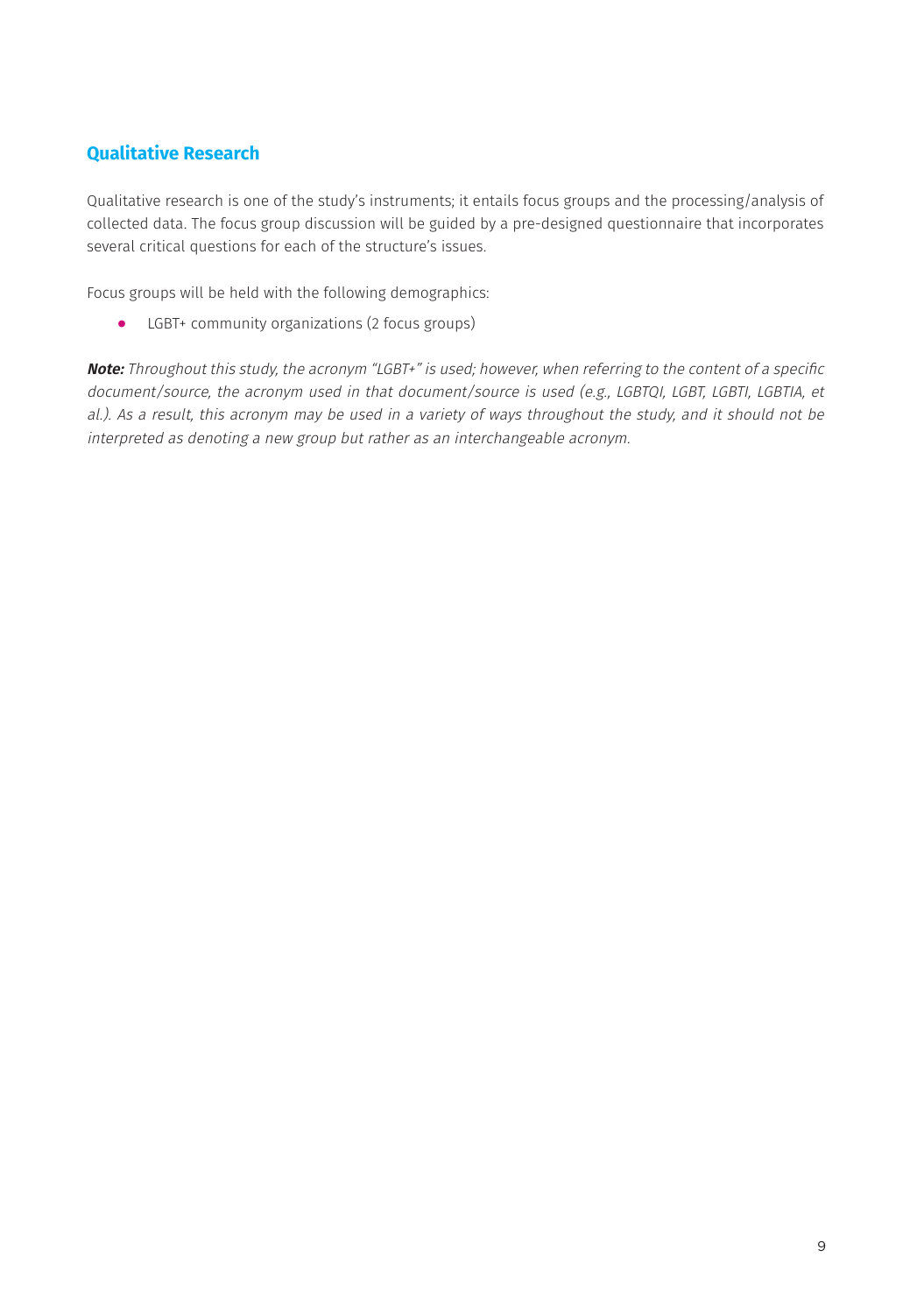### **3. PUBLIC ATTITUDES TOWARDS THE LGBT+ GROUP IN GEORGIA**

According to studies conducted in Georgia in recent years, homophobic attitudes persist in society,<sup>1</sup> aided by the state's ignorance about stigma and prejudice against LGBT+ people, hate speech propagated by politicians, and a lack of public acknowledgement of the group's challenges.

Relevant state agencies ignore public attitudes toward the LGBT+ community and the underlying causes of discrimination. As a result, only NGOs and other research organizations identify and analyze the legal status and negative attitudes toward the LGBT+ community.

According to a 2016 study, "society exhibits a markedly negative attitude toward issues concerning the LGBT group's legal equality and toward LGBT activists/human rights activists."2 According to the research, attitudes toward individual rights vary by age and education level: students and respondents in the 18-24 age group demonstrate a significantly higher level of receptivity toward individual rights. However, the differences between the upper age groups and respondents with varying levels of education become insignificant.<sup>3</sup> Individual rights attitudes are influenced by education, widespread myths, homophobic stereotypes, and the degree of religious fundamentalism. Politicians' hate speech directed at the LGBT+ community and gender equality in general contributes significantly to the development of such attitudes.

In terms of societal attitudes, a quantitative survey conducted by UNFPA in Georgia in 2020 found that 83 percent of men were ashamed of having a homosexual child, while 74 percent of women shared this sentiment. The belief that homosexual women/men should not be allowed to work with children continues to be held by 83 percent of men and 64 percent of women, with 81 percent of men responding that they would not have a homosexual friend, compared to only 54 percent of women.<sup>4</sup>

The CRRC survey also reveals an interesting trend: when asked who they would not want their neighbors to be, homosexuals come in third place, accounting for 24% of responses, behind criminals (27%) and drug addicts (25%).5

According to the results of a quantitative and qualitative survey conducted by the Council of Europe, when asked how critical minority rights protection is for Georgia's development, the LGBT+ group received the lowest positive response (33%), while 42% stated that LGBT+ rights protection is not important at all.<sup>6</sup>

<sup>1</sup> UNFPA, G. (2020). Men, Women, and Gender Relations in Georgia: Public Perceptions and Attitudes. Tbilisi: UNFPA and UNDP.

<sup>2</sup> Agdgomelashvili E. "From Prejudice To Equality: study of societal attitudes, knowledge and information regarding the LGBT community and their rights", WISG, 2016, page 120.

<sup>3</sup> ibid.

<sup>4</sup> ibid.

<sup>5</sup> CRRC. (2020). A Decade of Change: Opinions and Values in Georgia, (2009-2019). Tbilisi: CRRC- Georgia, Caucasus Barometer.

<sup>6</sup> CoE, C. (2018). Hate Crime, Hate Speech, and Discrimination in Georgia: Attitudes and Awareness. Tbilisi: The Council of Europe.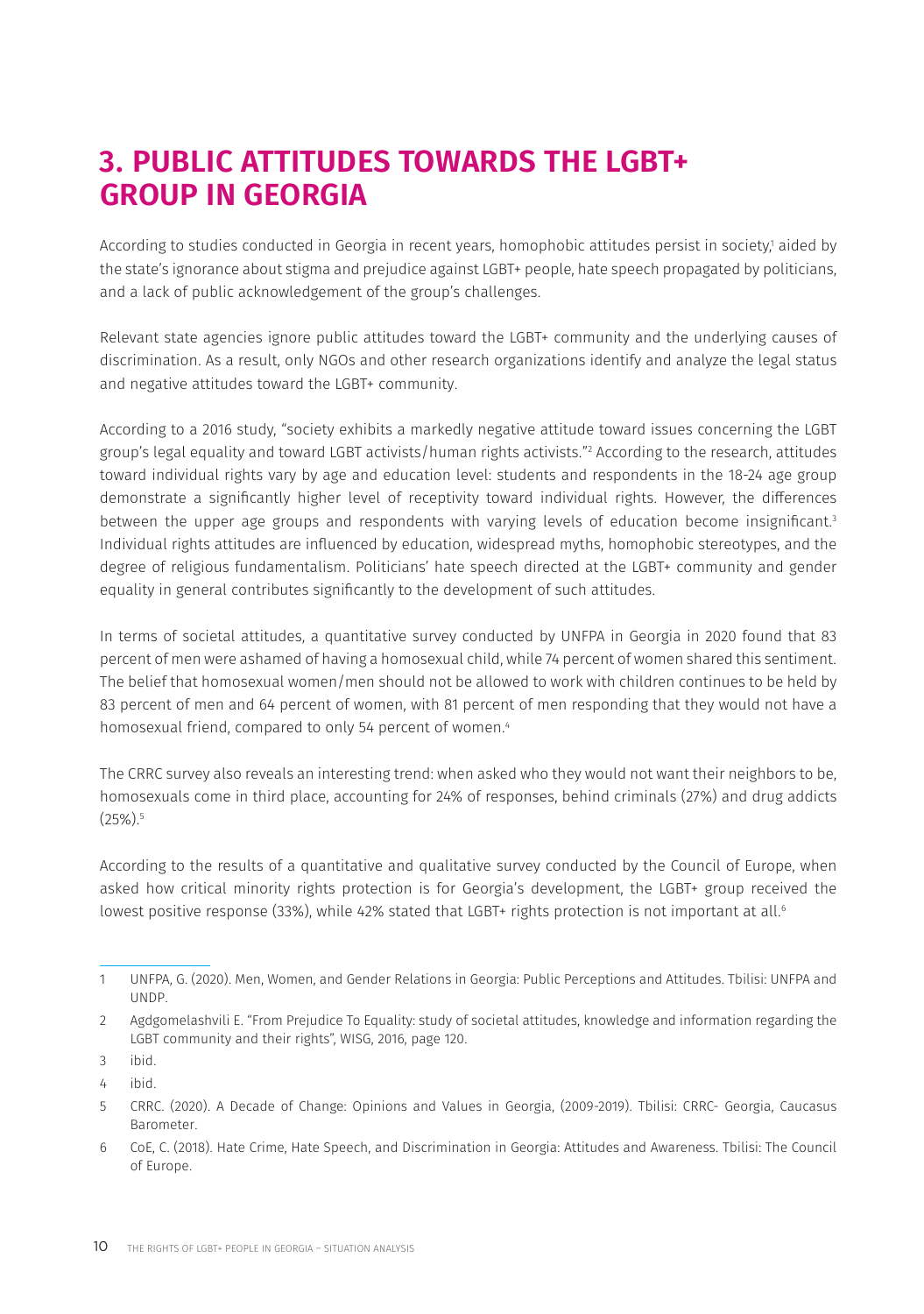According to this latest study, regression analysis revealed that several different factors influence how LGBT+ people perceive the importance of human rights protection. Gender is one of these variables. Men, in particular, are significantly less likely to support the protection of LGBT+ community rights than religious minorities' rights. In terms of rights in general, the data analysis revealed that those who are more knowledgeable about minorities' rights would almost certainly prioritize protecting the rights of LGBT+ people.<sup>7</sup>

According to studies, there is still a negative bias toward LGBT+ people, which is frequently expressed through discrimination and hate crimes, putting LGBT+ people at constant risk and resulting in their social and economic exclusion.

<sup>7</sup> ibid.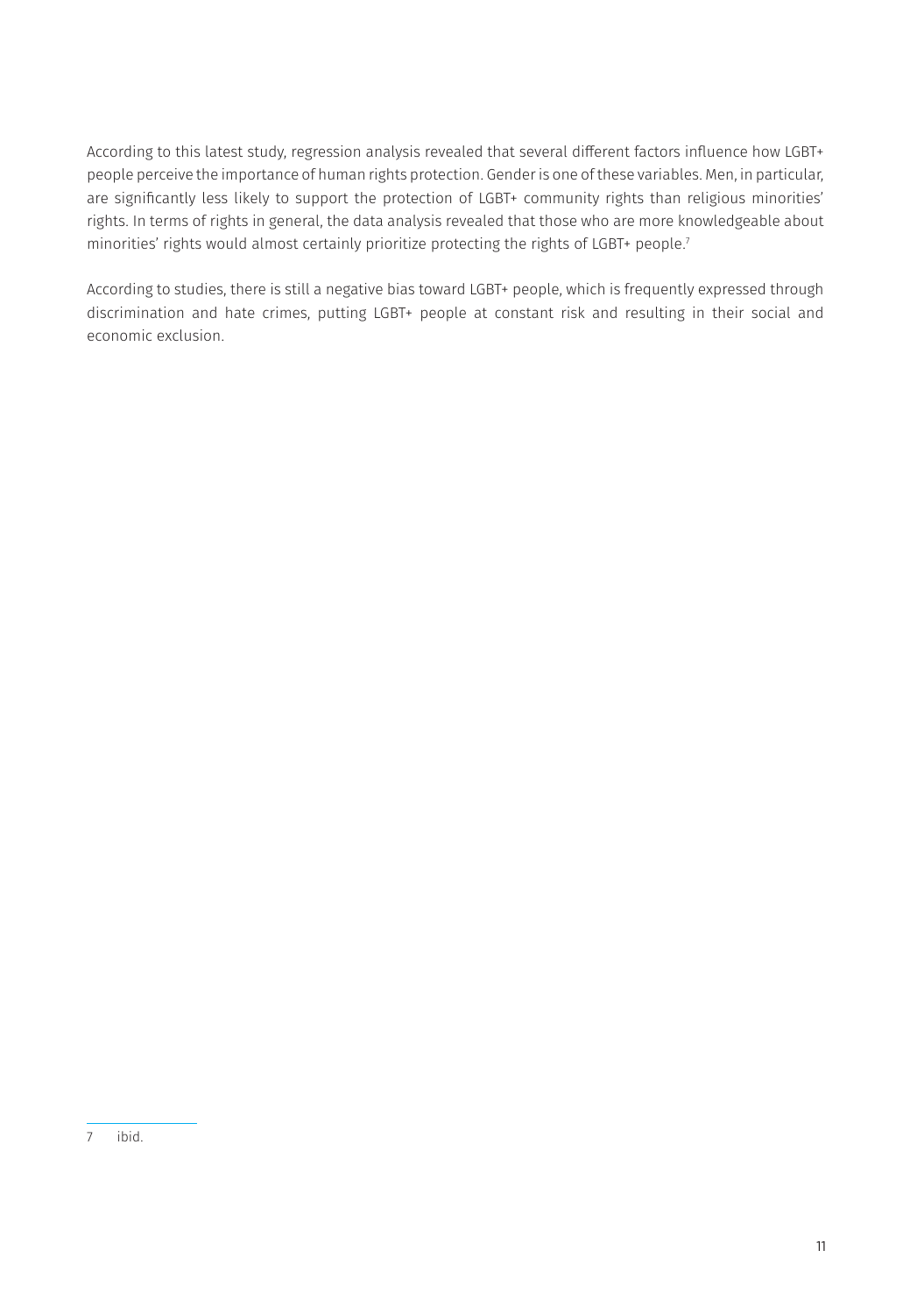### **4. A BRIEF OVERVIEW OF EQUALITY LEGISLATION AND POLICY DEVELOPMENT IN GEORGIA**

Georgian legislation and policies have significantly changed in recent years, allowing for the legal recognition of the LGBT+ community. Georgia's commitment to international organizations to eliminate discrimination on the basis of sexual orientation and gender identity was one of the reasons for improving the legal environment. Georgia was required by the Association Agreement with the European Union to adopt legislation prohibiting all forms of discrimination, including sexual orientation and gender identity, among other protected grounds of discrimination.

In 2014, the Georgian Parliament passed the Law on the Elimination of All Forms of Discrimination, which included sexual orientation and gender identity among other protected grounds of discrimination. However, the limited mandate initially assigned to the law's enforcement mechanisms failed to provide an adequate standard of protection for discrimination victims and the elimination of discrimination, either in individual cases or in general practice. To ensure the law's effectiveness, it was amended only in 2019, which strengthened the law enforcement mechanism and, as a result, provided the Public Defender with additional opportunities to respond to discrimination.

Notable is the inclusion of significant LGBT+ rights measures in the Georgian government's Human Rights Action Plans. Since 2014, Government Plans have included some activities aimed at ending discrimination based on sexual orientation and gender identity, though their implementation status has frequently been purely formal. LGBT+ rights were also included in the 2018-2020 Government Human Rights Plan. However, a specific sub-chapter devoted to this subject was added to the plan in 2020.<sup>8</sup>

Despite legislative changes, implementing the equality policy effectively remains a challenge. This is especially true for the LGBT+ community, which is one of the most vulnerable groups in Georgia, stigmatized and discriminated against in numerous ways. Despite numerous legislative acts and national action plans committing the state to protecting LGBT+ people's rights, these changes have not been reflected in practice due to the state's superficial and ad hoc approach. As a result, changes do not reflect the increased quality of life enjoyed by members of the LGBT+ community.9

<sup>8</sup> In the course of this research, in its 2020 Performance Report, the Parliament of Georgia had not yet approved the report on implementing the Government Human Rights Plan for 2018-2020; therefore, its detailed assessment is not possible.

<sup>9</sup> Social Exclusion of LGBTQ Group in Georgia, Quantitative Research Analysis, Author of the research: Lika Jalagania, 2020.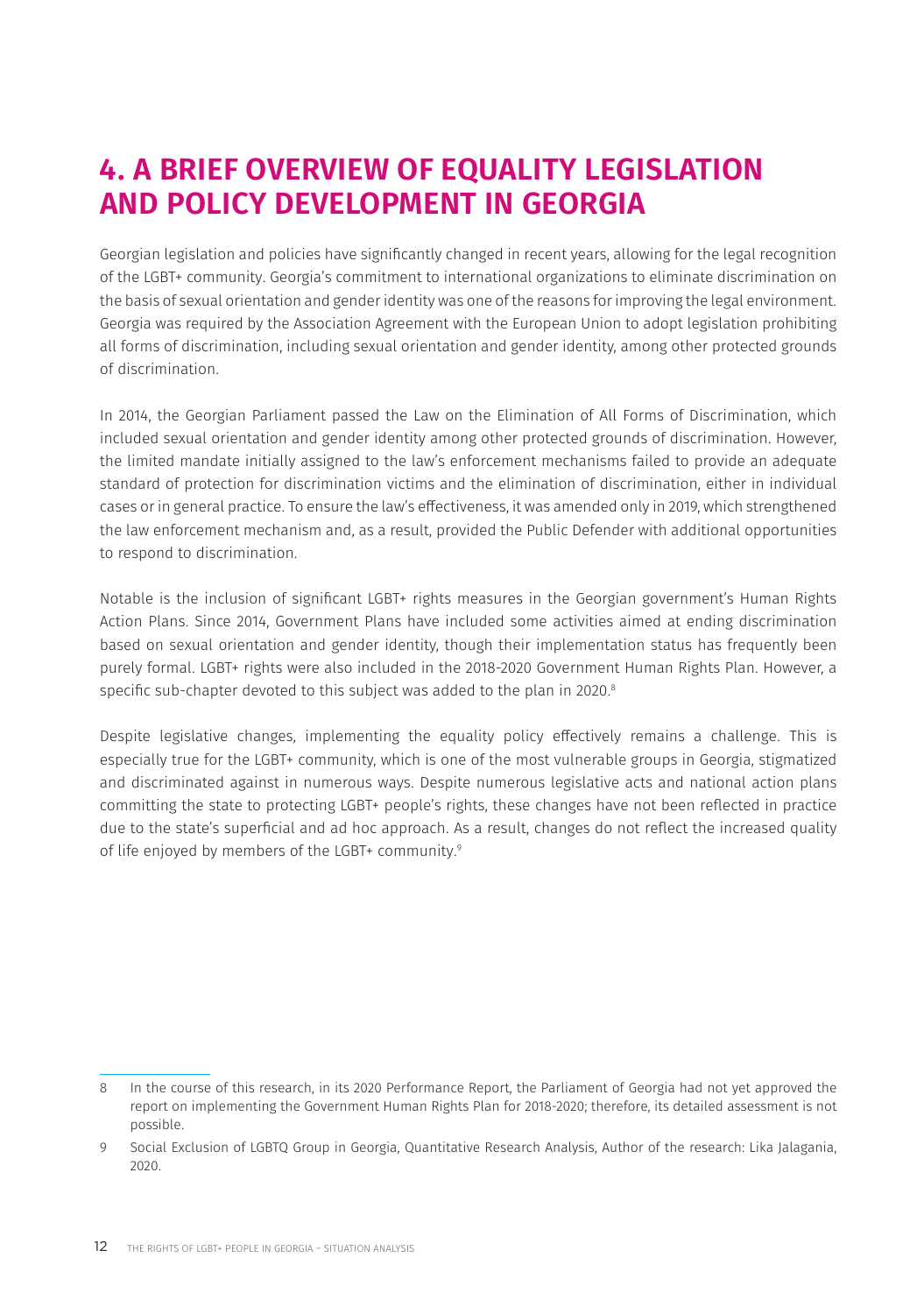### **5. PROTECTION AGAINST DISCRIMINATI ON AND EQUALITY**

### **5.1. Overview of SOGI-based non-discrimination standards and anti-discrimination mechanisms in national law and policy**

Although the rights of LGBT+ people have always been a subject of international law, the 1990s saw the most visible implementation of the principle of non-discrimination on the basis of sexual orientation and gender identity.10 The major international treaties, such as the United Nations' International Covenant on Civil and Political Rights (ICCPR) and the International Covenant on Economic, Social, and Cultural Rights (ISESCR), do not include the SOGI markers explicitly. However, in subsequent explanatory documents or decisions, these markers are considered for non-discrimination purposes.

The special procedures mandate established by the decision of the UN Human Rights Council in 2016 was of particular importance in the UN system - Independent Expert on Protection against violence and discrimination based on sexual orientation and gender identity.<sup>11</sup> Among other responsibilities, the Independent Expert's mandate includes analyzing and gathering information on LGBT+ human rights violations, evaluating the compliance of specific state laws and policies with international standards, planning and conducting special visits to the country, and making recommendations to specific states and target groups. In 2018, the UN Independent Expert paid a visit to Georgia.12 During the visit, the Independent Expert thoroughly assessed the State's measures to protect the LGBT+ group's rights and the group's and its supporters' actual situation, the results of which were summarized in the report developed as a result of the visit. Along with numerous positive steps, the report provided a critical assessment of significant challenges, including widespread discrimination in labor, services, health, and social protection.13

At this point, it's worth noting that the European Commission Against Racism and Intolerance (ECRI) has placed a premium on the high rate of homophobia in its member states in recent years, and thus requires member states to combat discrimination based on sexual orientation and gender identity. ECRI's report on Georgia highlights the country's high rate of homophobic discrimination and violence and "recommends taking steps to combat intolerance and discrimination against LGBT individuals." This should be accomplished in close collaboration with the LGBT community and the Public Defender, who should be assisted in establishing an LGBT unit. Additionally, convenient elements for raising awareness in schools should be developed.<sup>14</sup>

<sup>10</sup> One of the first comprehensive documents founded on the principle of non-discrimination on the grounds of sexual orientation and gender identity is the Yogyakarta Principles (2007), the document created by a collective agreement of international human rights experts and activists to eliminate all forms of discrimination and violence on the grounds of sexual orientation and gender identity. The law shall prohibit any discrimination and ensure equal protection of the rights of all. see: [https://outrightinternational.org/sites/default/files/Activists\\_Guide\\_Yogyakarta\\_](https://outrightinternational.org/sites/default/files/Activists_Guide_Yogyakarta_Principles.pdf) [Principles.pdf](https://outrightinternational.org/sites/default/files/Activists_Guide_Yogyakarta_Principles.pdf)

<sup>11</sup> See in detail:<https://www.ohchr.org/en/issues/sexualorientationgender/pages/index.aspx>

<sup>12</sup> It is noteworthy that an Independent Expert arrived in Georgia at the request of the state.

<sup>13</sup> Report of the Independent Expert on protection against violence and discrimination based on sexual orientation and gender identity, Visit to Georgia, 15 May 2019, see: <https://undocs.org/en/A/HRC/41/45/ADD.1?fbclid=IwAR>

<sup>14</sup> European Commission against Racism and Intolerance, report on Georgia (fifth monitoring cycle) adopted on 8 December 2015, published on 1 March 2016, par. 108, see: [https://rm.coe.int/fourth-report-on-georgia-georgian](https://rm.coe.int/fourth-report-on-georgia-georgian-translation-/16808b5775)[translation-/16808b5775](https://rm.coe.int/fourth-report-on-georgia-georgian-translation-/16808b5775)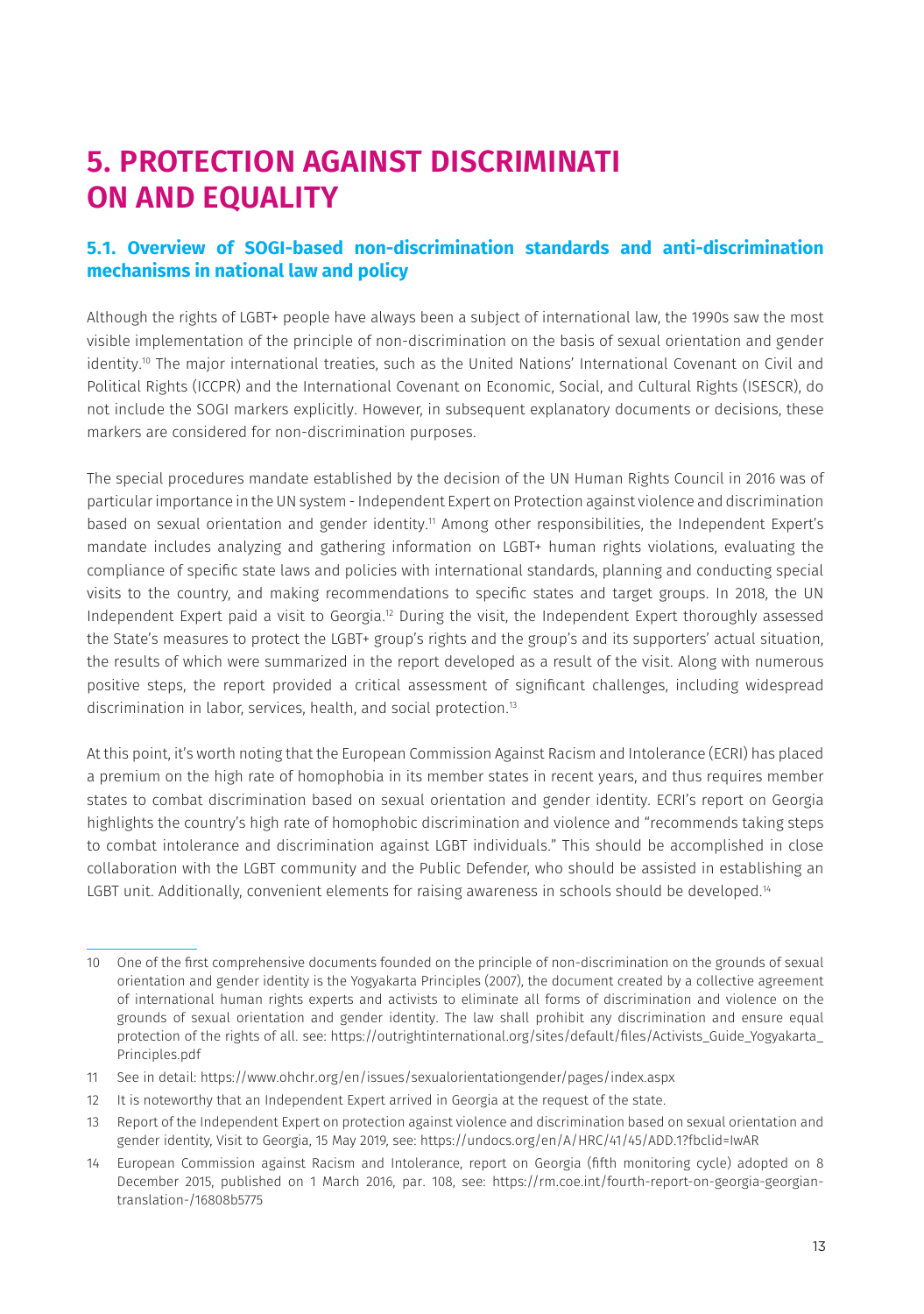Georgia adopted a new law in 2014 prohibiting all forms of discrimination, including sexual orientation and gender identity. Despite the fact that the law was adopted, the provisions did not allow for its effective enforcement. The legal mechanisms for protection, in particular the limited mandate of the Public Defender of Georgia and the time limit for appealing, did not comply with international standards. The Public Defender of Georgia has repeatedly addressed the Georgian Parliament regarding the importance of strengthening its mandate and amending relevant legislation, but no substantive changes to the law were made until 2019.

Both issues were regulated in 2019, and an entry was added to Georgia's Organic Law on the Public Defender, extending the Public Defender's mandate to private individuals through similar legal regulation to that of public agencies, and legal entities under private and natural law were required to submit information to the Public Defender.15 Additionally, under Georgia's Organic Law on the Public Defender, the Public Defender "is authorized to file a lawsuit in court as a plaintiff under Georgia's Civil Procedure Code if the legal entity, other organizational formation, association of persons without forming a legal entity, or entrepreneurial entity has not responded to or taken into account the Public Defender's recommendation and there is sufficient evidence to support discrimination."16 It should be noted that, as a result of these amendments, the rate at which the Public Defender's recommendation is implemented by private law legal entities has increased significantly. The respondents considered 36% of the recommendations/general suggestions made to individuals and the private sector. The rate of implementation/consideration of the Public Defender's recommendation in the public sector is 50%.17

The extension of the time period for filing an appeal with the court is significant. According to the amendment to Article 3632 of the Civil Procedure Code of Georgia in 2019,18 a person may file a lawsuit within one year of hearing or should have heard about the circumstances that he or she believes are discriminatory. Additionally, the Code of Civil Procedure clarified the process for addressing the fact of discrimination in labor relations; specifically, under Article 363<sup>2</sup> paragraph 21, an individual who considers himself or herself a victim of discrimination has the right to bring a court action even if the employment relationship in which they were discriminated against has ended. Clearly, such amendments to the appeals time limit will benefit victims or third parties in the identification, preparation, and subsequent appeal to the court of the fact of discrimination.

Despite significant legislative changes, ensuring the right to equality and non-discrimination in practice continues to be a significant challenge in Georgia. According to the Georgian Public Defender, since 2014, as a result of increased awareness of discrimination on the basis of sexual orientation and gender identity, discrimination cases on the basis of sexual orientation and gender identity have increased. Despite widespread discrimination against the group, appeals to the Public Defender remain low. For example, in 2019, only 14% of 155 discrimination-related appeals to the Public Defender reported discrimination on the basis of SOGI. In 2020, only 6% of 113 applications to the Office of the Public Defender reported possible discrimination based on SOGI. See Table №1.

<sup>15</sup> Article 23, paragraph 1; 2; 5.

<sup>16</sup> Paragraph h).

<sup>17</sup> Special Report of the Public Defender of Georgia on the Situation of Equality and Combating and Preventing Discrimination, 2020, page 6, see: <https://ombudsman.ge/res/docs/2021050611590027208.pdf>

<sup>18</sup> Article 3632, Part 1.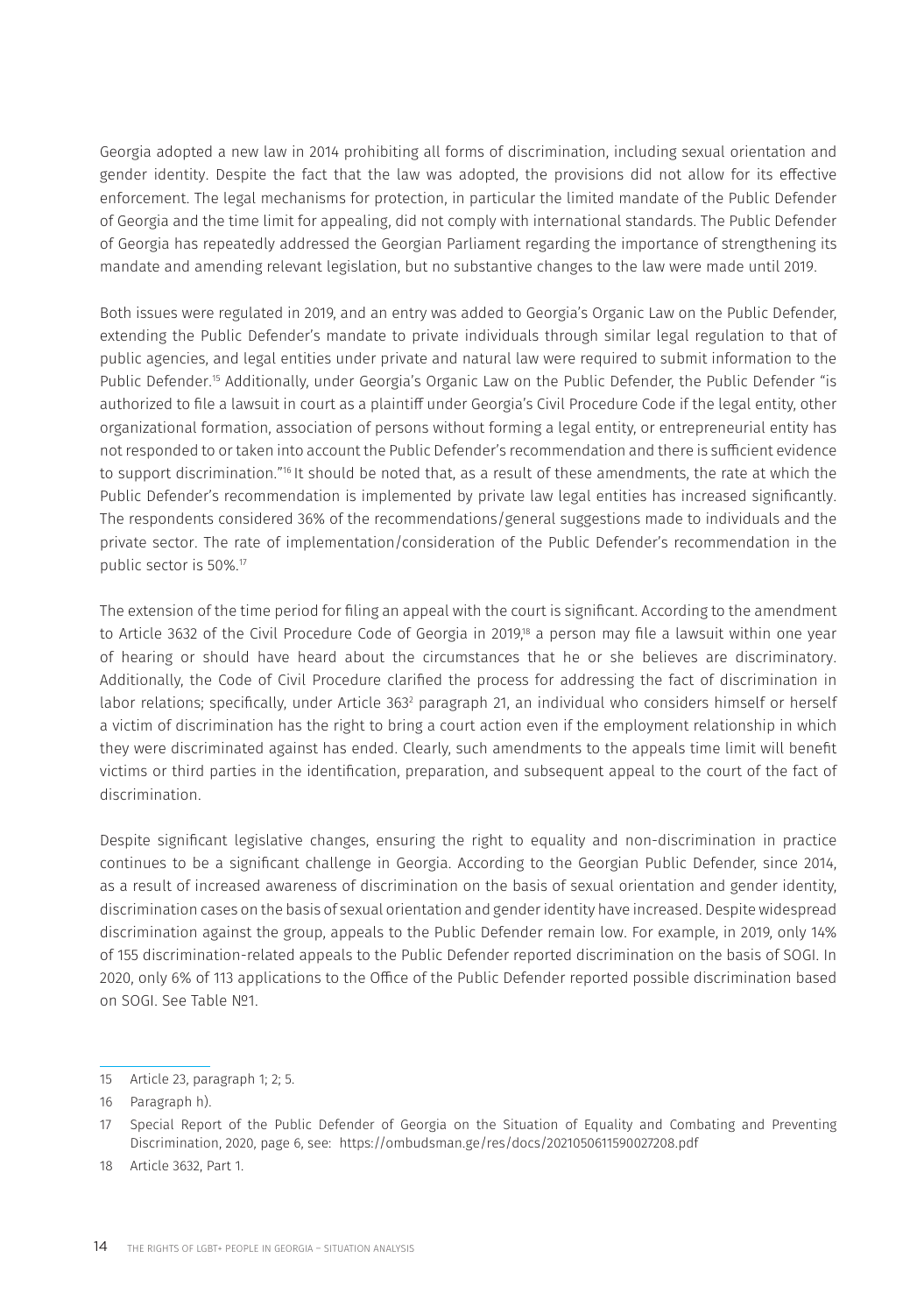Table №1. Percentage of appeals to the Public Defender on the grounds of SOGI by years.



სოგი-ს ნიშნით დისკრიმინაციაზე მიმართვის

According to LGBT+ community organizations' experiences, the most prevalent form of SOGI discrimination is unequal treatment in the form of refusal to provide a service, product, or promotion.19 Discrimination is also prevalent in higher education institutions, both through discriminatory textbooks and alleged discrimination by lecturers employed by schools and administration.<sup>20</sup>

The Government of Georgia's Action Plan contains several commitments to end discriminatory practices; however, these measures are insufficient to combat discrimination. The Georgian government's 2018-2020 Action Plan omitted a section on SOGI regulation. This section was also not approved at the end of 2019, indicating that the LGBT+ community's issues are not a state priority.

Once again, the foregoing demonstrates a lack of public awareness regarding the elimination of discrimination, which must be combated through effective state measures.

### **a) Hate Speech**

According to the Council of Europe's 1997 Recommendation, hate speech encompasses all expressions that spread, incite, promote, or justify racial hatred, xenophobia, anti-Semitism, or other forms of intolerance, including expressions of nationalism, ethnocentrism, discrimination, and bigotry directed at minorities or migrants.21

Hate speech is a pervasive form of discrimination against LGBT+ individuals. Hate speech propagated by politicians and public officials is particularly problematic in Georgia, where it has a significant negative impact on social acceptance and the scope of violence against the LGBT+ community. In recent years, politicians' hate speech and their use of derogatory language toward the LGBT+ community have had dire consequences for society, legitimizing violence and increasing violence against the LGBT+ community. While politicians' hate speech does not contain an incitement to public violence, it aims to prioritize and dominate the will of the majority at the expense of minorities' oppression; indirectly, it establishes a solid foundation for reinforcing violence and perpetuating negative attitudes toward the LGBT+ community.

<sup>19</sup> Report on Activities of The Coalition For Equality, 2020, page 47, see: [http://equalitycoalition.ge/files/shares/](http://equalitycoalition.ge/files/shares/saqmianobiis-angaariSi_2019.pdf) [saqmianobiis-angaariSi\\_2019.pdf](http://equalitycoalition.ge/files/shares/saqmianobiis-angaariSi_2019.pdf)

<sup>20</sup> ibid.

<sup>21</sup> The Council of Europe, Recommendation №R (97) 20 of the Committee of Ministers on "hate speech", 1997.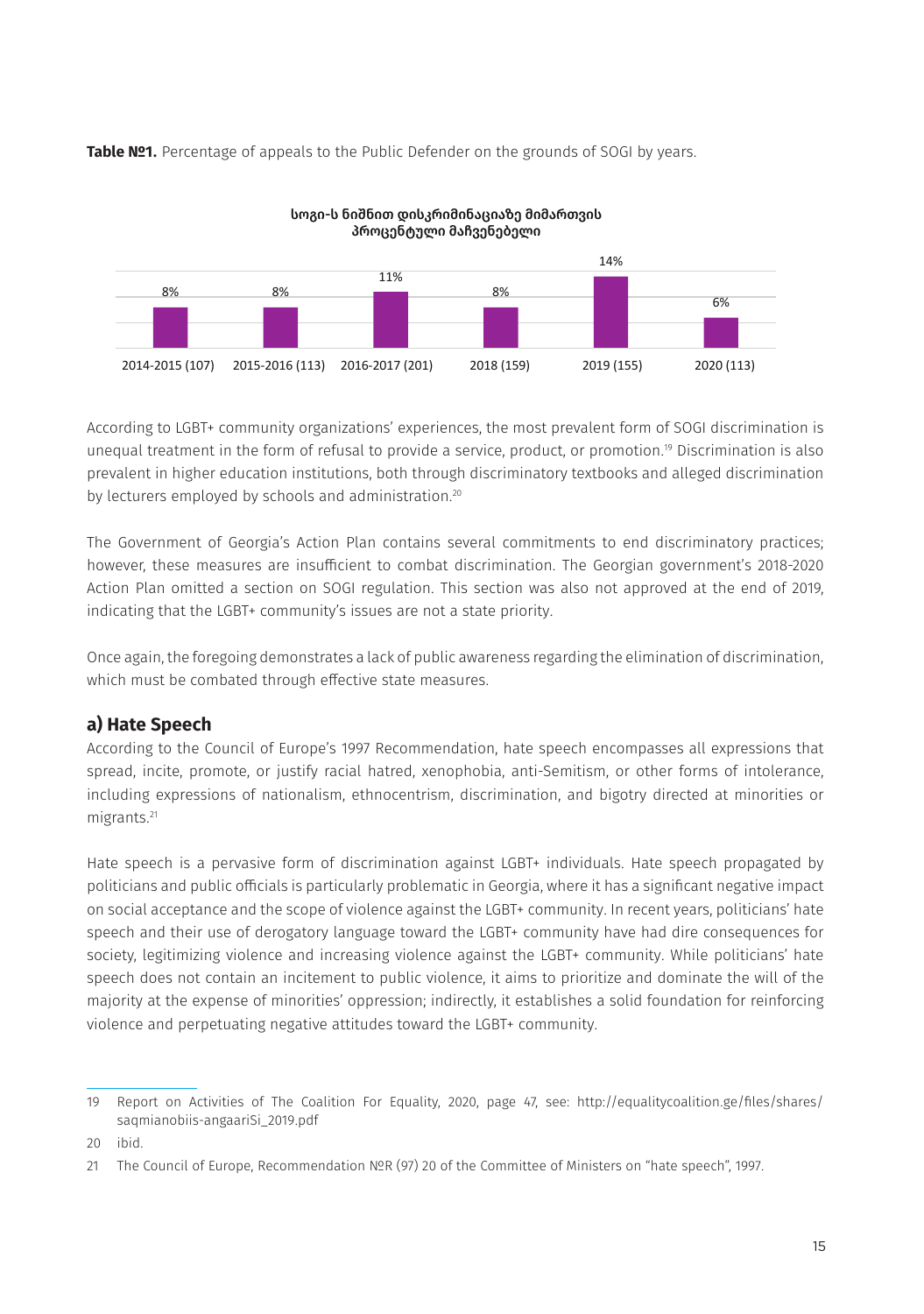Over the years, political homophobia has been actively used as a pre-election strategy to sway the electorate's will and win over supporters.<sup>22</sup>

According to Georgian law, hate speech is not subject to such regulation. However, Article 2.5 of Georgia's Law on the Elimination of All Forms of Discrimination prohibits encouraging discrimination, and this prohibition applies even if hate speech does not meet the criminal liability standard.. Furthermore, the Criminal Code of Georgia prohibits inciting public violence.<sup>23</sup> a severe form of hate speech that poses an immediate threat of violence. However, despite numerous instances of individuals using radical homophobic language toward LGBT+ individuals and inciting public violence, including on the air of "Alt-Info," the homophobic television station that broadcasts violence, this standard has yet to be implemented in practice. Interestingly, the Communications Commission ruled in July 20201 that the television network Alt-Info violated the law by broadcasting obscenity. The offense was inspired by the Alt-Info programs "Alt-Interview" and "Alt-Analytics," which aired on July 5, 6, 7, and 12.<sup>24</sup> Additionally, it is critical to note that the broadcast material aired on the television station did not contain obscenity but rather hate speech and incitement to violence, which, unfortunately, the Communications Commission did not address.25

In addition, it poses a particular problem that in September 2021, the Georgian National Communications Commission granted the violent and homophobic platform "Alt-Info" an authorization to broadcast nationwide,<sup>26</sup> despite the fact that the "Alt-Info" platform spread misogynistic, xenophobic, homophobic, discriminatory, and hate speech messages and that the platform's founders and presenters were participants and organizers of the violent contraction that occurred in Georgia on July 5.

The foregoing demonstrates that there are no effective mechanisms in place in the country to deal with and prevent hate speech, nor to prevent politicians and the media from propagating such language. The Council of Europe's European Commission Against Racism and Intolerance has repeatedly urged Georgia to take effective measures to establish a framework for regulating hate speech in order to protect specific groups from discrimination directed at other groups.<sup>27</sup> However, before examining the necessity of regulating all manifestations of hate speech and conducting a compliance analysis in the context of Georgia, the state must ensure that, at the very least, appropriate legal measures against the radical manifestation of hate speech public incitement to violence - are in place.

### **b) Discrimination of Transgender\* people and Legal Gender Recognition**

The circumstances concerning the legal status of trans\* people in the LGBT+ group are particularly dire in Georgia. Despite the increased visibility of transphobia concerns in recent years, the state has taken no steps to improve the conditions of trans\* people or to establish adequate safeguards for the protection of their rights.

- 23 The Criminal Code of Georgia, Article 2391
- 24 The Communications Commission has deemed the television company Alt-Info to have violated the law by broadcasting obscenity, see: <https://formulanews.ge/News/54406>
- 25 Analytical document of the organization "Media Rights", see: [https://drive.google.com/file/d/1sD8ixJKChh0v7jKF4tM7](https://drive.google.com/file/d/1sD8ixJKChh0v7jKF4tM7UNCgvCkfs4AY/view?fbclid=IwAR329zT_l3MH8cBT5eyz7vQgwSkD-FZqXW26CjLrfQnwr3WZi9AjZ07ysLQ) [UNCgvCkfs4AY/view?fbclid=IwAR329zT\\_l3MH8cBT5eyz7vQgwSkD-FZqXW26CjLrfQnwr3WZi9AjZ07ysLQ](https://drive.google.com/file/d/1sD8ixJKChh0v7jKF4tM7UNCgvCkfs4AY/view?fbclid=IwAR329zT_l3MH8cBT5eyz7vQgwSkD-FZqXW26CjLrfQnwr3WZi9AjZ07ysLQ)
- 26 see:<https://formulanews.ge/News/56414>
- 27 ECRI report on Georgia, Fifth monitoring cycle, 2015.

<sup>22</sup> see: [https://mythdetector.ge/ka/research/radikalizatsia-religiis-sakhelit-da-politikuri-oponentebis-cinaaghmdeg](https://mythdetector.ge/ka/research/radikalizatsia-religiis-sakhelit-da-politikuri-oponentebis-cinaaghmdeg-vin-ristvis-iqenebs)[vin-ristvis-iqenebs](https://mythdetector.ge/ka/research/radikalizatsia-religiis-sakhelit-da-politikuri-oponentebis-cinaaghmdeg-vin-ristvis-iqenebs) It should be noted that the fact mentioned in the source happened during the self-government election campaign, which means that politicians use hate speech even when LGBT + issues are not on the agenda. They instrumentalize homophobia without context and, consequently, base their political strategies on it.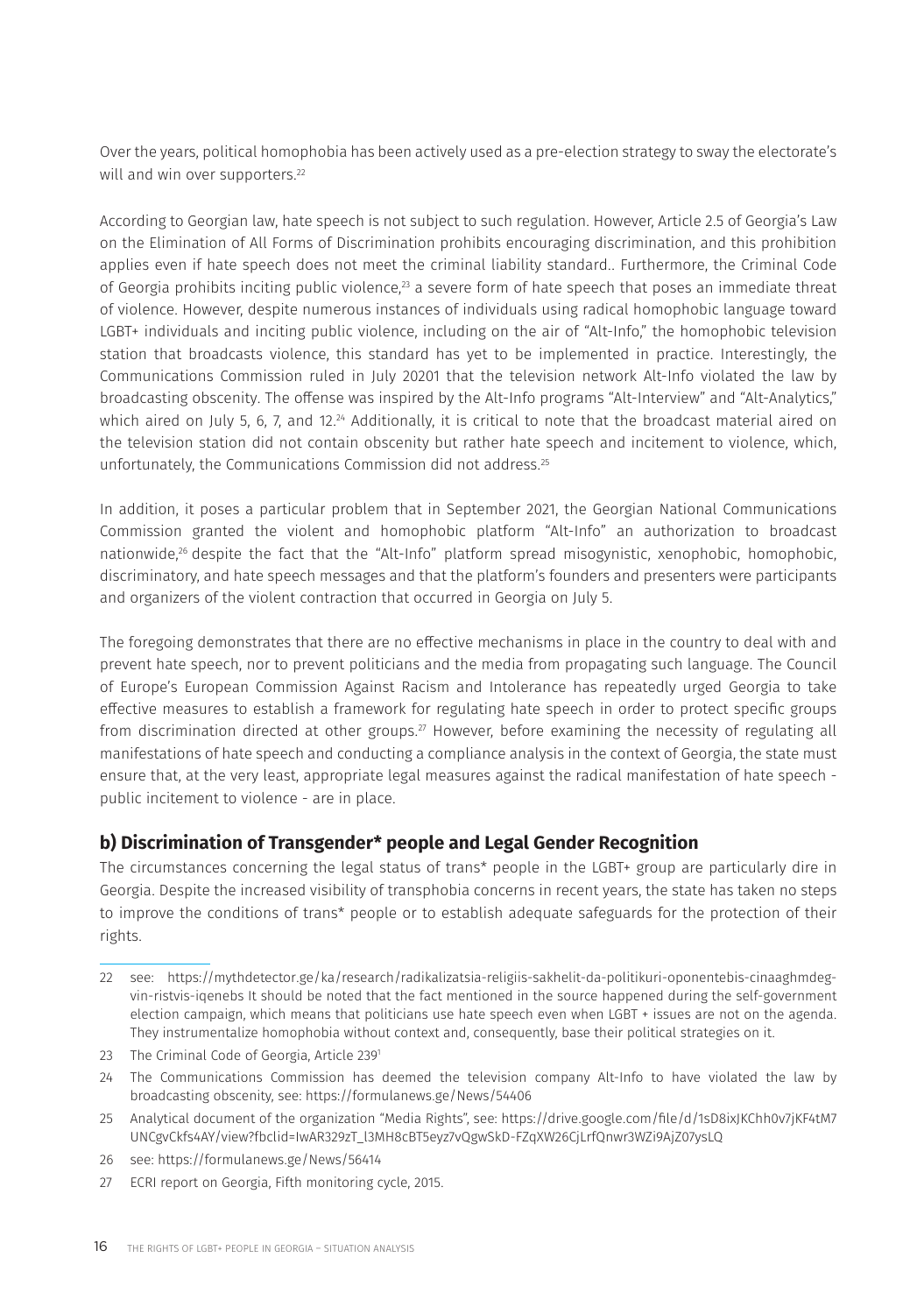Trans\* people face a unique set of obstacles as a result of the absence of legal gender recognition, which reinforces discriminatory practices and prevents the trans\* community from exercising their constitutional rights equally. As a result, discriminatory attitudes and practices pervade all spheres of life, subjecting individuals to persistent and systematic inequity.

Legal Gender Recognition entails establishing the legal framework necessary for an individual to live as their preferred gender. International human rights instruments have repeatedly emphasized the critical nature of trans\* people receiving legal gender recognition. The Parliamentary Assembly of the Council of Europe (PACE) adopted Resolution 2048(2015) on discrimination against transgender people, which calls on states to:<sup>28</sup>

- ⦁ Develop quick, transparent, and accessible procedures, based on self-determination, for changing the name and registered sex of transgender people on birth certificates, identity cards, passports, educational certificates, and other similar documents; make these procedures available for all people who seek it, irrespective of age, medical status, financial situation or current or previous detentions;
- ⦁ Abolish sterilization and other compulsory medical treatment, including a mental health diagnosis, as a necessary legal requirement to recognize a person's gender identity in laws regulating the procedure for changing a name and registered gender;
- ⦁ Remove any restrictions on the right of transgender people to remain in an existing marriage upon recognition of their gender; ensure that spouses or children do not suffer a loss of rights;
- ⦁ Consider including a third gender option in identity documents for those who seek it;

The resolution has also been affirmed in recent European Court of Human Rights case law. For example, in one of the most recent judgments in the case, X. and Y. v. Romania, the Court held that there had been a violation of Article 8 (right to respect for private life) when two transgender persons' requests for recognition of their gender identity and for the necessary administrative corrections were denied on the grounds that those making such requests were required to provide proof of gender reassignment surgery. The situation was exacerbated further by Romania's lack of clear and transparent legislation or procedures governing Legal Gender Recognition. The Court observed that national courts had placed the applicants, who did not wish to undergo gender reassignment surgery, in an impossible position: either they had to undergo surgery against their better judgment – and thus forego full exercise of their right to physical integrity – or they had to forego recognition of their gender identity, which also fell within the scope of respect for private life.<sup>29</sup>

In Georgia, the issue of Legal Gender Recognition is not judicially regulated, and the general procedures for considering this process are also obscure. Georgia's only regulatory statute dealing with this subject is the Law on Civil Status Acts. Gender reassignment is one of the grounds for amending the civil status acts, according

<sup>28</sup> PACE, Resolution 2048 (2015), Discrimination against transgender people in Europe, par. 6.2., see: [https://pace.coe.](https://pace.coe.int/pdf/d553e6df013e8a0c8d587204abdc69e4c66e8875191093ea7788766390d33743/resolution%202048.pdf) [int/pdf/d553e6df013e8a0c8d587204abdc69e4c66e8875191093ea7788766390d33743/resolution%202048.pdf](https://pace.coe.int/pdf/d553e6df013e8a0c8d587204abdc69e4c66e8875191093ea7788766390d33743/resolution%202048.pdf)

<sup>29</sup> AFFAIRE X ET Y c. ROUMANIE, (Requêtes nos 2145/16 et 20607/16), STRASBOURG, 19 Janvier, 2021, par. 165, see. In French only: https://hudoc.echr.coe.int/eng#{%22itemid%22:[%22001-207364%22]}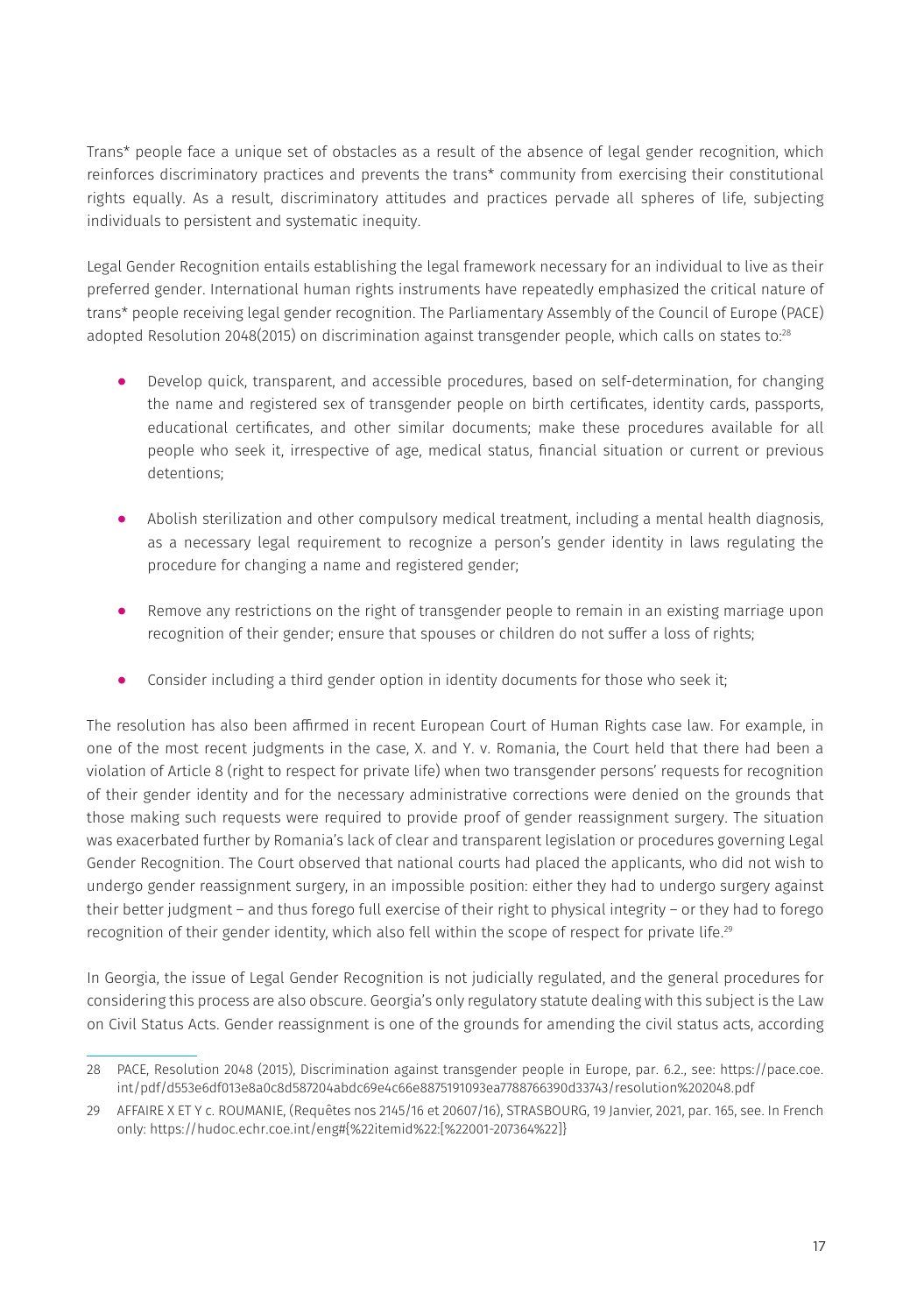to Article 78 of the law.<sup>30</sup> The law, however, does not define "gender reassignment" or outline any procedures associated with it. As a result, legal gender recognition is entirely dependent on the practice of local courts and administrative agencies, which, according to the practical experiences of community organizations, impose unjustified preconditions on legal gender recognition. Individuals undergoing this administrative procedure, in particular, are subjected to unnecessary, coercive, and, in some cases, life-threatening medical/ surgical procedures in order to use this administrative procedure and legally live with the preferred gender.<sup>31</sup> The Independent Expert on Protection Against Violence and Discrimination on the Basis of Sexual Orientation and Gender Identity (SOGI) Report analyzes the issue of legal gender recognition in detail, highlighting the barriers mentioned above that prevent trans\* people from living their preferred gender, and finds established practices to be inconsistent with international human rights standards. According to the report, such practices can result in severe and permanent physical and psychological suffering and pain, particularly if they are forced. Coercion may constitute a violation of the right to be free of torture and other inhuman or degrading treatment or punishment. Additionally, coerced sterilization violates a person's right to bodily integrity, selfdetermination, and dignity, and may serve as justification for continued discrimination against transgender people.32 Without legal gender recognition, transgender people face discrimination in all spheres of life, including employment, housing policy, and social protection, resulting in social exclusion and violence, as well as restrictions on their freedom of movement.

For these reasons, the Independent Expert advises Georgia that the gender recognition system that enables transgender people to change their names and gender markers on identification documents should be a straightforward administrative process based on the applicant's self-determination, accessible, and, to the extent possible, free of charge.<sup>33</sup>

Notably, three cases against Georgia have been filed with the European Court of Human Rights regarding legal gender recognition, in which local community organizations represent trans applicants. Despite the fact that the court has begun communication on the cases, it has not yet issued rulings.

### **5.2. Impact of the COVID-19 Pandemic on Anti-Discrimination Policies**

Rapid Gender Assessment of the Covid-19 Situation in Georgia prepared by UN Women names the possible increase in discrimination as one of the negative consequences of the pandemic. 8% of respondents reported experiencing an increase in discrimination during the pandemic, 5% expressed uncertainty, and the remaining (86%) responded negatively.34

<sup>30</sup> Article 78, paragraph g.

<sup>31</sup> Universal Periodic Review (UPR) Georgia , UPR third Cycle, 37th Working Group Session, January 2021, Joint Stakeholders' submission of 8 July, 2020 by Women's Initiative's Supporting Group (WISG) and by ILGA-Europe on "Discrimination on the basis of sexual orientation and gender identity in Georgia", par. 34-35, see: [https://wisg.org/Data/docs/](https://wisg.org/Data/docs/publications/report/WISG%20and%20ILGA-Europe_%20joint%20UPR%20submission_Georgia_Jan%202021.pdf) [publications/report/WISG%20and%20ILGA-Europe\\_%20joint%20UPR%20submission\\_Georgia\\_Jan%202021.pdf](https://wisg.org/Data/docs/publications/report/WISG%20and%20ILGA-Europe_%20joint%20UPR%20submission_Georgia_Jan%202021.pdf)

<sup>32</sup> A/HRC/41/45/Add.1, Report of the Independent Expert on protection against violence and discrimination based on sexual orientation and gender identity\*, 15 May, 2019, par. 67, see: [https://undocs.org/en/A/HRC/41/45/ADD.1?fbclid=](https://undocs.org/en/A/HRC/41/45/ADD.1?fbclid=IwAR1uGxuJ6lMh0KqfYO9D1vUNMQv4SWO0LSiwgZcH7UQCeSdylM71tmToyZo) [IwAR1uGxuJ6lMh0KqfYO9D1vUNMQv4SWO0LSiwgZcH7UQCeSdylM71tmToyZo](https://undocs.org/en/A/HRC/41/45/ADD.1?fbclid=IwAR1uGxuJ6lMh0KqfYO9D1vUNMQv4SWO0LSiwgZcH7UQCeSdylM71tmToyZo) 

<sup>33</sup> ibid., par. 68.

<sup>34</sup> Rapid Gender Assessment of the COVID-19 Situation in Georgia, 2020, see: [https://www2.unwomen.org/-/media/](https://www2.unwomen.org/-/media/field%20office%20georgia/attachments/publications/2020/rga%20unw-geo.pdf?la=en&vs=5941) [field%20office%20georgia/attachments/publications/2020/rga%20unw-geo.pdf?la=en&vs=5941](https://www2.unwomen.org/-/media/field%20office%20georgia/attachments/publications/2020/rga%20unw-geo.pdf?la=en&vs=5941)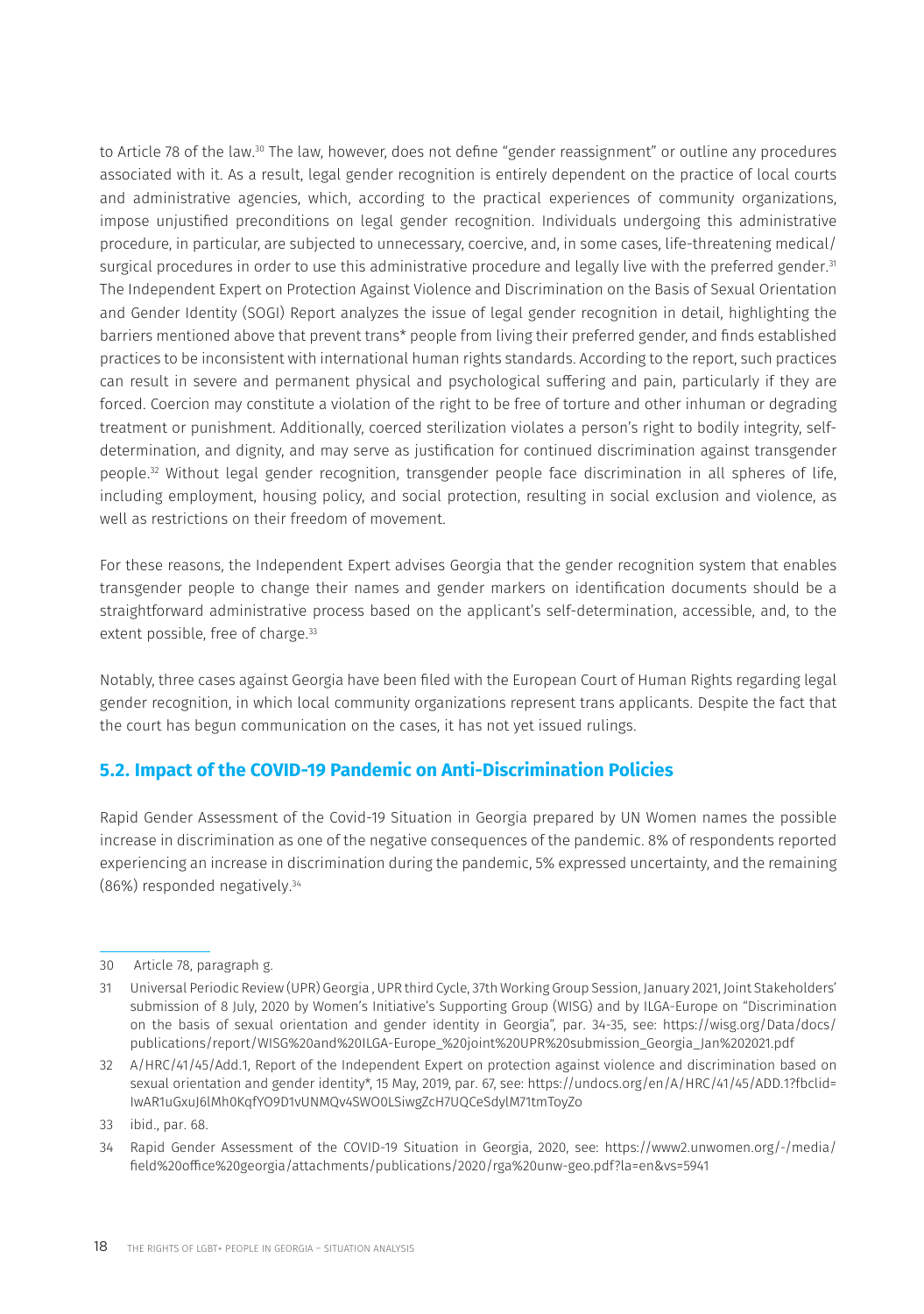According to the Special Report of the Public Defender of Georgia, the situation relating to the novel coronavirus has negatively affected the equality of individual groups. In some instances, the measures taken to halt the virus's spread discriminated against specific individuals. The Public Defender has identified a disproportionate number of cases of discrimination on the basis of nationality, age, and gender.<sup>35</sup>

As part of the current study, representatives of community organizations participated in focus groups to evaluate the effectiveness of the state's anti-discrimination policies. They stated that under the current circumstances, an unprecedented number of members of the LGBT+ community are attempting to flee the country and immigrate. Among them are young people in Georgia who had certain expectations.36

<sup>35</sup> Special Report of the Public Defender of Georgia on the Situation of Equality and Combating and Preventing Discrimination, 2021, see: [https://ombudsman.ge/geo/190308041856angarishebi/tanastsorobis-mdgomareobis](https://ombudsman.ge/geo/190308041856angarishebi/tanastsorobis-mdgomareobis-shesakheb-sakhalkho-damtsvelis-me-7-spetsialuri-angarishi)[shesakheb-sakhalkho-damtsvelis-me-7-spetsialuri-angarishi](https://ombudsman.ge/geo/190308041856angarishebi/tanastsorobis-mdgomareobis-shesakheb-sakhalkho-damtsvelis-me-7-spetsialuri-angarishi) 

<sup>36</sup> Focus group with representatives of LGBT+ community organizations, 16.09.2021; 30.09.2021.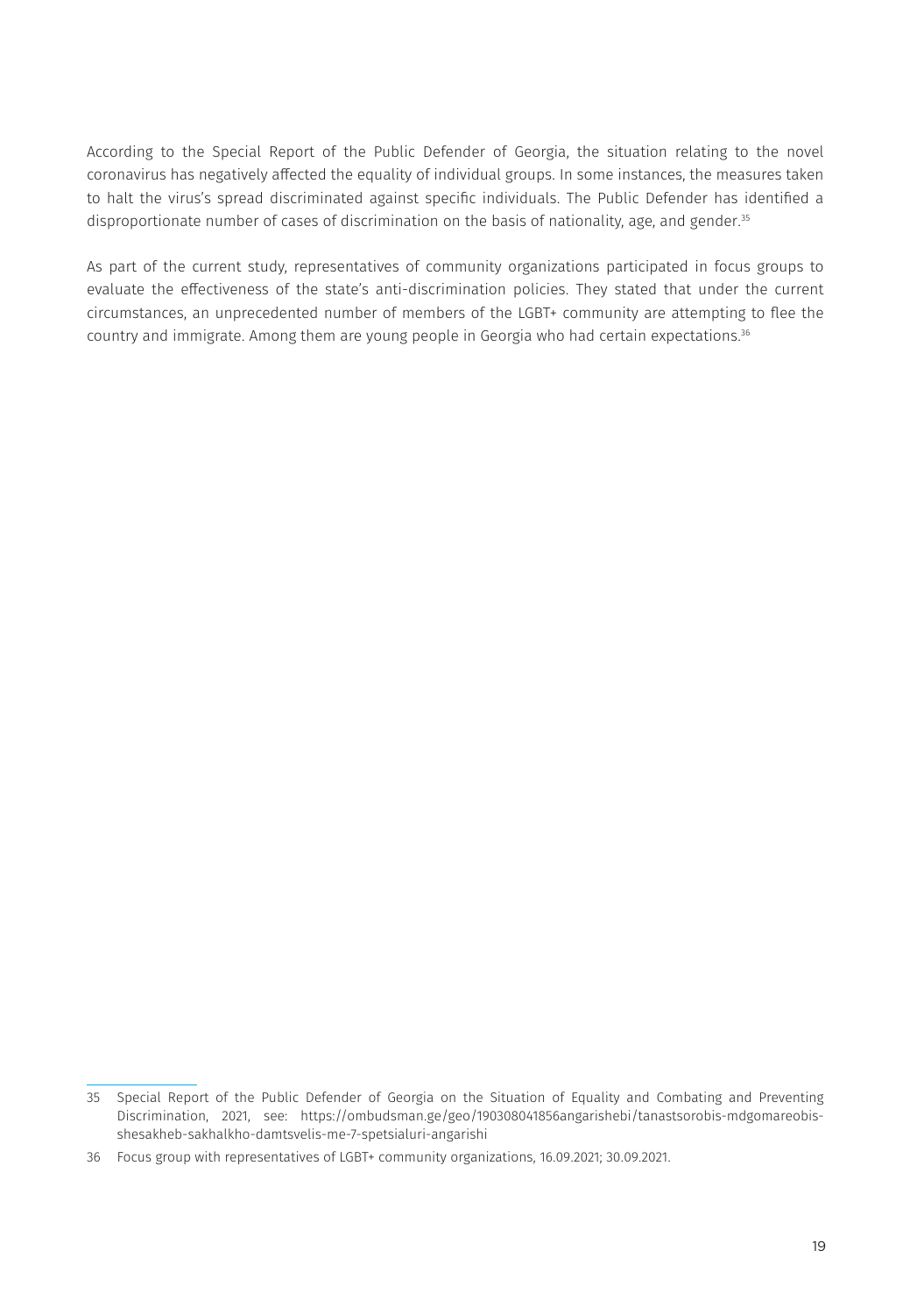# **6. HATE CRIMES**

### **6.1. Current situation and State measures**

Hate crime is a term that refers to a criminal act that is motivated in whole or in part by prejudice and negative attitudes toward a specific group. According to the OSCE Office for Democratic Institutions and Human Rights' current definition, hate crimes are "any criminal offense, including offenses against persons or property, in which the victim, premises, or target of the offense are chosen for their actual or perceived connection, attachment, affiliation, support, or membership in a [specific] group."37

Numerous measures have been taken by the international community to combat hate crimes motivated by sexual orientation and gender identity. Monitoring mechanisms at the United Nations and the Council of Europe increasingly call on states to ensure the prevention of hate crimes.

In recent years, Georgia's policy on sexual orientation and gender identity crimes has improved significantly. State agencies have taken significant steps to improve the quality of crime response and to create unified statistics for law enforcement and the judiciary. It should be noted, however, that the state's response to homophobic and transphobic crimes continues to fall short of efficiency, promptness, and impartiality. The state has not yet developed a unified strategy for combating hate crimes, despite the fact that such crimes have a negative social impact and may pose a significant threat to establishing the pluralism and equality principles in society and establishing a democratic and secure environment.

In 2018, the Georgian Ministry of Internal Affairs established the Human Rights Protection and Investigation Quality Monitoring Department, a step toward implementing the UN Universal Periodic Review (UPR) Recommendation, the ECRI Recommendations to Georgia, and the Public Defender's Recommendation. The latter suggests that "the Georgian authorities establish a specialized unit within the police to deal with specifically racist and homophobic/transphobic hate crimes." When establishing this unit, authorities should consult with the Public Defender, relevant non-governmental organizations, and international organizations."38 Despite these recommendations, the unit was crammed with overly broad thematic blocks. Additionally to supervising the police response to crimes motivated by discrimination and intolerance, its mandate includes oversight of domestic violence and violence against women, human trafficking, crimes committed by/against minors, crimes against life, and crimes against health.39 To some extent, the unit's significantly broad scope of work impedes its practical effectiveness. Additionally, contrary to the preceding recommendations, this unit serves as the oversight body for ongoing criminal investigations and does not conduct criminal or administrative legal investigations or responses. As a result, as stated in the 2018 ECRI Report on Georgia, this department cannot be considered a substitute for a specialized investigative unit within the police.<sup>40</sup>

<sup>37</sup> OSCE/ODIHR annual report for 2006, page 9. see:<http://www.osce.org/odihr/26759?download=true>

<sup>38</sup> ibid.

<sup>39</sup> see:<https://police.ge/ge/ministry/structure-and-offices/adamianis-uflebata-datsvis-departamenti>

<sup>40</sup> ECRI CONCLUSIONS ON THE IMPLEMENTATION OF THE RECOMMENDATIONS IN RESPECT OF GEORGIA SUBJECT TO INTERIM FOLLOW-UP, Adopted on 5 December 2018, Published on 5 March 2019, see: [https://rm.coe.int/ecri-conclusions-on](https://rm.coe.int/ecri-conclusions-on-the-implementation-of-the-recommendations-in-respe/1680934a7e)[the-implementation-of-the-recommendations-in-respe/1680934a7e](https://rm.coe.int/ecri-conclusions-on-the-implementation-of-the-recommendations-in-respe/1680934a7e)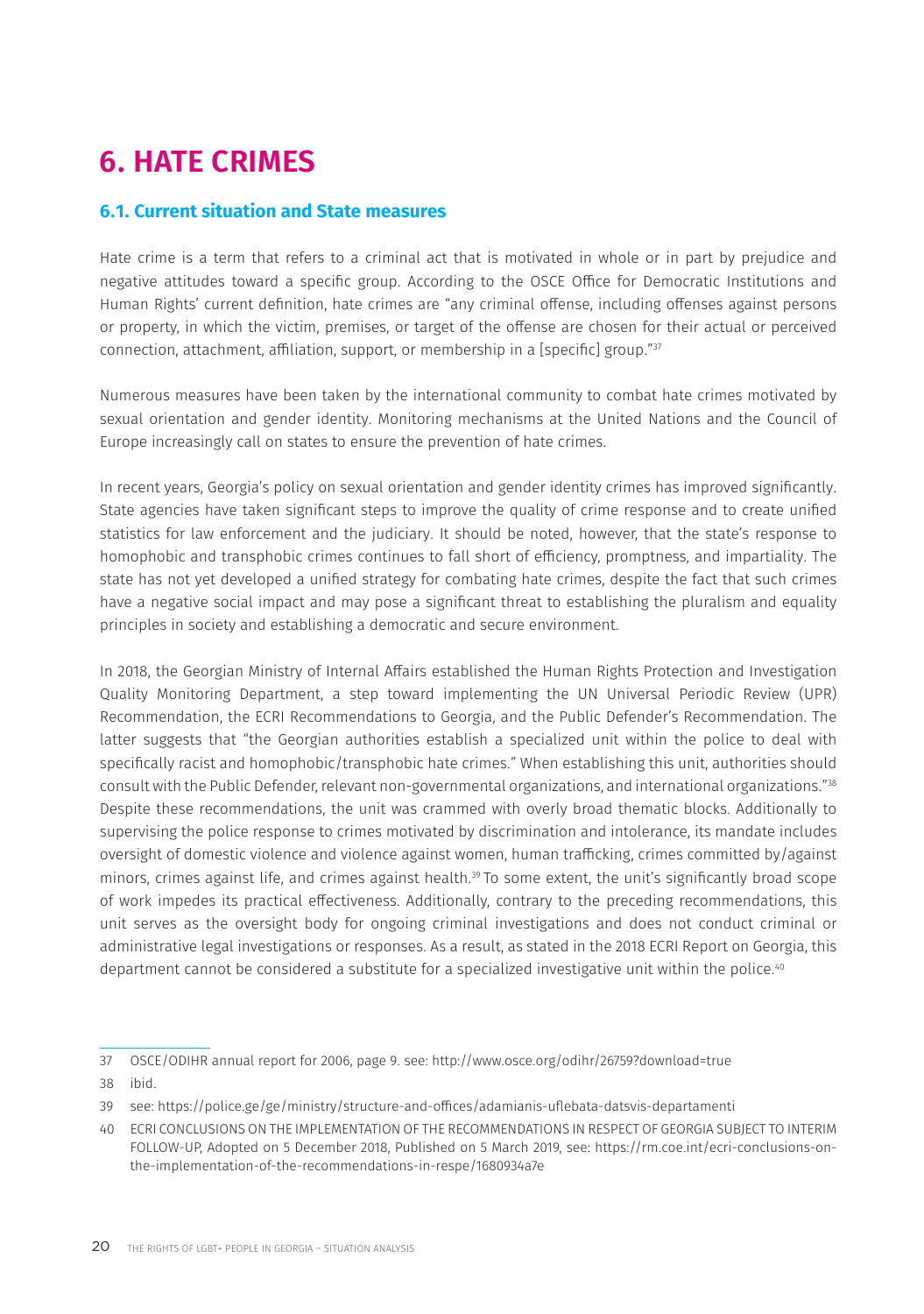The Memorandum signed in September 2020 between the National Statistics Office of Georgia, the Ministry of Internal Affairs of Georgia, the Prosecutor's Office of Georgia, and the Supreme Court should be positively assessed in terms of identifying hate crimes.41 The Memorandum envisages the accountability of the agencies to share information, produce statistics, and publish a joint report.<sup>42</sup> GEOSTAT published its first Joint Report in 2021,<sup>43</sup> which includes information about the crime and motive as defined by the applicable Criminal Code, as well as the alleged perpetrators' age and gender, as well as the geographical location of the crime. While this report represents a significant advancement in the production of joint statistics, it is worth noting that the gathered data has limited analytical capabilities. Given the report's broad coverage of hate-motivated crimes (age, race, sex, disability, religion, sexual orientation, and gender identity, among others), it does not allow for the data breakdown and statistical decomposition of crimes committed on the basis of a specific marker, such as the perpetrator's/age, victim's the perpetrator's/relationship, victim's or the gravity or nature of the crime. Simply put, the report does not connect disparate variables in a way that would allow for analysis of the causes, prevalence, or nature of crimes.

According to the report, in October-December 2020, the Ministry of Internal Affairs of Georgia initiated an investigation into 13 possible crimes<sup>44</sup> based on intolerance on the grounds of sexual orientation and gender identity, while the Prosecutor's Office of Georgia launched prosecution of 5 cases (sexual orientation - 3, gender identity - 2).<sup>45</sup> According to the 2020 report of the Prosecutor's Office of Georgia,<sup>46</sup> the criminal proceeding was launched against 17 individuals based on intolerance on the grounds of sexual orientation and gender identity. In the case of crimes committed on the grounds of sexual orientation (8 in total), six cases were prosecuted under Article 126 (violence) of the Criminal Code, and 2 cases - under Article 1571 (disclosure of secrets of personal life). Prosecution of gender-based crimes (9 in total) was launched in six cases under Article 126 (violence), in two cases under Article 151 (threat), and Article 1261 (domestic crime).

Compared to 2020, the rate of criminal prosecution by the Prosecutor's Office of Georgia on the grounds of SOGI was higher in 2019. Specifically, out of 30 cases, 11 prosecutions were launched on the grounds of sexual orientation and 19 on gender identity.<sup>47</sup> The most common forms of crime this year are violence and threats, as well as cases of domestic violence. In the mentioned year as well, the most common forms of crime are violence and threats, along with domestic violence cases.<sup>48</sup>

Along with criminal offenses motivated by SOGI, the issue of compiling statistics on hate crimes should be isolated. Administrative offense judgments do not identify discriminatory motives for violent acts committed against victims. Due to the fact that applied administrative law does not specifically identify discriminatory motives as aggravating circumstances of administrative liability and does not permit their mention, they

41 see: <https://www.geostat.ge/ka/single-news/1941/urtierttanamashromlobis-otkhmkhrivi-memorandumi>

42 ibid.

- 46 Prosecutor's Office of Georgia, Analysis of Crimes Motivated by Intolerance on the grounds of Discrimination, the period of 9 months, 2020, see: [https://pog.gov.ge/uploads/2fa0e929-sheuwynareblobiT-motivirebuli-danashaulebis](https://pog.gov.ge/uploads/2fa0e929-sheuwynareblobiT-motivirebuli-danashaulebis-analizi-2020-w.pdf)[analizi-2020-w.pdf](https://pog.gov.ge/uploads/2fa0e929-sheuwynareblobiT-motivirebuli-danashaulebis-analizi-2020-w.pdf)
- 47 Prosecutor's Office of Georgia, Analysis of Hate-motivated Crimes, the period of 11 months, 2019, see: [https://pog.gov.](https://pog.gov.ge/uploads/e308b918-siZulviliT-motivirebuli-danaSaulebis-analizi-2019-weli.pdf) [ge/uploads/e308b918-siZulviliT-motivirebuli-danaSaulebis-analizi-2019-weli.pdf](https://pog.gov.ge/uploads/e308b918-siZulviliT-motivirebuli-danaSaulebis-analizi-2019-weli.pdf)

<sup>43</sup> Joint Report of Data on Crimes Committed on the grounds of Intolerance with Discrimination Basis, October-December 2020, see: [https://www.geostat.ge/media/36779/diskriminaciis-nishnit\\_2020\\_IV.pdf?fbclid=IwAR1TRZdklfuunM\\_i3sVT](https://www.geostat.ge/media/36779/diskriminaciis-nishnit_2020_IV.pdf?fbclid=IwAR1TRZdklfuunM_i3sVTPy5vOZdVFETTiFO9KrnfIb5lb7AjgEFfiVWE98s) [Py5vOZdVFETTiFO9KrnfIb5lb7AjgEFfiVWE98s](https://www.geostat.ge/media/36779/diskriminaciis-nishnit_2020_IV.pdf?fbclid=IwAR1TRZdklfuunM_i3sVTPy5vOZdVFETTiFO9KrnfIb5lb7AjgEFfiVWE98s) 

<sup>44</sup> ibid.

<sup>45</sup> ibid.

<sup>48</sup> ibid.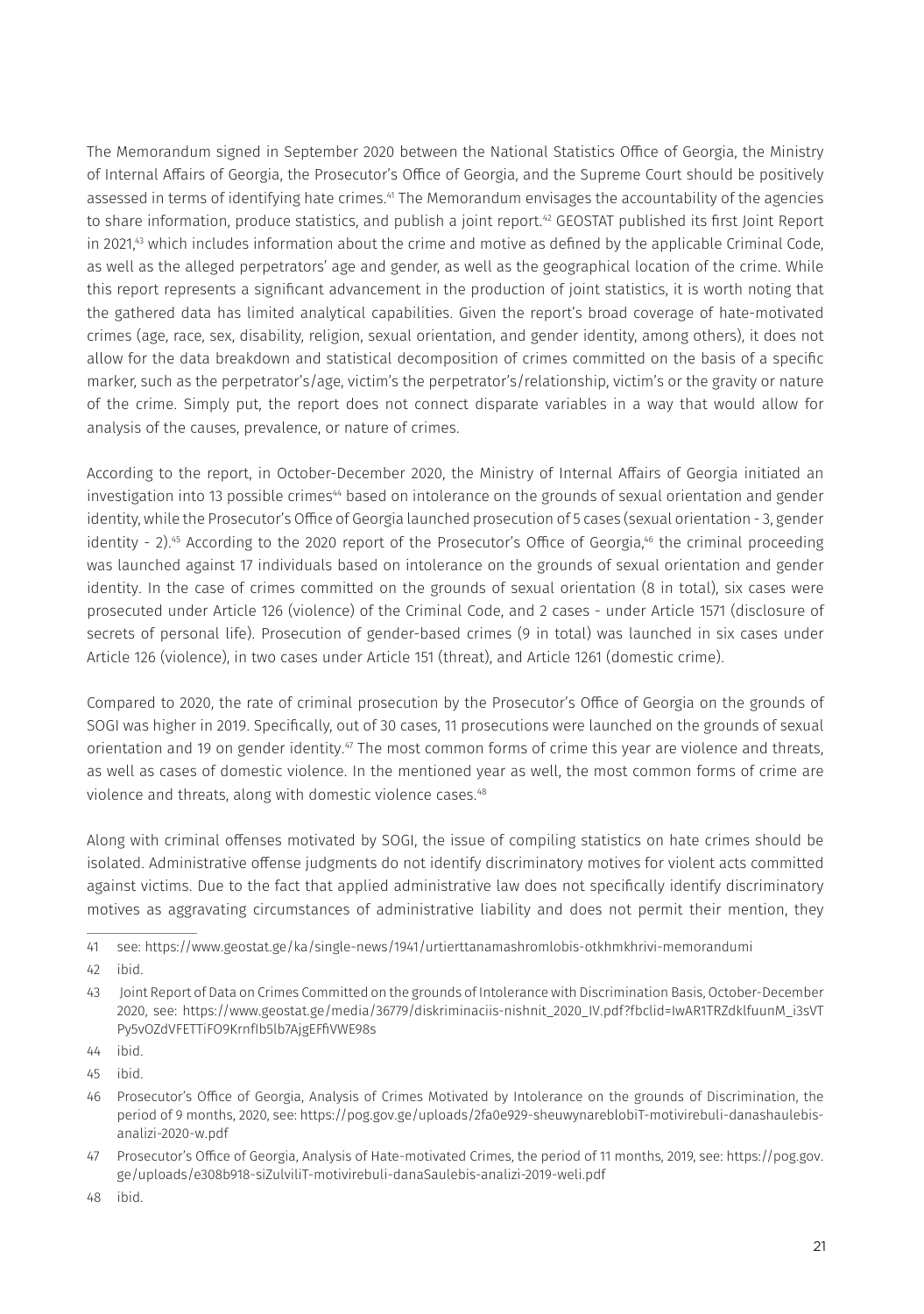cannot be reflected in statistics either.49 The Public Defender considers this practice problematic, which significantly complicates the production of statistics on alleged hate cases and increases the likelihood that hate-motivated illegal acts will go unnoticed.50

It is noteworthy that generally, statistics produced by NGOs and community organizations working on the issues related to LGBT+ group in Georgia present dissimilar data on the scale of hate crimes and incidents. According to a survey conducted by the Women's Initiatives Supporting Group, during the period 2015-2018, 226 respondents became victims of hate crimes or incidents in Georgia.51 According to the survey conducted by Social Justice Center in 2020,52 52% (N=320) of respondents have experienced violence at least once in their lifetime, entirely or in part, on the grounds of their sexual orientation and/or gender identity. 56% of respondents have experienced physical, psychological, and/or sexual violence at least once in the last two years. Research reveals that violence is most commonly manifested in threats (violence and loss of life) and physical abuse, most often observed on the street and online.53 48.4% of respondents have experienced psychological, and 29.4% have experienced physical violence in the last two years.54

Additionally, a survey conducted in 2021 found that seven out of ten respondents (N=155, 73.5 percent) have been victims of hate crime at least once in the last two years. Among them, one in every three victims (N=147, 30.3 percent) has been subjected to physical or sexual violence or harassment, while 68.7 percent (N=145) have been subjected to psychological violence.<sup>55</sup>

The 2019 UN Independent Expert Report on Georgia on Sexual Orientation and Gender Identity Protection and Discrimination confirms the above-mentioned crime scale. Explicitly stating that "beatings are frequent, harassment and bullying are persistent, and exclusion from education, work, and health settings appears to be the norm."56 Community organizations' practical experience and research indicate that trust in law enforcement agencies is substantially low, leading to the under-reporting of crimes to the police. According to the survey mentioned above, 66% of LGBT+ respondents do not trust the Ministry of Internal Affairs of Georgia, 74% do not trust the Prosecutor's Office of Georgia, and 58% do not trust the judiciary.<sup>57</sup> Such a low level of trust poses a substantial barrier to detecting and responding effectively to homo/transphobic crimes. At the same time, the under-reporting of crimes does not indicate that such crimes are not committed or are rarely committed but that there is a shortcoming in the criminal justice system, which needs to be addressed through complex approaches and fundamental reforms,<sup>58</sup> considering that the homophobic attitude of the

<sup>49</sup> Public Defender's Report on Positive Obligations of Law Enforcement Officers to Protect the Equality of Vulnerable Groups, 2021, page 19-20. see:<https://ombudsman.ge/res/docs/2021051415512039554.pdf>

<sup>50</sup> ibid., page 20.

<sup>51</sup> Agdgomelashvili E. "From Prejudice To Equality: LGBTQI persons in Georgia", 2018.

<sup>52</sup> Lika Jalagania, "Social Exclusion of LGBTQ Group in Georgia", 2020, see: [https://socialjustice.org.ge/ka/products/](https://socialjustice.org.ge/ka/products/lgbtk-jgufis-sotsialuri-ekskluziis-kvleva-sakartveloshi) [lgbtk-jgufis-sotsialuri-ekskluziis-kvleva-sakartveloshi](https://socialjustice.org.ge/ka/products/lgbtk-jgufis-sotsialuri-ekskluziis-kvleva-sakartveloshi)

<sup>53</sup> ibid., pages 90-105.

<sup>54</sup> ibid., pages 90-105.

<sup>55</sup> Unpublished study: Agdgomelashvili and others, "Impact Assessment of COVID-19 Anti-Pandemic Restrictions and Anti-Crisis Measures on the LGBTQI Community", WISG, 2021.

<sup>56</sup> see:<https://undocs.org/en/A/HRC/41/45/ADD.1?fbclid=IwAR>

<sup>57</sup> ibid., page 67.

<sup>58</sup> Jalagania L., "Operational Guideline On Investigation and Prevention of Crimes based on Sexual Orientation and Gender Identity", Social Justice Center, 2017.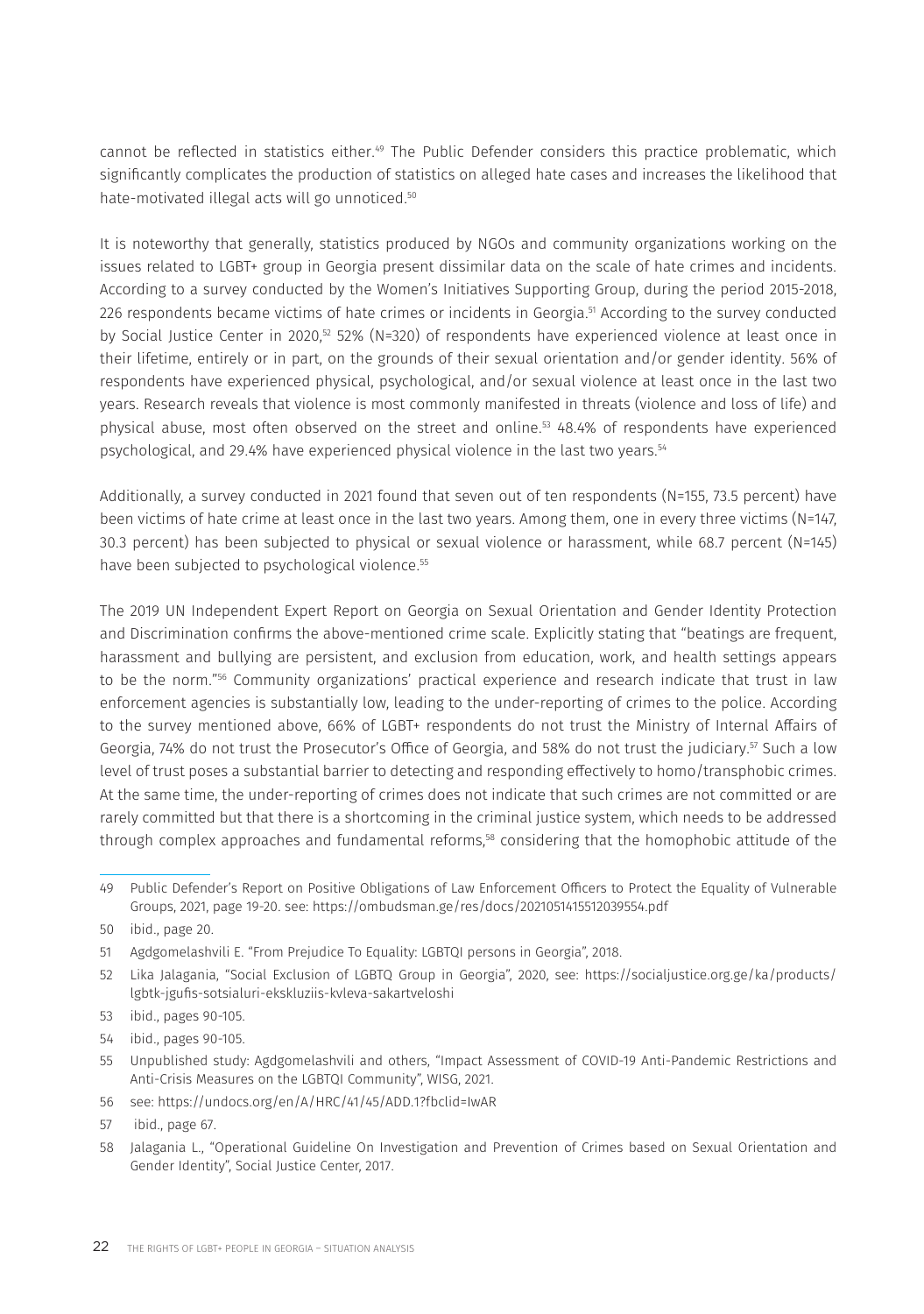police enables to maintain under-reporting of crimes and a low level of trust. However, it is important to remember that "access to justice is a right and not an obligation of crime victims. The ultimate objective is not to have all victims actually report to the police, but to ensure that all victims are offered a real possibility of doing so."59

Domestic crime committed on the basis of SOGI should be mentioned separately, as evidenced by statistics produced by NGOs and LGBT+ community organizations. Domestic violence is a risk factor for the LGBT+ community in Georgia. According to studies, "institutional heterosexism toward members of the LGBT community, a high level of homophobia, and social exclusion they face outside the family make them more vulnerable to domestic violence and perpetuates the cycle of violence."60 The Georgian law enforcement system's detection of such crimes is critical to combating them. As a result, policymakers and law enforcement agencies must have a sufficient understanding of and prioritization for this type of violence in order to plan and implement effective preventive policies against it.<sup>61</sup>

Despite widespread violence in Georgia, the number of appeals to law enforcement agencies is disproportionately low, owing to a lack of trust. Inadequate or non-response to critical societal issues erodes trust in law enforcement. A case in point is the police department's failure to take appropriate criminal action against a possible criminal act committed by an ultra-conservative and violent group in 2019. Additionally, law enforcement agencies will abstain from taking positive action against acts of violence committed by violent radical groups on July 5-6, 2021, and perpetrators will remain unpunished. These practices violate the rule of law and make it impossible to create an environment that encourages victims of homophobic/transphobic violence to file complaints and ensures their protection.

### **a) Victim Protection and Assistance Mechanisms**

Hate crimes can have a significant impact and consequence on marginalized groups. Victims of these types of crimes are more likely to feel fear, insecurity, guilt, and shame. As a result, the trauma associated with intolerance crimes is significantly more severe, even when the unlawful behavior itself is not extreme.<sup>62</sup>

Victim protection as a whole aims to encompass both individual measures and a broad understanding of crime and its consequences. Eliminating the harm caused by homophobic and transphobic crime and restoring victims' rights is one aspect of implementing the due diligence standard. According to the United Nations Special Rapporteur on Violence Against Women, its Causes and Consequences, the goal of restoring victims' rights should be to eliminate structural subordination, gender hierarchies, systemic marginalization, and structural inequality, all of which are root causes of violence against women. As the Special Rapporteur notes, its purpose should be to restore the victim to their pre-violence state, rather than to have transformative potential.63

<sup>59</sup> FRA, Ensuring justice for hate crime victims: professional perspectives, 2016, page 13, see: [https://www.refworld.org/](https://www.refworld.org/pdfid/574fcf384.pdf) [pdfid/574fcf384.pdf](https://www.refworld.org/pdfid/574fcf384.pdf)

<sup>60</sup> Jalagania L. and Chutlashvili K., "Domestic Violence based on SOGI, legislative gaps and policy challenges", Social Justice Center, 2018.

<sup>61</sup> ibid.

<sup>62</sup> FRA, Ensuring justice for hate crime victims, a professional perspective, 2016.

<sup>63</sup> A/HRC/23/49, Paragraph 75, see:<https://undocs.org/A/HRC/23/49>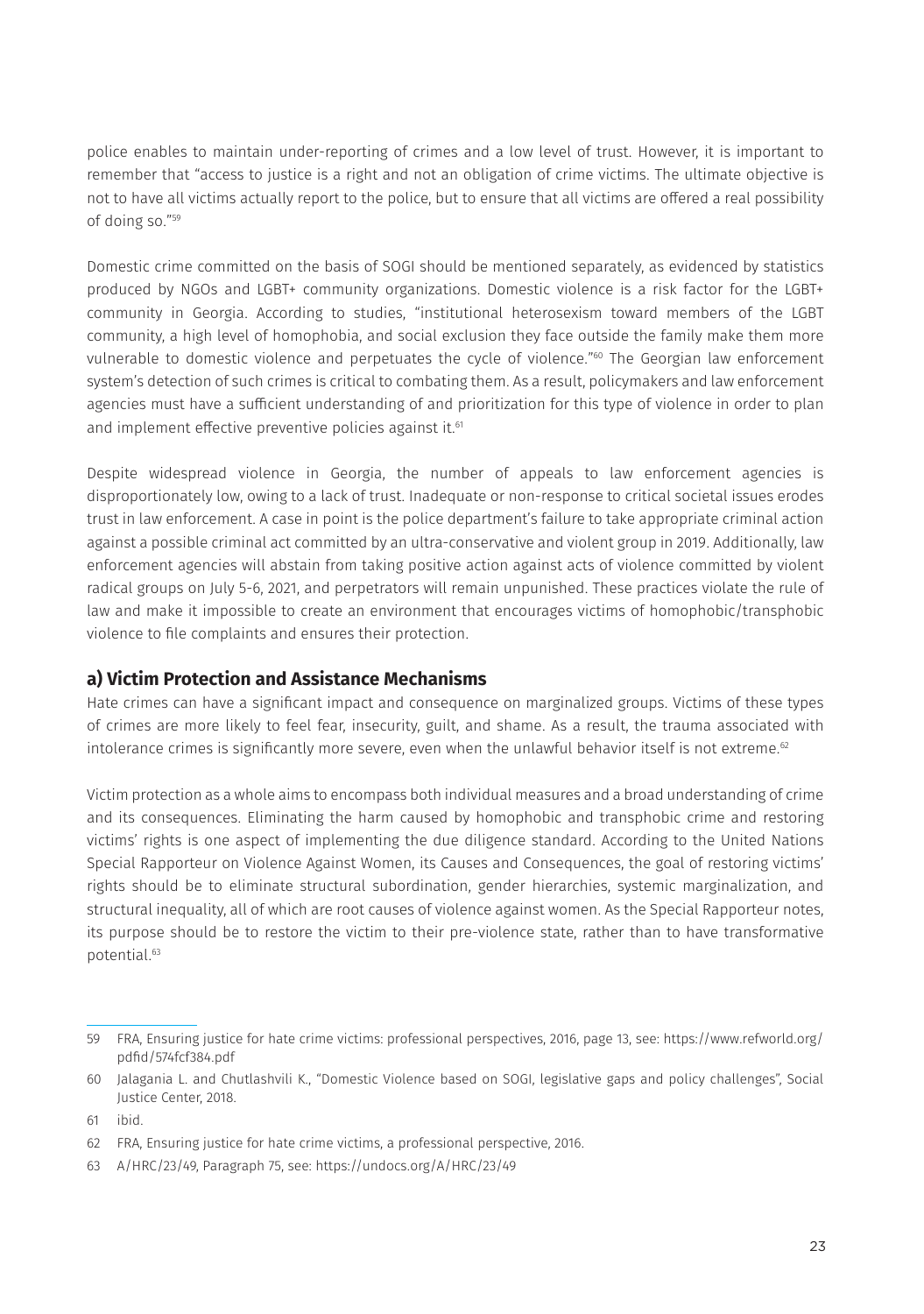The Witness and Victim Coordinator institution is the only system providing support to victims of violence in law enforcement agencies in Georgia. The institute of coordinator has existed within the system of the Prosecutor's Office since 2011, and it became operative in the Ministry of Internal Affairs in 2019.<sup>64</sup>

Notable is the addition of Chapter VII1 of the 2018 Amendments to the Code of Criminal Procedure, which expanded the Witness and Victim Coordinator's rights and responsibilities. According to the Code, a prosecutor or investigator may appoint a Witness and Victim Coordinator to a criminal case in order to facilitate the witness's and victim's participation in the litigation process, assist in reducing the stress caused by the crime, and avoid re-victimization and secondary victimization.<sup>65</sup> In addition, the Witness and Victim Coordinator provides information to the witness and victim about legal, psychological, medical, and/or other services needed for them and, if necessary, assists with contacting the relevant body/organization.<sup>66</sup> It is essential that in criminal proceedings, the coordinator prioritizes communication with victims of domestic violence, crimes committed on discriminatory grounds, or sexual violence.

However, despite introducing the Witness and Victim Coordinator mechanism, the number of coordinators is limited throughout Georgia;<sup>67</sup> therefore, they can not provide effective communication and practical support to victims. In addition, the practice of community organizations also indicates that the coordinator's work is often reflected in the formal delivery of information regarding the trial and is less of a mechanism for their emotional or psychological support.

According to a survey conducted by the Women's Initiatives Supporting Group (WISG) in 2021, almost three out of five respondents (58.3%, N=123) expressed that they required the help of a psychologist to deal with the consequences of violence. 37 out of 123 knew where to get the assistance; however, they did not ask for help, 14 respondents were unavailable to use it, and 4 did not know about the service. More than half of the respondents in need received services (55%, N=68), of which 52 were through community organizations.68

According to the same study, social workers' and lawyers' services are in second to third place in terms of demand. One-fifth of victims of violence require medical assistance (21.3%, N=45). Four out of five received the required service (N=35), and 39 respondents stated they would use the resources of support groups for victims of violence; however, they had no information regarding the existence of such services. In addition, due to the violent experience, 27 respondents required shelter. 3 out of 27 respondents received assistance from the community organizations, 5 sought out other resources, 4 did not apply, and the rest did not know where to get those services.<sup>69</sup>

As already mentioned, in response to these needs, the state has not developed a unified and interagency approach to protecting and assisting victims of hate crimes, although this is provided for in Chapter 15 of

- 64 see: [https://police.ge/ge/shinagan-saqmeta-saministroshi-motsmisa-da-dazaralebulis-koordinatoris-samsakhuri](https://police.ge/ge/shinagan-saqmeta-saministroshi-motsmisa-da-dazaralebulis-koordinatoris-samsakhuri-amoqmedda/12442)[amoqmedda/12442](https://police.ge/ge/shinagan-saqmeta-saministroshi-motsmisa-da-dazaralebulis-koordinatoris-samsakhuri-amoqmedda/12442)
- 65 Article 581, Part 1 and 2.
- 66 Article 582 , Part 11 (d).
- 67 WISG, SHADOW REPORT to the Pre-sessional Working Group for the 81st session of the Committee on the Elimination of Discrimination Against Women (CEDAW) Upcoming Pre-Sessional Working Group (05 Jul 2021 - 09 Jul 2021), State party: Georgia, Discrimination and Violence Against Lesbian, Bisexual, Trans and Intersex Women in Georgia, see: [https://tbinternet.ohchr.org/Treaties/CEDAW/Shared%20Documents/GEO/INT\\_CEDAW\\_ICO\\_GEO\\_45025\\_O.pdf](https://tbinternet.ohchr.org/Treaties/CEDAW/Shared%20Documents/GEO/INT_CEDAW_ICO_GEO_45025_O.pdf)
- 68 Unpublished study: Agdgomelashvili and others, "Impact Assessment of COVID-19 Anti-Pandemic Restrictions and Anti-Crisis Measures on the LGBTQI Community", WISG, 2021.
- 69 ibid.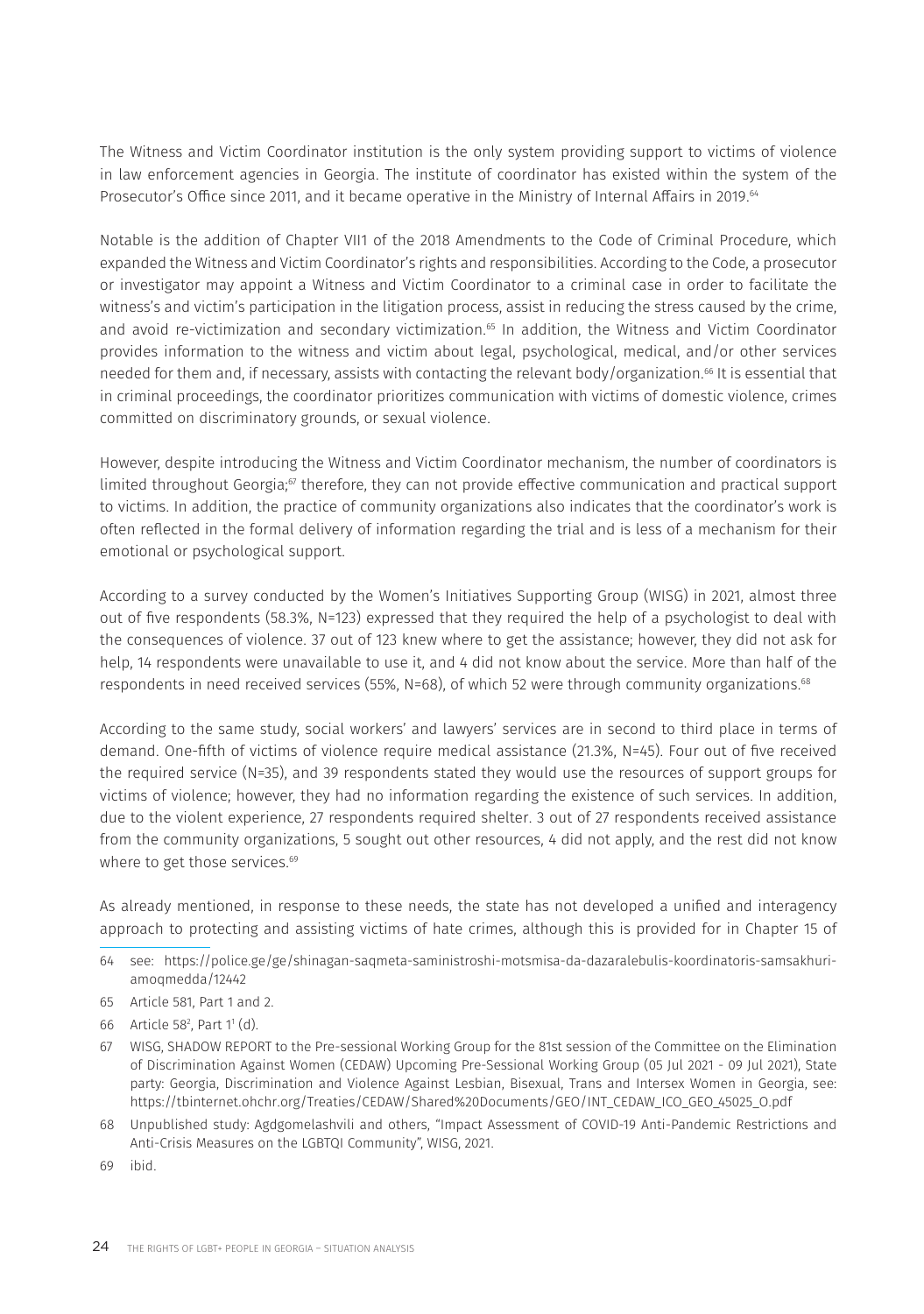the Government Action Plan. In particular, although the action plan envisaged the development of an initial version of the shelter concept for vulnerable groups identified by the SOGI mark,<sup>70</sup> it was not fulfilled. As a result, state-funded services do not cover victims' social and psychological needs, and Witness and Victim Coordinators refer victims to non-governmental organizations (NGOs)/community organizations. It may indeed be more secure and trustworthy for victims of crimes committed on the basis of the SOGI to communicate with and utilize the services offered by community organizations. This should not, however, preclude the state from establishing and developing free, physically accessible, and knowledge-based services through its agencies. The need for this is particularly critical in regions where most LGBT+ community organizations do not have regional offices. Given their limited resources and funding,<sup>71</sup> they do not reach and meet the needs of community members in all regions of Georgia.

It is also noteworthy that the Agency of State Care is working on developing a concept of a service tailored to LGBT+ people by the end of 2021, which should be considered a progressive step.

### **6.2. Impact of the COVID-19 Pandemic on Hate Crime-Related Policies**

As stated in the report of the UN Independent Expert on Protection against violence and discrimination based on sexual orientation and gender identity,<sup>72</sup> COVID-19 Pandemic caused substantial damage to the state of LGBT+ individuals. Government directives imposed during the Pandemic, including isolation and stay-athome measures, significantly increased stress and the risk of violence by family members, especially directed towards youth.

Unstable socioeconomic circumstances have lowered the likelihood of escaping a violent environment. Assuring people's psychological well-being has become more difficult and, in some cases, more intricate. Referrals to various services, particularly mental health and psychological support services, have increased significantly, according to an Independent Expert.<sup>73</sup>

Concerns identified by the UN Independent Expert on Protection against violence and discrimination based on sexual orientation and gender identity have also emerged in Georgia. In its statement, the Coalition for Equality expressed that the LGBT+ group was left out of the Anti-crisis Plan<sup>74</sup> announced by the Georgian government on April 24, 2020.75 "Numerous queer people who face housing difficulties during the Pandemic are frequently survivors of domestic violence or have been renounced and disowned by their families as a result of their sexual orientation and gender identity. They have severed ties with their families, making return either dangerous or impossible. The state's structural and systemic homo/bi/transphobia, which reproduces these attitudes on a societal level, has manifested itself for many years in a lack of political will to change the heavy legacy of negative attitudes toward queer people and develop a progressive social policy aimed at eliminating SOGI-based discrimination and associated economic, employment, and healthcare inequalities."76

76 ibid.

<sup>70</sup> Section 15.3.4.

<sup>71</sup> WISG, SHADOW REPORT to the Pre-sessional Working Group for the 81st session of the Committee on the Elimination of Discrimination Against Women (CEDAW) Upcoming Pre-Sessional Working Group (05 Jul 2021 - 09 Jul 2021), State party: Georgia, Discrimination and Violence Against Lesbian, Bisexual, Trans and Intersex Women in Georgia.

<sup>72</sup> A/75/258, UN SOGI IE, Report to the UN General Assembly: THE IMPACT OF THE COVID-19 PANDEMIC ON THE HUMAN RIGHTS OF LGBT PERSONS, 2020, see:<https://undocs.org/A/75/258>

<sup>73</sup> ibid.

<sup>74</sup> see: [http://gov.ge/index.php?lang\\_id=GEO&sec\\_id=541&info\\_id=75972](http://gov.ge/index.php?lang_id=GEO&sec_id=541&info_id=75972)

<sup>75</sup> Coalition for Equality – The Needs of Groups Beyond the Scope of the State Anti-crisis Plan, May 1, 2020.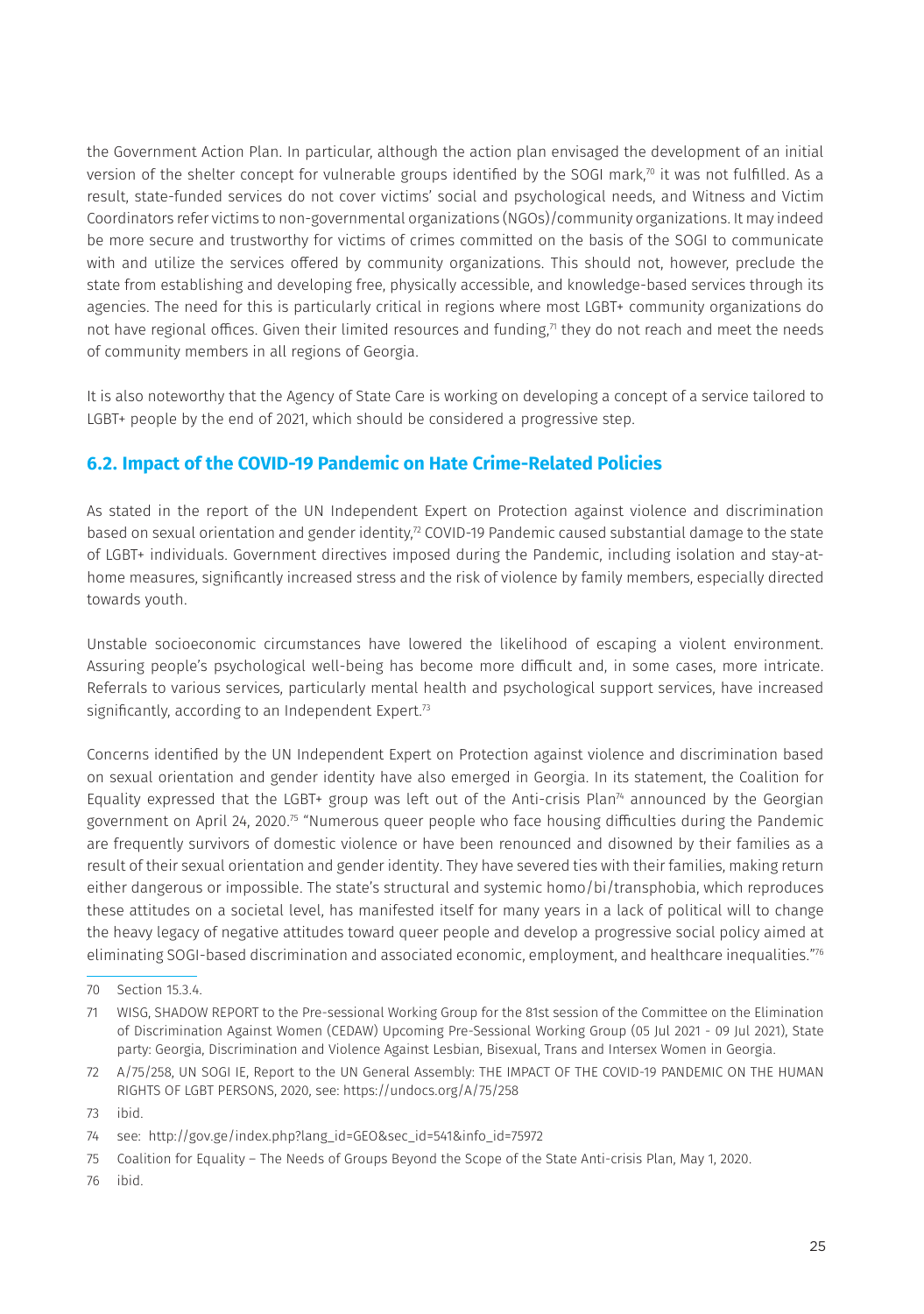# **7. FREEDOM OF ASSEMBLY AND EXPRESSION**

### **7.1. Current situation and State measures**

The right to assemble and express oneself is one of the fundamental guarantees of participation in society's political life and of having a voice. For marginalized groups, peaceful assembly and demonstration are frequently the most effective means of expressing their concerns. As a result, despite its contentious nature, the right to peaceful assembly enjoys a high level of protection in the international legal system, and the extent to which this right is violated is subject to appropriate assessment tests.

Crucial to the Georgian context is the European Court of Human Rights' decision in Identoba And Others v. Georgia (2015), in which the court critically assessed the State's failure to meet its positive obligations. The court stated that "given the attitude of a segment of Georgian society toward sexual minorities, the authorities were aware of or should have been aware of the risks of impending tensions associated with the applicant's street march commemorating International Day Against Homophobia." As a result, they were required to exhaust all available means prior to the demonstration, including advocating a tolerant, conciliatory position through unequivocal public statements and warning potential offenders of possible sanctions. Additionally, the results of the LGBT procession demonstrated that the number of patrol police stationed at the demonstration site was insufficient. Given the predictability of street clashes, the authorities would have been considerate only if they had taken additional personnel measures, such as mobilizing a special police force.<sup>77</sup>

Since 2012, the negative experience of protecting freedom of assembly and expression has aided in the incitement of violence in public spaces, which has also manifested itself in the State's failure to secure both the LGBTQ+ fundamental right to freedom of expression and assembly and to punish those who violate it.<sup>78</sup> As a result, May 17 (IDAHOT), as the International Day Against Homophobia, Transphobia, and Biphobia, has become a day of the manifestation of institutional and homophobic attitudes in society from year to year.

It is noteworthy that despite numerous public calls for violence by these groups, law enforcement agencies have not reacted with an adequate and appropriate response. For example, in June 2019, a series of public calls for violence (public calls for violent actions)<sup>79</sup> were made by an ultra-conservative and violent group against the "Pride March" performance as part of Tbilisi Pride Week. They announced creating "People's Legions" and patrolling the streets. However, even though the Ministry of Internal Affairs formally launched an investigation into this fact<sup>80</sup>, it has not yielded any results so far.<sup>81</sup>

The events that took place in Tbilisi during the film premiere of "And We Danced"82 on November 8, 2019, should also be mentioned. Violent groups gathered in front of the cinema confronted both the audience and the police officers openly. On the spot, 27 administrative offenses were investigated, including assaulting

- 77 ECHR, Identoba and Others v. Georgia, par. 99.
- 78 Legal Situation of LGBT Persons in Georgia, Jalaghania Lika, EMC, 2015.
- 79 See: <https://oc-media.org/tbilisi-pride-cancelled-after-location-leaks-online/>
- 80 See: [https://imedinews.ge/ge/dzalovnebi/108905/shssm-lgbtqpraidis-tsinaagmdeglegionissheqmnis-shesakheb](https://imedinews.ge/ge/dzalovnebi/108905/shssm-lgbtqpraidis-tsinaagmdeglegionissheqmnis-shesakheb-levan-vasadzis-gantskhadebisshemdeg-gamodzieba-daitsko)[levan-vasadzis-gantskhadebisshemdeg-gamodzieba-daitsko](https://imedinews.ge/ge/dzalovnebi/108905/shssm-lgbtqpraidis-tsinaagmdeglegionissheqmnis-shesakheb-levan-vasadzis-gantskhadebisshemdeg-gamodzieba-daitsko)
- 81 General proposal of the Public Defender of Georgia on the issue of preventing and combating discrimination: [http://www.ombudsman.ge/geo/qvela-zogadi-tsinadadeba/sakhalkho-damtsvelma-khelisuflebas-lgbt](http://www.ombudsman.ge/geo/qvela-zogadi-tsinadadeba/sakhalkho-damtsvelma-khelisuflebas-lgbt-temistsarmomadgenlebis-gamokhatvis-tavisuflebis-datsvisken-moutsoda)[temistsarmomadgenlebis-gamokhatvis-tavisuflebis-datsvisken-moutsoda](http://www.ombudsman.ge/geo/qvela-zogadi-tsinadadeba/sakhalkho-damtsvelma-khelisuflebas-lgbt-temistsarmomadgenlebis-gamokhatvis-tavisuflebis-datsvisken-moutsoda)
- 82 The movie is about the Queer issues.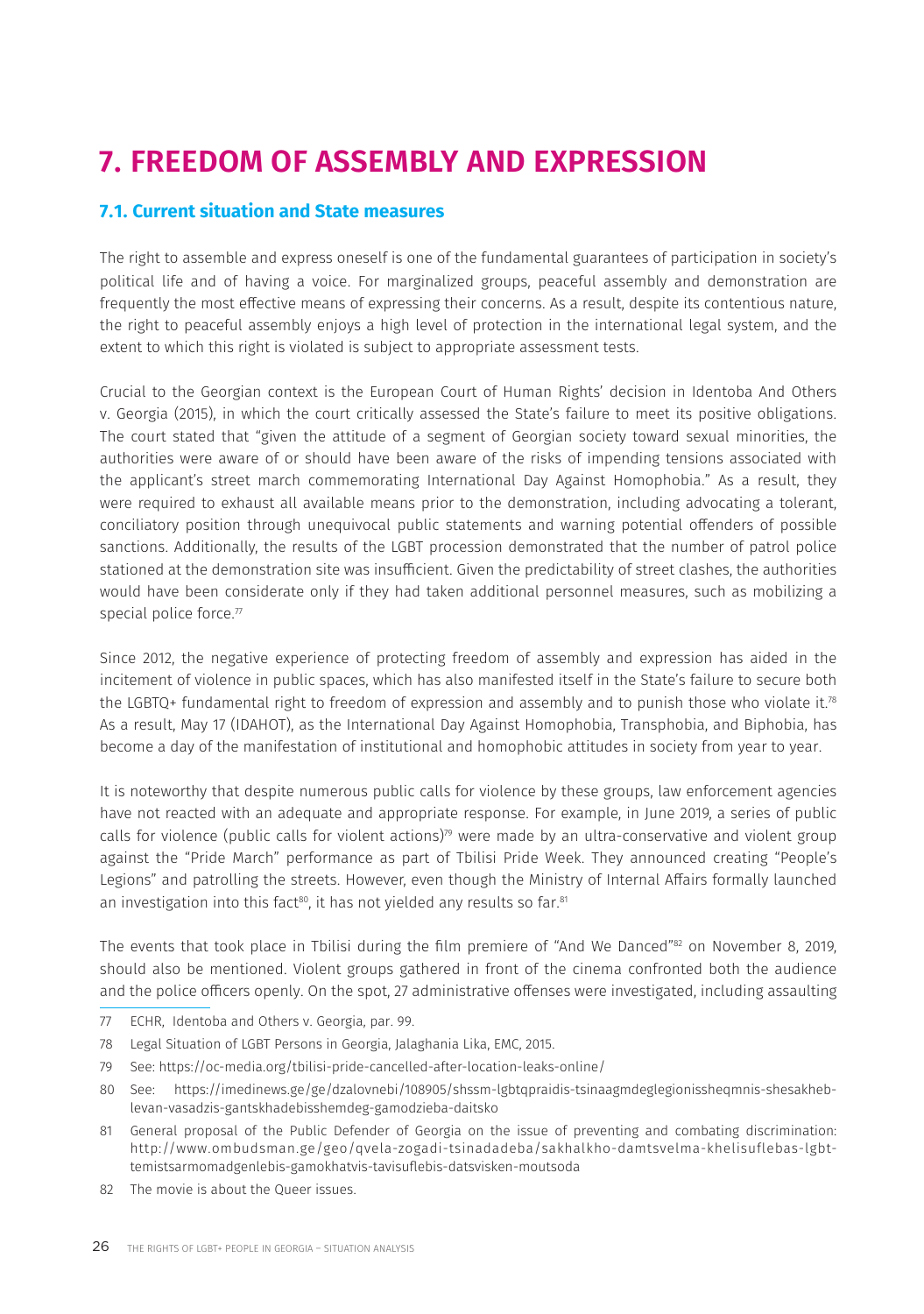police officers and causing damage to a police car. However, the State's inattention to the violent group's leaders' statements prior to the premiere, in which they made public threats and urged supporters to disrupt film screenings, should be viewed negatively.<sup>83</sup>

Such actions indicate the practice of mobilizing ultra-conservative and violent groups and cultivating homophobic and transphobic attitudes in society, which the State can not counteract with effective preventive or punitive mechanisms.84 As a result, it contributed to strengthening a culture of impunity.

The State leaders' proclivity to discuss LGBTQ+ people and violent counter-demonstrators as two opposing sides has also been particularly troubling over the years. Additionally, the Special Report of Georgia's Public Defender confirms that "one of the most serious issues is the government's treatment of violent groups such as those with differing opinions and the right to assembly, placing their calls for violence within the legal framework that guarantees individuals' right to peacefully express their views." This approach violates both national and international standards of assembly freedom. Running counter-demonstrations by violent groups solely for the purpose of restricting the rights of others is an abuse of the right, and their acts of violence are not protected by the freedom of assembly. Thus, in order to fully realize the right to peaceful assembly in the country, the authorities must change their approach in time and take effective preventive or proactive measures in each case to protect peaceful assembly participants from violent groups."85

### **July 5-6 Events, 2021**

The LGBTQ+ group and their supporters - the civil movement Tbilisi Pride, the Shame movement, and other civil activists - organized a series of Pride events during the week of July 1-5. July 5 was to be the culmination of these events, concluding at 6:00 p.m. with a March of Dignity through Tbilisi's central districts.

As soon as the event was announced, radical, ultra-right, conservative, and violent groups in Georgia started mobilizing through social networks, publicly circulating hate speech against Tbilisi Pride, and calling for violence, including through television (Alt-Info)<sup>86</sup>.

Although Tbilisi Pride communicated with law enforcement agencies about the July 5 event, the Ministry of Internal Affairs did not bring an appropriate number of police officers to the site and did nothing to prevent peaceful protests from being disrupted by counter-demonstrators.

On the evening of July 4, radical and violent groups began occupying the area around Rustaveli, attempting to seize the organizers of the March of Dignity's space and obstruct the event. On July 5, representatives of violent groups, including Alt-Info and their organized groups, took over the entire area directly in front of the parliament. It was especially disturbing when the counter-demonstration organizers and clergy publicly expressed hate speech and called for violence against marchers and journalists. These calls were made

<sup>83</sup> See:<https://oc-media.org/georgian-ultraconservative-groups-vow-to-prevent-queer-romance-film-premier/>

<sup>84</sup> Gerliani T., Pataridze M., Legal Assessment of the July 5-6 Events - Preliminary Analysis, Center for Social Justice, 2021, see: <https://socialjustice.org.ge/ka/products/5-ivlisis-movlenebis-samartlebrivi-shefaseba-pirveladi-analizi>

<sup>85</sup> Special Report of Public Defender of Georgia – "Right to Peaceful Assembly and Manifestation – Sphere Protected by the Right and Standard of Management of Assembly", 2020, page 11, see: <https://ombudsman.ge/res/docs/2020061620213679437.pdf>See also: Gerliani T., Pataridze M., Legal Assessment of the July 5-6 Events - Preliminary Analysis, Center for Social Justice, 2021: [https://socialjustice.org.ge/ka/products/5](https://socialjustice.org.ge/ka/products/5-ivlisis-movlenebis-samartlebrivi-shefaseba-pirveladi-analizi) [ivlisis-movlenebis-samartlebrivi-shefaseba-pirveladi-analizi](https://socialjustice.org.ge/ka/products/5-ivlisis-movlenebis-samartlebrivi-shefaseba-pirveladi-analizi) 

<sup>86</sup> See:<https://formulanews.ge/News/56414>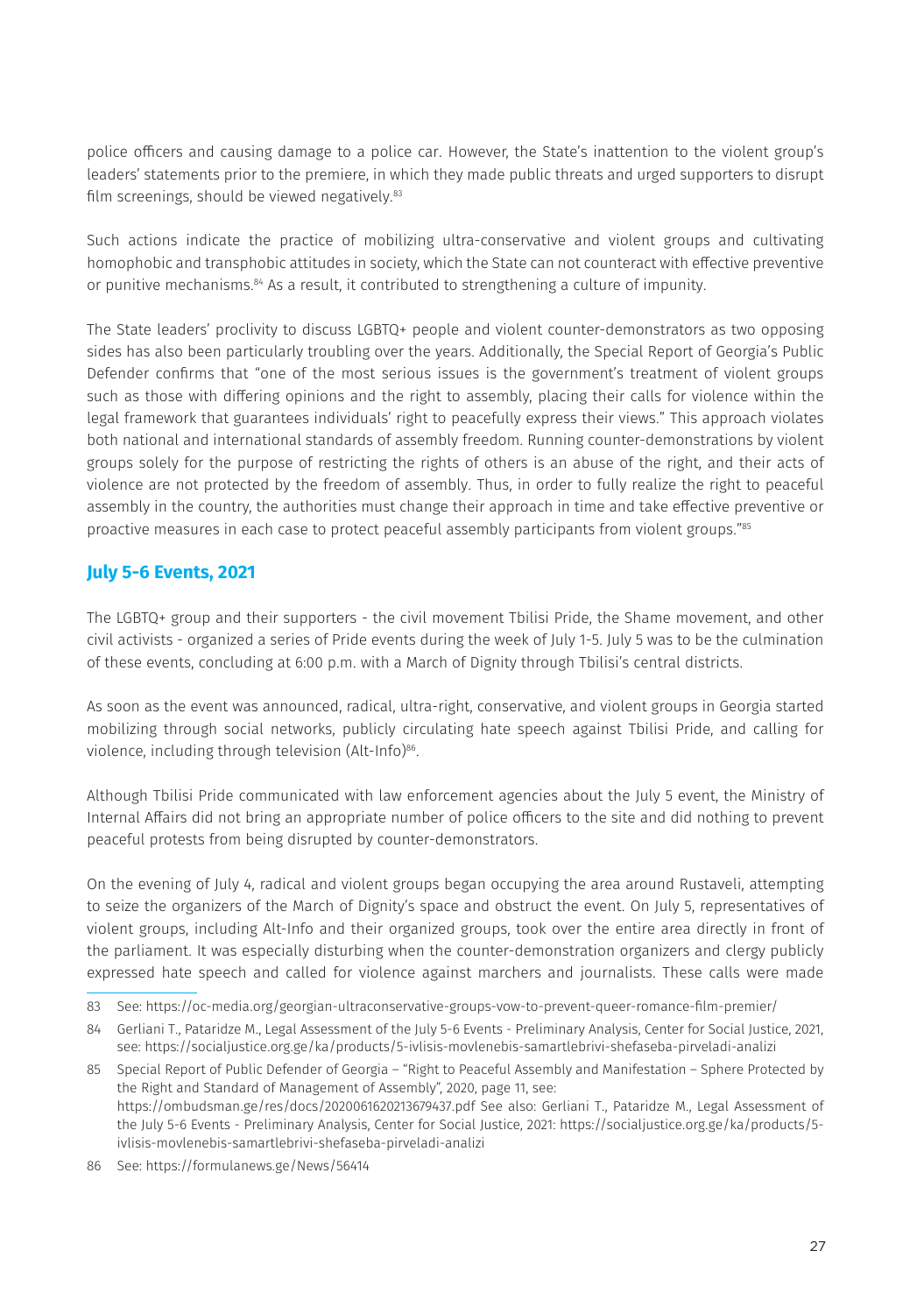specifically to disperse peaceful protesters and incite physical violence.<sup>87</sup>

According to the Law of Georgia on Assemblies and Demonstrations<sup>88</sup>, law enforcement agencies were required to take appropriate action to disperse the assembly or demonstration immediately before the situation deteriorated. Despite the counter-use demonstration's of hate speech and violence, law enforcement agencies failed to take appropriate action to put an end to the protest. Additionally, as previously stated, insufficient law enforcement officers were deployed on the scene to assess the risks and take appropriate measures.

As a result of the pre-organized counter-demonstrations and calls for violence, the situation at various locations along Rustaveli Avenue deteriorated prior to the March of Dignity, culminating in mass violence directed at media representatives covering the counter-demonstration. According to Human Rights Center monitors on the ground, "the number of police officers on the scene during the violent events was critically low." The police were frequently unable to protect journalists who were severely beaten by violent demonstrators."89

Violent and homophobic groups also carried out a group attack on the offices of the Shame movement and Tbilisi Pride. As a result, citizens received various types and degrees of health damage. Office inventory and other material property were also damaged.90

As a result, the organizers of the March of Dignity and their supporters were denied the right to peaceful assembly and demonstration. Furthermore, as a result of mass and group violence, 55 journalists and camerapeople sustained varying degrees of physical injury, various items belonging to various individuals were damaged, and journalists were unable to perform their professional duties.<sup>91</sup> One of the operators, Lekso Lashkarava, who was being treated at home after receiving severe injuries on July 5, was found dead in his apartment on July 11. $92$  This group violence against LGBTQ+ people and journalists is one of the most serious and large-scale organized attacks in the history of Georgia, which has caused significant damage to the media, LGBTQ+ people, their supporters, and the democratic development of the country in general.

Despite the severity of the violence, Georgian law enforcement agencies have failed to take appropriate action. On July 5, 2021, the Office of the General Prosecutor of Georgia identified 53 individuals as victims of group violence and criminal proceedings were initiated against 27 individuals, but no criminal charges for organizing gang violence were filed, even after the Public Defender of Georgia initiated criminal proceedings against specific individuals. Furthermore, no charges of publicly inciting violence have been brought, which should be interpreted as an alarming message and an indirect justification for the violence. Such state inaction in large-scale acts of violence is wholly inconsistent with international and national standards. According to the European Court of Human Rights, "true freedom of peaceful assembly cannot be limited

92 It has not yet been determined whether Lekso Lashkarava's death directly resulted from the severe physical injuries received on July 5.

<sup>87 &</sup>quot;Organizing July 5, Part 1", published on Publica, see:<https://www.facebook.com/publika.ge/videos/2693540917616640/>

<sup>88</sup> In organizing or holding an assemblage or manifestation, it is prohibited "to call for actions that are intended to propagate war or violence and that incite national, regional, religious or social hostility and pose obvious, direct and essential threat to actions", Article 11.

<sup>89</sup> Human Rights Center (HRC), Right of Peaceful Assembly and Manifestation in Georgia, 2021, pages 40-41, see: [http://](http://hrc.ge/files/reports/163RIGHT%20OF%20PEACEFUL%20ASSEMBLY...-geo-%20Main%20flaws%20in%20law%20and%20practice,%202021.pdf) [hrc.ge/files/reports/163RIGHT%20OF%20PEACEFUL%20ASSEMBLY...-geo-%20Main%20flaws%20in%20law%20and%20](http://hrc.ge/files/reports/163RIGHT%20OF%20PEACEFUL%20ASSEMBLY...-geo-%20Main%20flaws%20in%20law%20and%20practice,%202021.pdf) [practice,%202021.pdf](http://hrc.ge/files/reports/163RIGHT%20OF%20PEACEFUL%20ASSEMBLY...-geo-%20Main%20flaws%20in%20law%20and%20practice,%202021.pdf)

<sup>90</sup> see:<https://formulanews.ge/News/53042>

<sup>91</sup> Proposal of the Public Defender of Georgia to the Prosecutor General to launch criminal proceedings against Zurab Makharadze over organizing group violence on July 5, 2021, see: [https://ombudsman.ge/res/docs/2021090615354912875.](https://ombudsman.ge/res/docs/2021090615354912875.pdf) [pdf](https://ombudsman.ge/res/docs/2021090615354912875.pdf)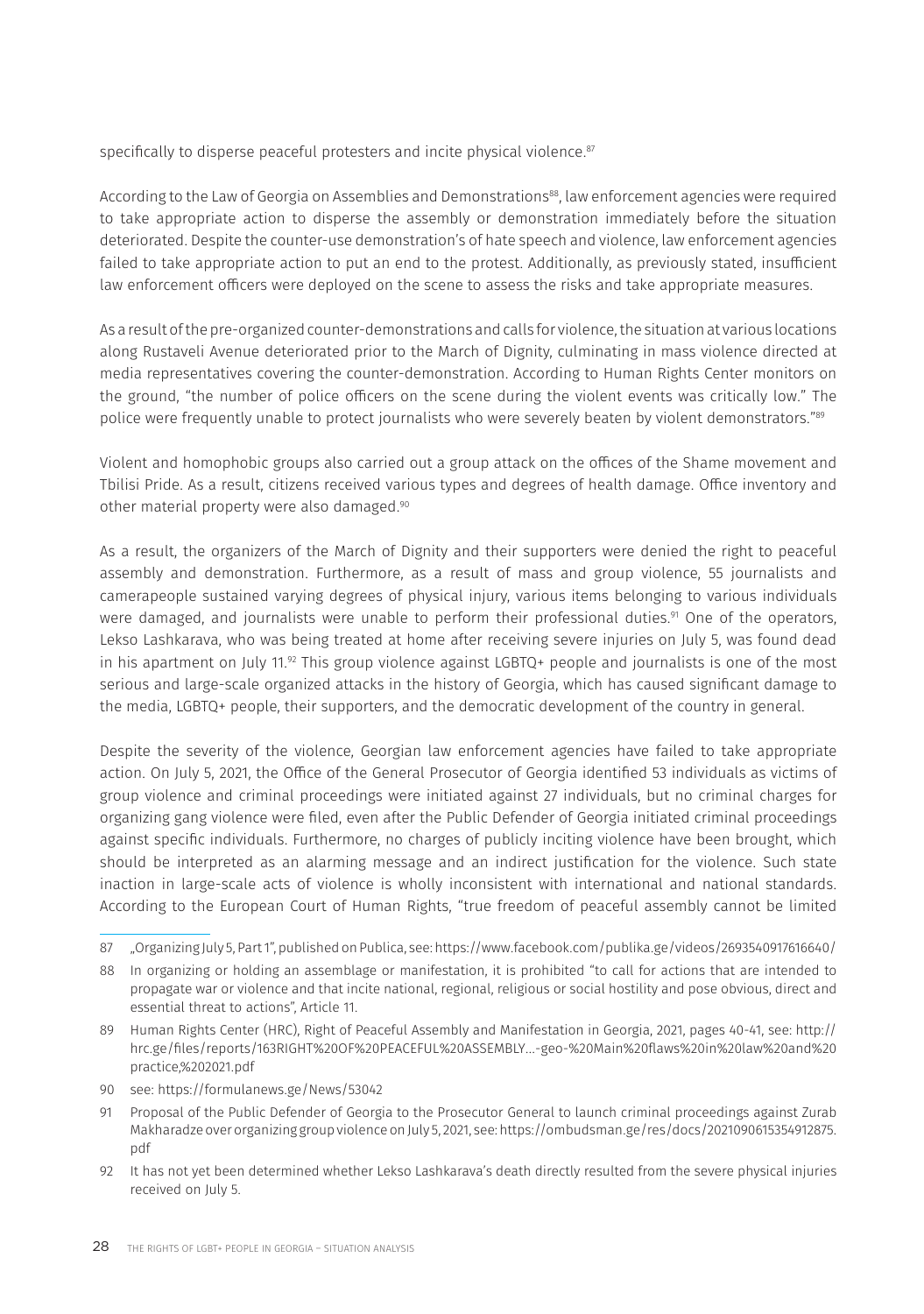solely to the state's obligation to refrain from interfering: this wholly negative concept contradicts the idea and purpose of Article 11 of the Convention." If necessary, this provision may also necessitate positive action in the area of interpersonal relationships. This positive commitment is especially critical for those who hold unpopular views or are members of minorities, owing to their increased vulnerability."93

A clear example of the legitimacy of violence is the public response of politicians to the facts of severe violence94. In terms of the domination of the majority's opinion, they set an alarming trend at the expense of suppressing and oppressing the opinion of minorities. While individual interests sometimes depend on the group interests, the European Court of Human Rights has repeatedly stated in its case law that democracy does not always simply mean the advantage of the majority. A balance is needed to avoid the abuse of dominant opinions and ensure fair and equitable treatment of minorities.<sup>95</sup> According to the court, "a peaceful demonstration may irritate or upset people who oppose the ideas or statements that the demonstration promotes. In any case, participants should have the State support to demonstrate without fear of physical retaliation from opponents. Such fears can deter associations or groups advocating common ideas and interests from openly expressing their views on highly controversial issues affecting society. In a democracy, a counter-demonstration cannot be turned into a hindrance to exercising the right to demonstrate."96

Violence erupted again on July 6 as citizens gathered outside the Georgian Parliament to support LGBTQ+ rights and journalists. This peaceful gathering became the target of another violent counter-demonstration, and the number of law-enforcing organs was still critically small on the site.<sup>97</sup> After the peaceful demonstrators unfurled a flag bearing LGBT + symbols, the situation became significantly tense - participants in the counterdemonstration began throwing various objects, injuring several members of the peaceful assembly. Due to the fact that the police deployed on the scene were unable to deal with the mass of counter-demonstrators, they were able to evacuate the peaceful demonstrators from the gathering area via a specially constructed cordon. However, as previously stated, the fact that persons engaging in peaceful assembly are denied the right to demonstrate is in direct violation of international human rights standards.<sup>98</sup>

In response to the disproportionate measures taken by the State on the facts of the violence committed on July 5-6, the Public Defender of Georgia addressed two proposals to the Prosecutor General's Office of Georgia. In addition to describing the factual circumstances of the violent acts committed on July 5 and 6, she also called for appropriate legal actions, pointing out the necessity of the prosecution of at least two people for public incitement to violence on July 5<sup>99</sup> and for organizing and directing the July 5 violence.<sup>100</sup>

<sup>93</sup> ECHR, Identoba and Others v. Georgia, ibid., par. 94.

<sup>94</sup> Statement by the Prime Minister: [https://palitranews.ge/video/dghes-daanonsebuli-marshis-chatareba](https://palitranews.ge/video/dghes-daanonsebuli-marshis-chatareba-mimachniamizansheutsonlad-is-sheitsavs-samokalako-dapirispirebis-safrtkhes-premieri)[mimachniamizansheutsonlad-is-sheitsavs-samokalako-dapirispirebis-safrtkhes-premieri](https://palitranews.ge/video/dghes-daanonsebuli-marshis-chatareba-mimachniamizansheutsonlad-is-sheitsavs-samokalako-dapirispirebis-safrtkhes-premieri)

<sup>95</sup> ECHR, Identoba and Others v. Georgia, par. 93.

<sup>96</sup> ibid., par. 95.

<sup>97</sup> See:<https://civil.ge/ka/archives/431033>

<sup>98</sup> OSCE/ODIHR – VENICE COMMISSION GUIDELINES ON FREEDOM OF PEACEFUL ASSEMBLY (2ND EDITION), adopted by the Venice Commission at its 83rd Plenary Session, 2010.

<sup>99</sup> Proposal of the Public Defender of Georgia to the Prosecutor General to launch criminal proceedings against Spiridon Tskipurishvili over organizing group violence on July 5, 2021, 03.09.2021, see: [https://ombudsman.ge/res/](https://ombudsman.ge/res/docs/2021090615354933553.pdf) [docs/2021090615354933553.pdf](https://ombudsman.ge/res/docs/2021090615354933553.pdf)

<sup>100</sup> Proposal of the Public Defender of Georgia to the Prosecutor General to launch criminal proceedings against Zurab Makharadze over organizing group violence on July 5, 2021, 03.09.2021, see: [https://ombudsman.ge/res/](https://ombudsman.ge/res/docs/2021090615354912875.pdf) [docs/2021090615354912875.pdf](https://ombudsman.ge/res/docs/2021090615354912875.pdf)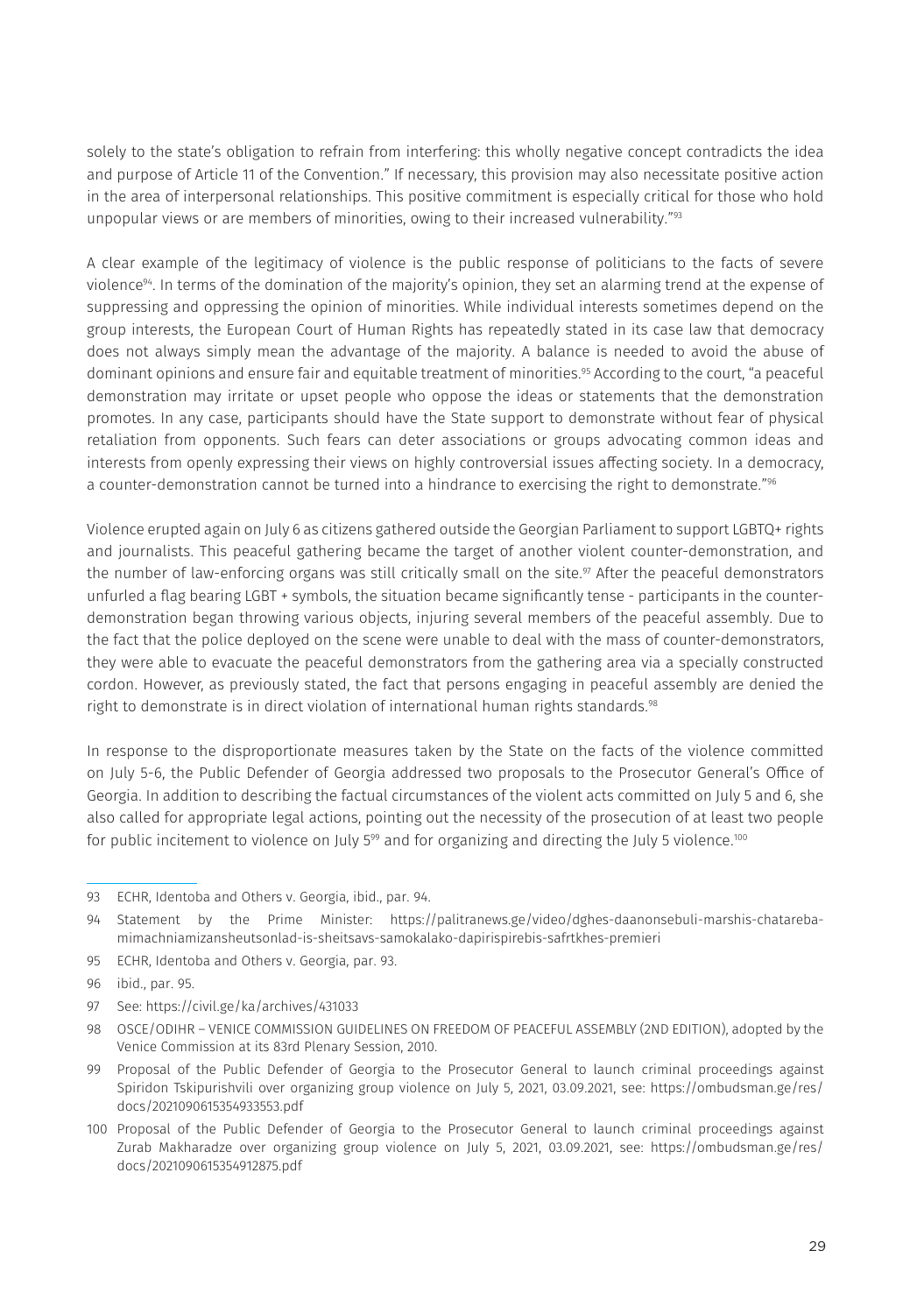### **7.2. Impact of the COVID-19 Pandemic on exercising Freedom of Assembly and Expression**

The COVID-19 pandemic has challenged the effective implementation of fundamental human rights practices. According to the UN Special Rapporteur on the Right to Freedom of Peaceful Assembly and Demonstration, despite the current social and health crisis, it is crucial that states adhere to the basic principles of democratic participation.101 This means avoiding unreasonable restrictions by states, particularly ensuring access to peaceful and secure gatherings, not only in open physical spaces but also online. In the case of Georgia, the reason for restricting LGBT + group gatherings was not the COVID-19 pandemic. However, according to the UN Special Rapporteur, governments have used the pandemic crisis recklessly to quell opposition and minority voters.102 Accordingly, the Government of Georgia must take all measures to prevent unjustified interference with the effective exercise of the right of assembly and expression without discrimination against all groups.

102 ibid.

<sup>101</sup> "States responses to Covid 19 threat should not halt freedoms of assembly and association" – UN expert on the rights to freedoms of peaceful assembly and of association, Mr. Clément Voule, see: [https://www.ohchr.org/EN/](https://www.ohchr.org/EN/NewsEvents/Pages/DisplayNews.aspx?NewsID=25788&LangID=E) [NewsEvents/Pages/DisplayNews.aspx?NewsID=25788&LangID=E](https://www.ohchr.org/EN/NewsEvents/Pages/DisplayNews.aspx?NewsID=25788&LangID=E)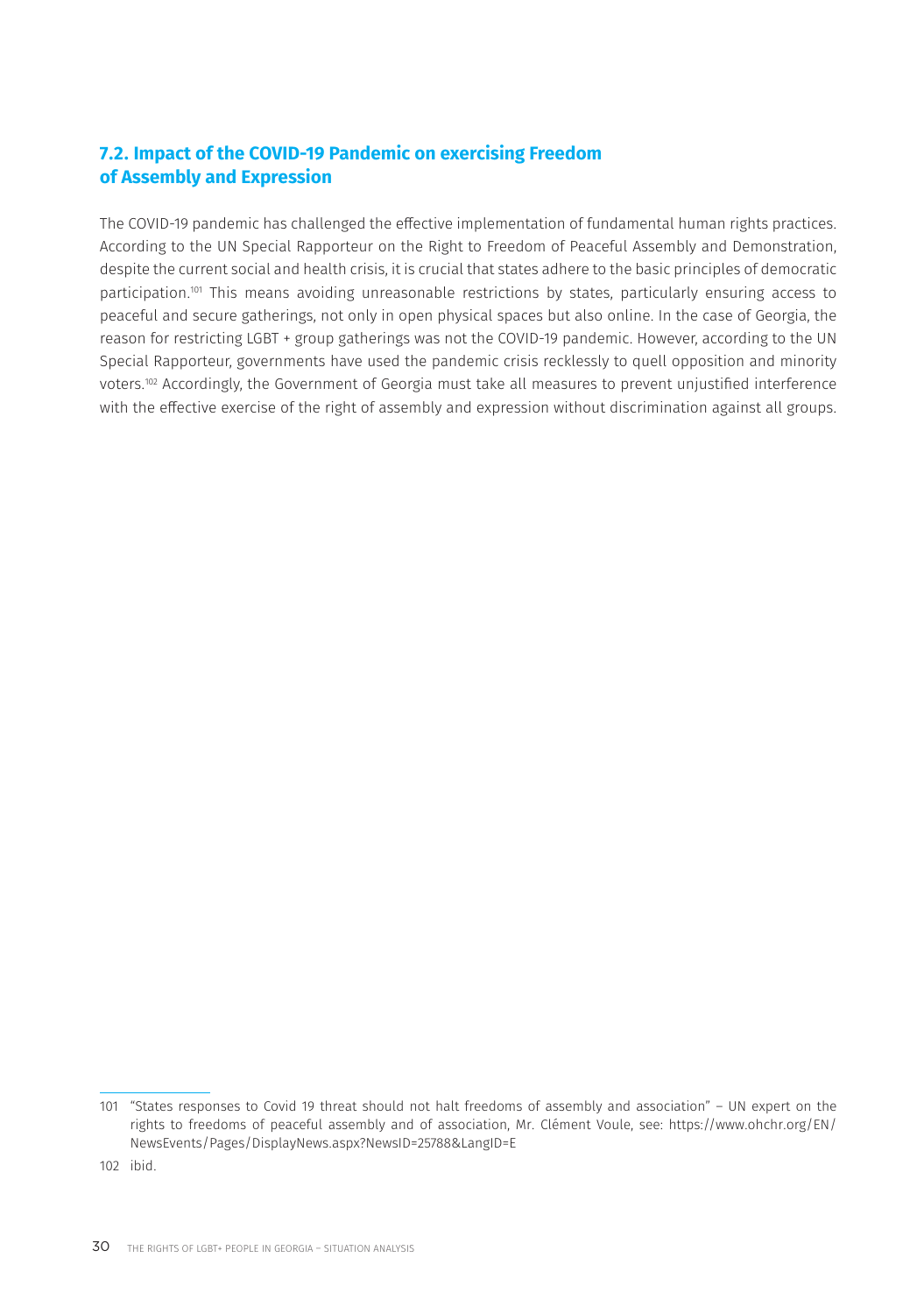# **8. ACCESS TO EDUCATION**

#### **8.1. Current situation and State measures**

International instruments call on states to take appropriate measures to prevent and eliminate violence in schools and universities. Bullying and discriminatory practices by the representatives of educational institutions should be closely observed. According to the UNESCO Convention on the Prohibition of Discrimination in Education<sup>103</sup>, which entered into force in Georgia in 1993, education should be focused on full personal development. It should strengthen the respect for human rights and freedoms; promote understanding, tolerance, and friendship between groups of different people; and maintain peace in the community.104

Georgian legislation formally ensures the observance of the principle of non-discrimination in the existing national legislation on education. For example, according to the Law of Georgia on General Education, "a student has the right to be protected from ill-treatment, neglect, and abuse."<sup>105</sup> The legislation also contains general provisions on protection against discrimination<sup>106</sup>. However, none of the laws establish proactive mechanisms for protection against discrimination, nor do they include obligations to protect against sexual or other types of harassment.

The mechanisms against bullying are implied under the general provisions of the Law on General Education of Georgia and the Law on Higher Education prohibiting violence and the internal regulations of schools and universities/colleges. The definition of bullying itself is not given in Georgian legislation or any bylaw. However, as stated in the response letter of the School Resource Officer of the LEPL Educational Institution<sup>107</sup>, "the definition formed by the UNICEF guides the Resource Officer. According to this definition, bullying is aggressive, deliberate behavior that involves inequality of power."108 Roland's definition (1988) is also used to clarify the definition, especially for students, stating that "bullying is long-term physical and mental violence by one individual or group against another individual who is unable to defend himself in a particular situation."109 However, it should be noted that the School Resource Office does not deliver statistics on bullying or other forms of violence based on SOGI.<sup>110</sup>

The present study's focus group discussions revealed that school is not regarded as a safe space for the LGBTQ+ community. Rather than that, it frequently serves as the catalyst for traumatic experiences. For instance, according to information gleaned from a focus group discussion, one trans\* student dropped out of school as a result of the bullying experience. The Equality Movement was actively involved in the mediation process that resulted in the school being able to open with the assistance of social workers. Regrettably,

104 UNSECO, Convention against Discrimination in Education 1960, Article 5.

110 ibid.

<sup>103</sup> UNSECO, Convention against Discrimination in Education 1960, see: [http://portal.unesco.org/en/ev.php-URL\\_](http://portal.unesco.org/en/ev.php-URL_ID=12949&URL_DO=DO_TOPIC&URL_SECTION=201.html) [ID=12949&URL\\_DO=DO\\_TOPIC&URL\\_SECTION=201.html](http://portal.unesco.org/en/ev.php-URL_ID=12949&URL_DO=DO_TOPIC&URL_SECTION=201.html)

<sup>105</sup> Article 9, Paragraph 8.

<sup>106</sup> Law of Georgia on General Education, Article 8, Article 13, Article 14; Law of Georgia on Higher Education, Article 3.2 (h); Article 3.3 (j).

<sup>107</sup> Response letter of the Resource Officer of the LEPL Educational Institution, MES 7 21 0000989535, 28.09.2021.

<sup>108</sup> ibid.

<sup>109</sup> ibid.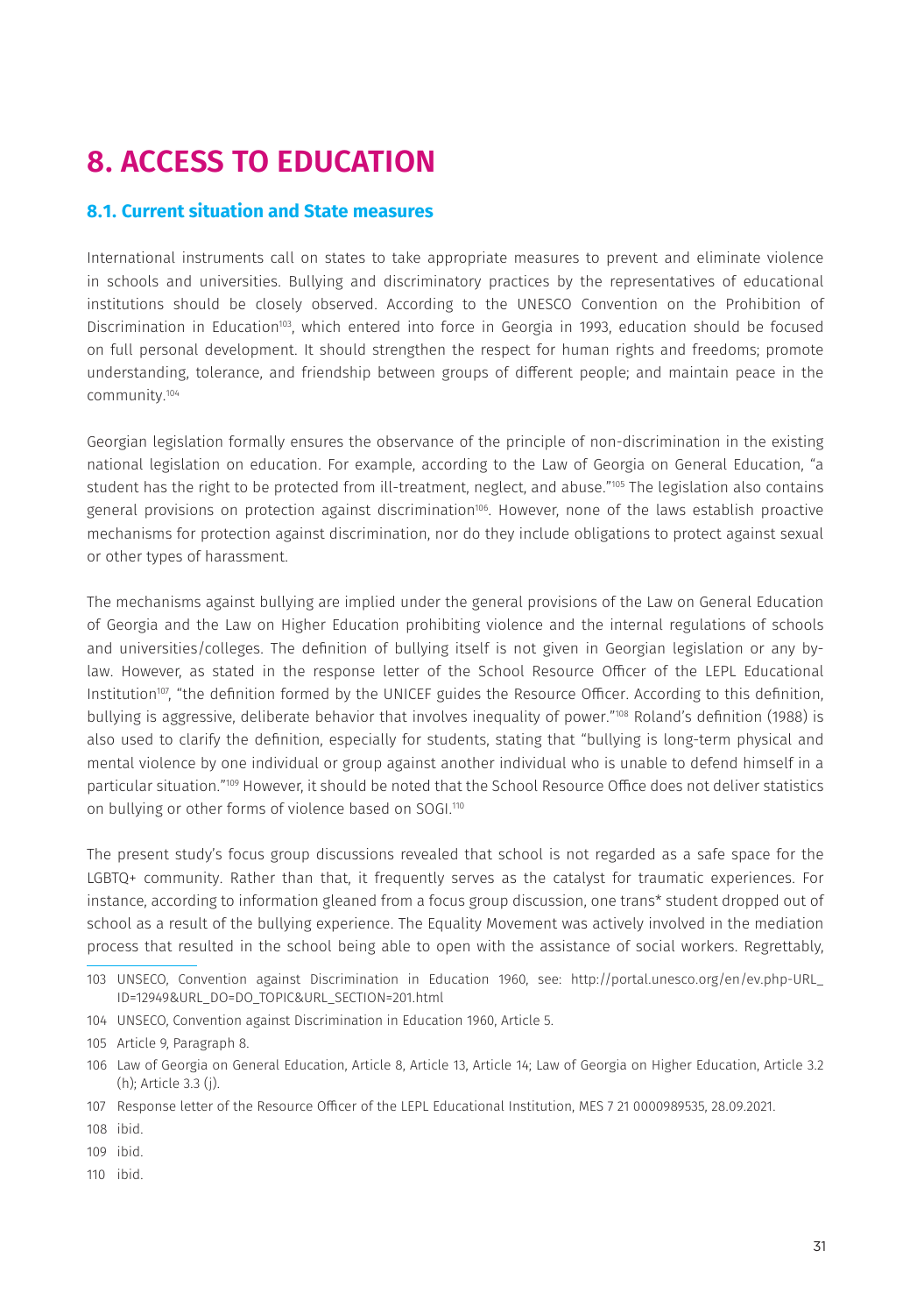the student did not continue his studies as a result of the emotional stress he endured at school.<sup>111</sup> As representatives of LGBTQ+ community organizations point out, this is not an isolated case. In general, stress and emotional background affect the involvement in the learning process. A discriminatory or non-accepting environment at school often affects not only participation and attendance in the teaching process but also the quality of learning.<sup>112</sup>

No in-depth research has been conducted in Georgia on the practice of bullying and incitement of discriminatory behavior by teachers based on sexual orientation, gender identity, and gender expression. However, small studies have been conducted at different times, including the Independent Expert Report on Protection against Violence and Discrimination based on Sexual Orientation and Gender Identity<sup>113</sup>, which shows that Georgian public schools are not free from such practices. Moreover, teachers often incent the strengthening of stereotypes and encourage discriminatory behavior.<sup>114</sup> It indicates the need for the Georgian education system to raise teachers' awareness and work with them constantly. According to the information obtained from the Office of School Resource Officers, since 2019, they have been implementing pilot projects in 11 public schools to prevent and respond to violence.<sup>115</sup>

Along with the mechanisms necessary to prevent violence and discriminatory behavior, international standards imply that a student's right to an education includes the right to a comprehensive education on human sexuality, appropriate to the child's age and development.116 However, despite the steps taken by the State in this regard<sup>117</sup>, adolescents' knowledge of human sexuality is still scarce. Students and adolescents do not have complete information about their bodies, relationships, reproductive health, and sexuality.118 As international mechanisms point out, children and young people have the right to receive in-depth, scientifically proven, and culturally sensitive education about sexuality.119 Sex education is inextricably linked to the right to be

<sup>111</sup> Focus group with LGBTQ+ community organizations, "Equality Movement", 30.09.2021.

<sup>112</sup> Jalaghania L., "Social Exclusion of LGBTQ Group in Georgia", 2020.

<sup>113</sup> Report of the Independent Expert on protection against violence and discrimination based on sexual orientation and gender identity, Visit to Georgia, 2019, par. 81-85.

<sup>114</sup> Equality Movement, Queer Bullying in Schools, 2020, see: [http://www.equality.ge/tag/%E1%83%A5%E1%83%95%E1%8](http://www.equality.ge/tag/%E1%83%A5%E1%83%95%E1%83%98%E1%83%90%E1%83%A0-%E1%83%91%E1%83%A3%E1%83%9A%E1%83%98%E1%83%9C%E1%83%92%E1%83%98) [3%98%E1%83%90%E1%83%A0-%E1%83%91%E1%83%A3%E1%83%9A%E1%83%98%E1%83%9C%E1%83%92%E1%83%98](http://www.equality.ge/tag/%E1%83%A5%E1%83%95%E1%83%98%E1%83%90%E1%83%A0-%E1%83%91%E1%83%A3%E1%83%9A%E1%83%98%E1%83%9C%E1%83%92%E1%83%98) 

<sup>115</sup> At the beginning of the pilot project, with an intensive training course "Identification and Prevention of Violent and Destructive Behavior" (before integration into the schools' pilot program in 2019), 830 teachers were trained in 2018, while 84 teachers were trained in 2019. From 2019 to the present, training within the frames of the project and various types of bullying-related, informational, educational, and cognitive activities have been conducted for 2168 teachers, 9984 parents/legal representatives, and 32281 students, Response letter of the Resource Officer of the LEPL Educational Institution, MES 7 21 0000989535, 28.09.2021.

<sup>116</sup> Recommendation 24 of the UN Committee on the Elimination of Discrimination against Women (CEDAW), 1999, Paragraph 18. UN Committee on the Rights of the Child, General Comment No15, 2013.Recommendation 24 of the UN Committee on the Elimination of Discrimination against Women (CEDAW), 1999, Paragraph 18.

<sup>117</sup> Teaching reproductive health issues has become more focused on the new national curriculum. With the support of the UNFPA Georgia Office, the standards for primary (grades I-VI), basic (grades VII-IX), and intermediate (grades X-XII) levels were revised and approved. Age-appropriate information on sexual and reproductive health, reproductive rights, and gender equality were upgraded in accordance with the standards of the United Nations Educational, Scientific and Cultural Organization (UNESCO) and the World Health Organization.

<sup>118</sup> Public Defender of Georgia, Sexual and Reproductive Health and Human Rights: National Assessment, 2019, See: <https://ombudsman.ge/res/docs/2019072913513745197.pdf>

<sup>119</sup> The UN Convention on the Rights of the Child, the Convention on the Elimination of All Forms of Discrimination against Women, the Lanzarote Convention, the Istanbul Convention, the European Social Charter, etc.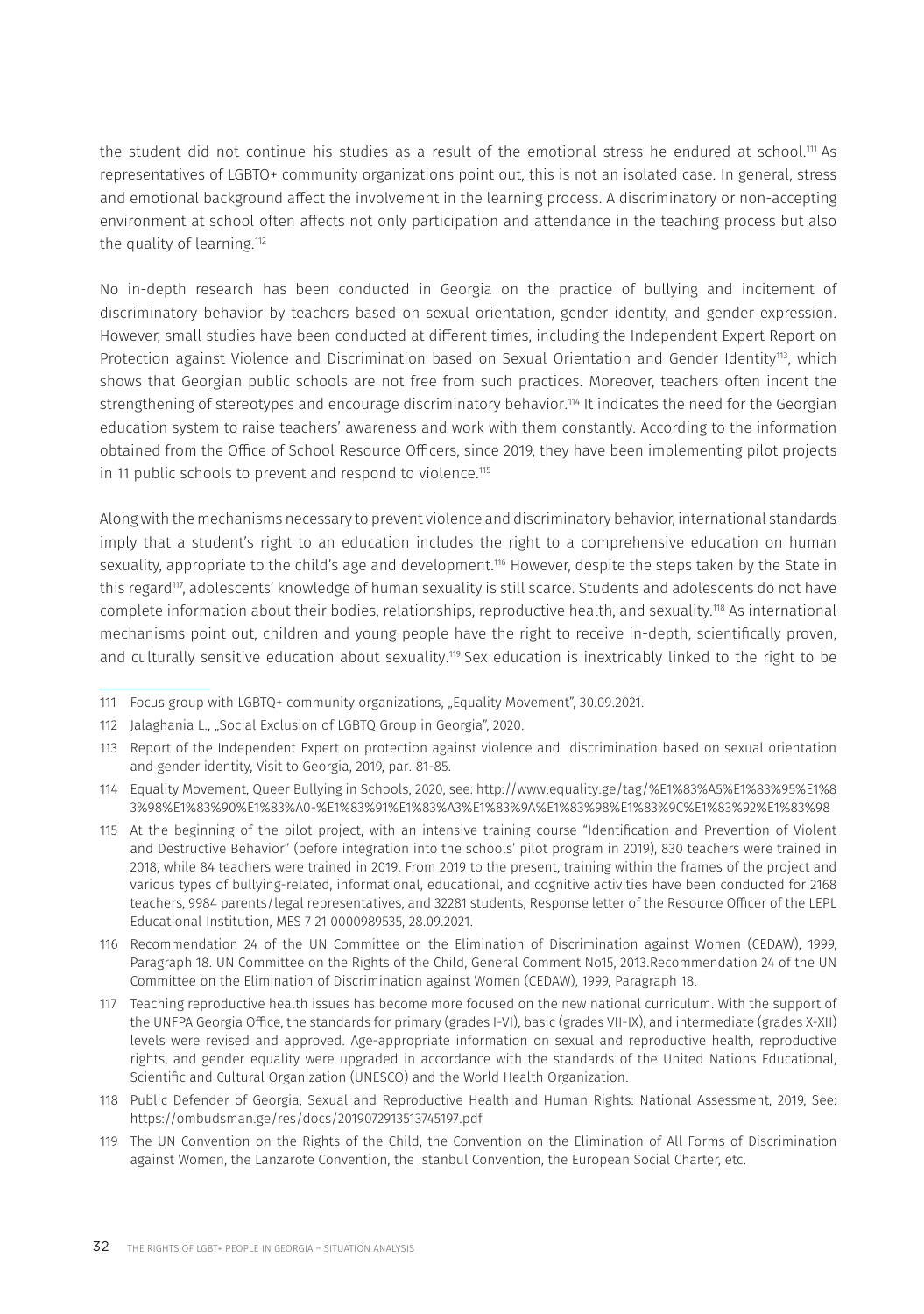free from violence and discrimination, to the best possible standard of health, to information, and to a highquality, inclusive education. The UN Special Rapporteur on Sexual Education stated explicitly in a 2010 report that sexual education is a distinct right that should be linked to other rights, given their universality and indivisibility.120

As for the need to revise textbooks, according to the Public Defender<sup>121</sup> a number of important steps have been taken to review textbooks. For example, by incorporating specialists recommended by the Public Defender into the Textbook Grading Commission, it was possible to eliminate content from study materials that contained discriminatory, stereotypical views. However, the Public Defender asserts that the process continues to violate applicable standards. Additionally, obstacles have been identified in terms of content integration in order to advance gender equality.<sup>122</sup> In addition, the need for human rights and gender equality training for reviewers was also revealed.

In comparison to school spaces, university spaces may offer a higher level of protection due to the students' age. However, there is a dearth of information regarding possible instances of discrimination and sexual harassment, making it difficult to draw any conclusions about the scope of the aforementioned forms of discrimination. According to a quantitative survey conducted by the Women's Initiative Support Group in 2021, six out of every ten LGBTQ+ respondents who have studied in any educational institution for the last two years (143 respondents) indicated that they were forced to leave school; eleven respondents were not permitted to attend a lecture or lesson; and nineteen respondents indicated that they were required to perform additional tasks than other students.<sup>123</sup>

Internal regulations and mechanisms for the prohibition of sexual harassment and discrimination have been developed by only a part of the educational institutions with codes of ethics and internal regulations.<sup>124</sup> However, some discrimination cases are difficult to detect because of their hidden nature, i.e., unfair evaluation of student papers (related to gender equality) and the tendency to create a hostile environment when evaluating them.<sup>125</sup> It means that university spaces are also not free from stereotypical and discriminatory practices, and appropriate measures are needed to create an equal educational environment for all students.

<sup>120</sup> CoE, Comprehensive sexuality education protects children and helps build a safer, inclusive society, 2020, See: [https://www.coe.int/en/web/commissioner/-/comprehensive-sexuality-education-protects-children-and-helps](https://www.coe.int/en/web/commissioner/-/comprehensive-sexuality-education-protects-children-and-helps-build-a-safer-inclusive-society)[build-a-safer-inclusive-society](https://www.coe.int/en/web/commissioner/-/comprehensive-sexuality-education-protects-children-and-helps-build-a-safer-inclusive-society) 

<sup>121</sup> Report of the Public Defender of Georgia On the Situation of Protection of Human Rights and Freedoms in Georgia, 2020.

<sup>122</sup> See:<https://ombudsman.ge/res/docs/2020122517134623546.pdf>

<sup>123</sup> Unpublished study: Agdgomelashvili and others, Assessing the impact of anti-pandemic restrictions and anti-crisis measures caused by the new coronavirus on the LGBTQI community, WISG, 2021

<sup>124</sup> For example, Tbilisi State University, Ilia State University, Free University, GIPA - Institute of Public Affairs, Grigol Robakidze University, etc.

<sup>125</sup> For example, there has been a dispute between Ivane Javakhishvili Tbilisi State University and its former student A.T. for three years. The plaintiff has three main demands - to have the opportunity to defend his dissertation again in a healthy environment, establish a mechanism to study the fact of appeals, and, most importantly, sexual harassment and various forms of discrimination in the university. Another TSU student, G.Kh., was also the victim of possible discrimination and unfair assessment on the basis of submitting a paper on the problem of sexual violence. He was not allowed to appeal against any possible discriminatory action against him through the relevant university mechanism due to its absence. See: "Writing a Master Thesis on Gender Issues May Result in Low Scores for the Law Students, 12.08.2021, See: [https://edu.aris.ge/news/samagistro-nashromis-wera-genderul-sakitxebze-iuridiuli](https://edu.aris.ge/news/samagistro-nashromis-wera-genderul-sakitxebze-iuridiuli-fakultetis-studentebs-shesadzloa-dabal-qulad-daudjdet.html)[fakultetis-studentebs-shesadzloa-dabal-qulad-daudjdet.html](https://edu.aris.ge/news/samagistro-nashromis-wera-genderul-sakitxebze-iuridiuli-fakultetis-studentebs-shesadzloa-dabal-qulad-daudjdet.html)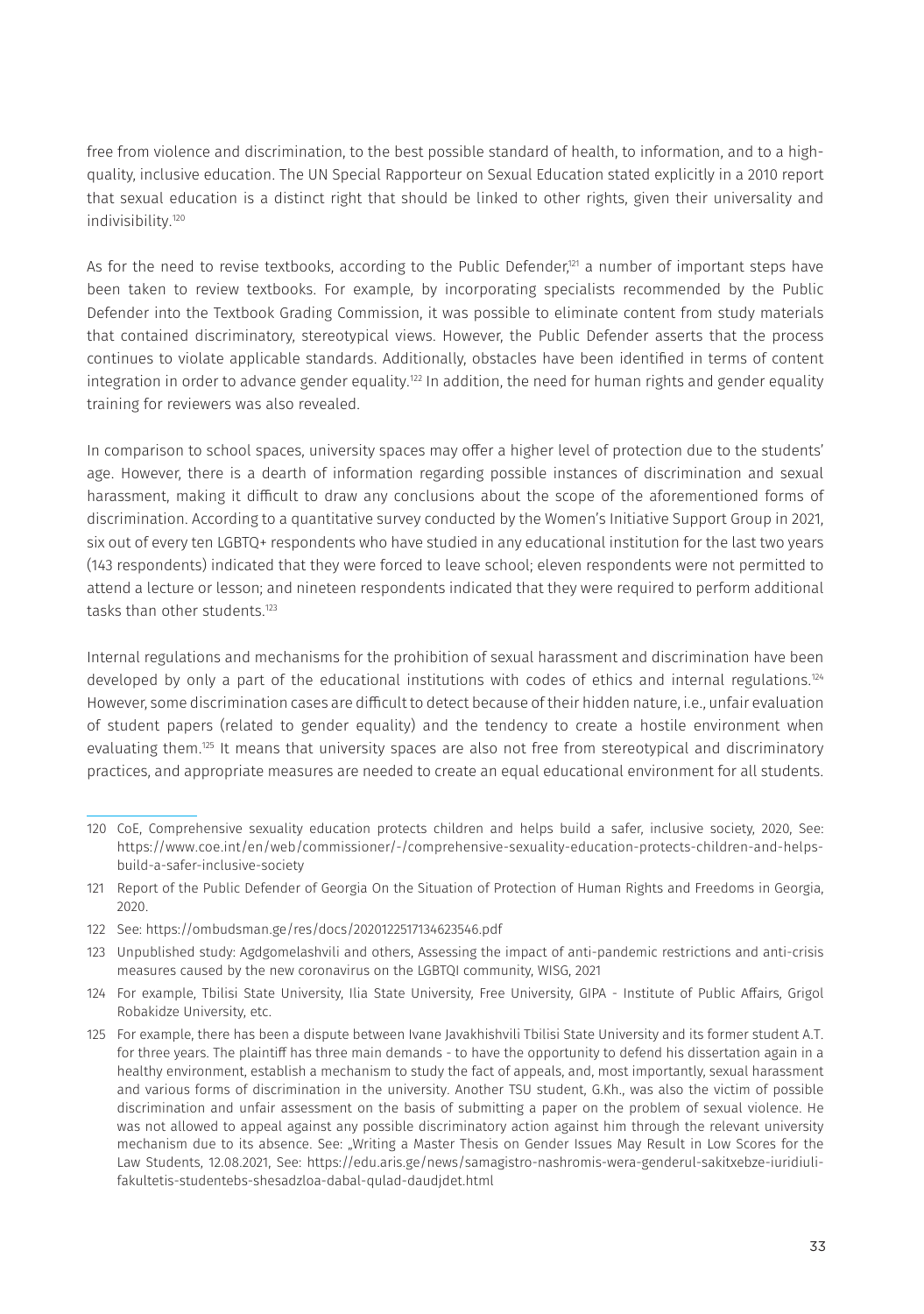### **8.2. Impact of the COVID-19 Pandemic on the Right to Education**

The pandemic crisis has severely harmed the effective exercise of the right to education. The UN Special Rapporteur on the right to education noted that, despite the numerous innovative methods used by states to ensure education continuity during a pandemic, they could not compensate for the consequences of being unprepared for a crisis of comparable magnitude. "Past failures in establishing a strong and sustainable educational system have created an environment conducive to dramatic negative consequences for the most marginalized and vulnerable groups."126 According to the rapporteur, structural inequality is most evident in marginalized groups, and the existing failure will be exacerbated if states do not take proper immediate action.127 Education inequity has a cumulative effect, resulting in increased and persistent inequality. The crisis has also demonstrated how inextricably linked and dependent the right to education is to other rights, such as the right to adequate housing, the right to an adequate standard of living, the right to work, and the child's right to be free from all forms of violence.<sup>128</sup>

Access to higher education has also been exacerbated by the education crisis, particularly for students who have become unemployed or whose parents have lost their jobs and are unable to pay their tuition fees. According to representatives of LGBTQ+ community organizations who participated in this study's focus groups, access to education and training resources has become especially difficult for students from rural areas who traveled to the capital to study.<sup>129</sup> As representatives of regional community organizations have noted, all students who utilized their services in the regions were forced to pause or discontinue their studies. Some returned to their hometown/village, while others found work in the service industry. According to community organization representatives, this will significantly impede students' ability to obtain an education and continue their studies in the future.<sup>130</sup>

Part of the students left the capital and went to their families in the regions because they could no longer pay their rent. They found it difficult to continue their education online due to poor internet access.131 The UN Special Rapporteur notes that the lack of access to educational resources and the Internet is a newly emerging problem of discrimination but also acknowledges that this problem is a result of pre-existing structural inequality, including the social and economic status, gender and sex, language, religion, ethnicity, disability, and more.<sup>132</sup>

Community organizations also noted that they had been repeatedly approached during the pandemic, including by trans\* people, for funding their studies. However, given the organizations' limited resources, only a few of them were able to find some support.<sup>133</sup>

<sup>126</sup> A/HRC/44/39, Report of the Special Rapporteur on the right to education, Right to education: impact of the COVID-19 crisis on the right to education; concerns, challenges and opportunities, 2020, par. 20.

<sup>127</sup> ibid., par. 21-30.

<sup>128</sup> ibid., par. 31.

<sup>129</sup> Focus group with LGBTQ+ community organizations, 30.09.2021.

<sup>130</sup> Focus group with LGBTQ+ community organizations, Representative of Identoba Youth, 30.09.2021.

<sup>131</sup> Focus group with LGBTQ+ community organizations, Representative of Identoba Youth, 30.09.2021.

<sup>132</sup> A/HRC/44/39, Report of the Special Rapporteur on the right to education, Right to education: impact of the COVID-19 crisis on the right to education; concerns, challenges and opportunities, 2020, par. 23.

<sup>133</sup> Focus group with LGBTQ+ community organizations, 30.09.2021.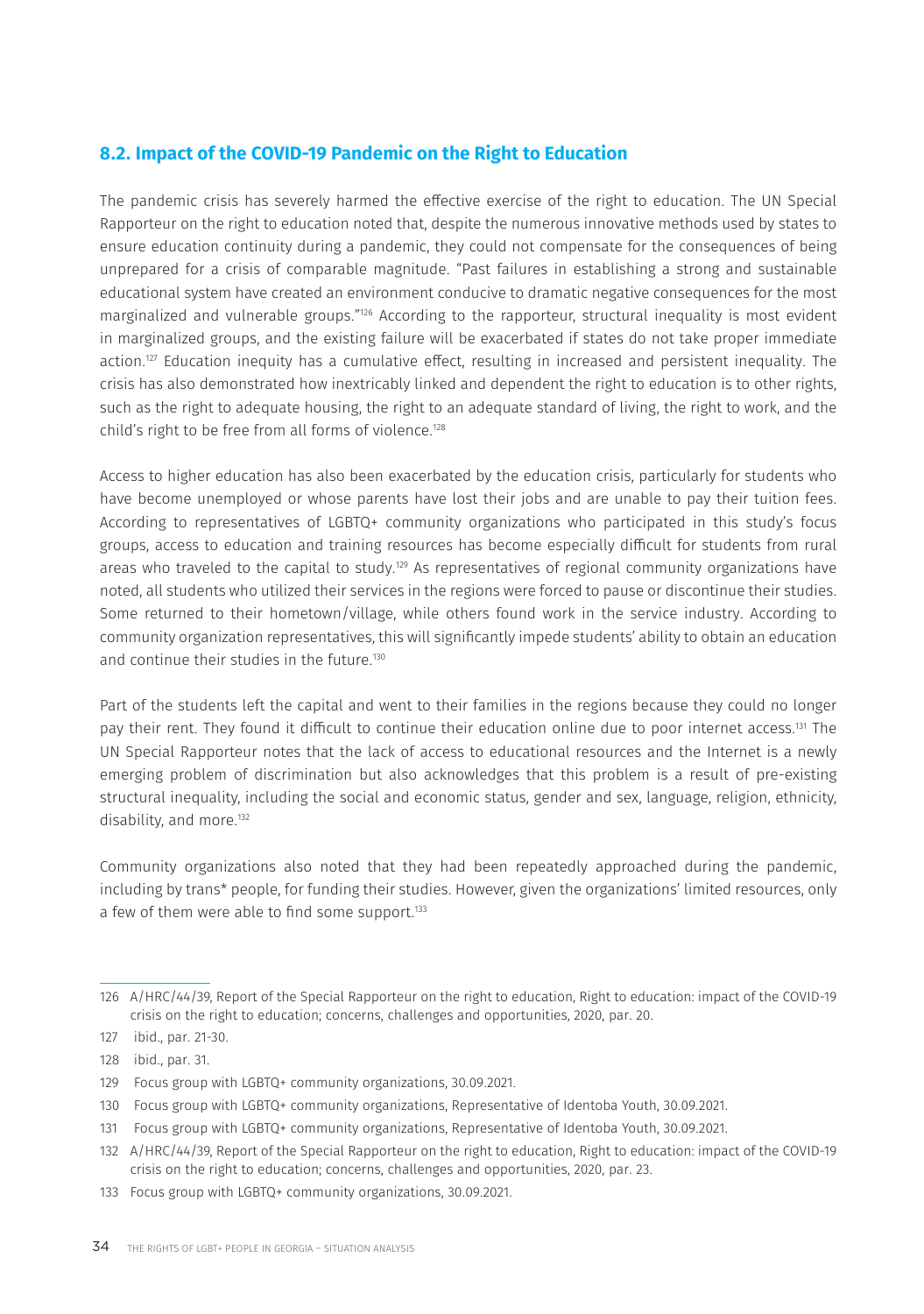# **9. LABOR RIGHTS AND EMPLOYMENT ACCESS**

### **9.1. Current situation and State measures**

In terms of eliminating discrimination in the workplace, the key EU directives, which the State has committed to implementing in the EU-Europe Atomic Energy Union and their Association Agreement<sup>134</sup>, are important. The agreement entered into force in July 2016. The Association Agreement sets out the issues of employment, social policy, and equal opportunities in Annex XXX, which sets out a separate list of directives related to the prohibition of discrimination in the workplace and gender equality (Directive 6). Among these directives, the prohibition of discrimination on the grounds of sexual orientation is directly incorporated by Council Directive 2000/78/EC of 27 November 2000<sup>135</sup>, which establishes a general framework for equal treatment in employment and occupation and sets out the obligation to prohibit discrimination not only in the workplace but also in the process of employment. In particular, under Article 3 of the Directive, equality obligations apply to the conditions of access to employment, including selection criteria and all hierarchical levels of the professional hierarchy, including promotion.136

According to a report by the UN Independent Expert on Georgia on Discrimination on the Grounds of Sexual Orientation and Gender Identity, the practice of discrimination in the workplace is another significant challenge for LGBTQ+ people.137 Trans people are particularly vulnerable. The problem of legal gender non-recognition poses significant barriers for trans people to access employment with decent working conditions, leading to unofficial and poor working conditions. Some of them (mostly trans women) may engage in commercial sex work, making them even more unprotected and vulnerable to violence.<sup>138</sup> This is confirmed by recent studies, according to which 61.4% of trans sex workers named the difficult economic situation as the main reason for their involvement in sex work. When assessing the difficulties associated with sex work, respondents indicated the stress related to financial instability (79.5%) and existing life or health risks (77.3%).<sup>139</sup>

A study conducted in 2018140 shows that 28.2% of lesbian and bisexual women were subjected to discrimination in the workplace because of their sexual orientation and gender expression, while in most cases, there was discrimination in the process of employment - 21.4%; 11.2% and 6.5% were subject to inequality in opportunities and discrimination in the promotion process, respectively.141 According to the study, the problem of discrimination in the labor market arises for lesbian and bisexual women who look gender-conformist/ non-binary. Overall, the discriminatory experience in the private sector (32.6%) is substantially greater than the practice of unequal treatment in the public sector.<sup>142</sup>

- 135 See:<https://eur-lex.europa.eu/legal-content/EN/TXT/?uri=celex%3A32000L0078>
- 136 Directive 2000/78/EC, Article 3, Paragraph a)
- 137 Report of the Independent Expert on protection against violence and discrimination based on sexual orientation and gender identity\*, 2018, par. 72.
- 138 Bakhtadze K., Discrimination and Hate Crime against LGBT Persons, 2015, WISG, p. 39.
- 139 Jalaghania L., Social Exclusion of LGBTQ Group in Georgia, 2020, p. 151.
- 140 Aghdgomelashvili E., From Prejudice to Equality: LGBT persons in Georgia (part II): LGBTI persons in Georgia, WISG, 2018.

142 Aghdgomelashvili E., From Prejudice to Equality: LGBT persons in Georgia (part II): LGBTI persons in Georgia, WISG, 2018.

<sup>134</sup> Association Agreement between the European Union and the European Atomic Energy Community and their Member States, of the one part, and Georgia, of the other part, Annex XXX, See: [https://matsne.gov.ge/ka/document/](https://matsne.gov.ge/ka/document/view/2496959?publication=0) [view/2496959?publication=0](https://matsne.gov.ge/ka/document/view/2496959?publication=0) 

<sup>141</sup> ibid.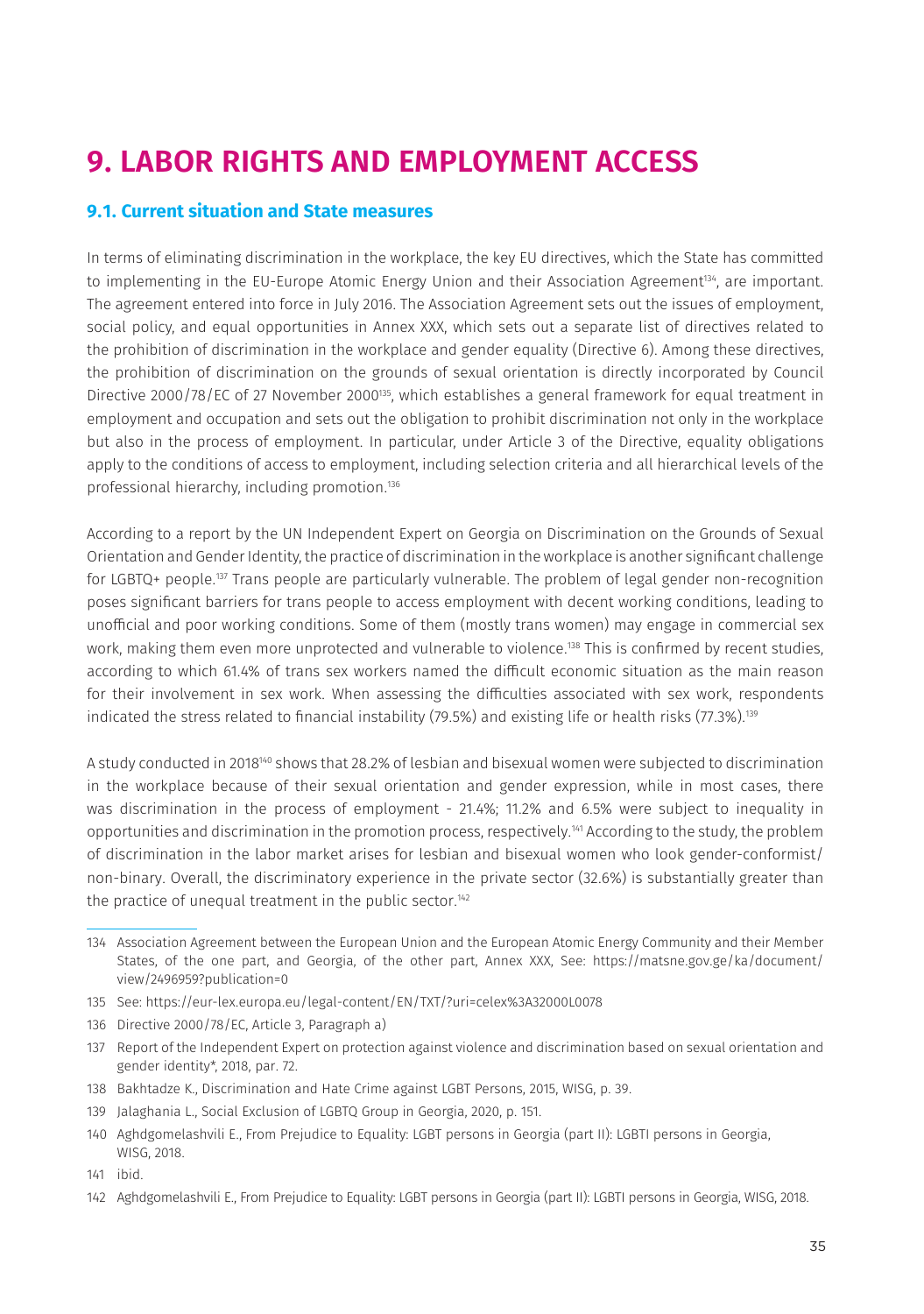According to a survey conducted in 2020<sup>143</sup>, 93.1% of LGBTQ+ respondents agree with the opinion that "LGBTQ+ people have less access to employment than others." It indicates not only discriminatory practices and workplaces but also the anticipation of discrimination, which may create significant barriers for the LGBTQ+ group in their job search, leading them to agree to work where there may be a more acceptable environment but no social benefits or adequate salaries (Precarious labor). That is also confirmed by the distribution of the survey participants by employment sector, which shows that most respondents are employed in the arts, entertainment, and leisure (32.7%) sectors and accommodation and catering (19.20%).144

It is important to note that a decent job should include not only adequate pay and fair organization in terms of labor administration but also the provision of a safe working environment. That is why LGBTQ+ people need to have a homophobia-free and healthy work environment where they do not have to control their selfexpression and make extra efforts to protect themselves from direct or indirect disclosure of their identity.<sup>145</sup> In the reality of Georgia, young people from the LGBTQ+ group often have to choose between education and employment due to the social crisis and high poverty rates in the country.<sup>146</sup> This choice is often faced by young community members who do not have the support of their families and can not benefit from their financial assistance. As a rule, young people engage in precarious labor instead of getting an education, which eventually leads to a cycle of "Queer Precarity"<sup>147</sup> from which they rarely manage to escape.

The International Labor Organization (ILO) considers the employment of young people in decent working conditions to be of particular importance. An analytical document prepared by the ILO Statistics Department on indicators for school-to-workplace transition states that young people engaged in precarious work that does not provide decent working conditions cannot be considered a group that has undergone a complete transition into "labor" (school-to-workplace transition).148

The ILO Resolution on Youth Employment of 2005 states that many young people in the world do not have access to decent labor. "A significant number of young people are unemployed, looking for a job or working for unacceptably many hours in informal and vulnerable jobs, without opportunities for personal and professional development. They are employed in low-skilled positions that do not meet their capabilities and do not provide career advancement opportunities. Against their will, they are locked up in part-time, temporary, and seasonal work, often in the precarious working conditions of a substantially poor and informal economy, both in urban and rural areas."149 As a result, "they do not have an adequate income, access to education and continuing education, social protection and security."150

<sup>143</sup> Jalaghania L., Social Exclusion of LGBTQ Group in Georgia, 2020, p. 143.

<sup>144</sup> ibid., p. 137.

<sup>145</sup> ibid., p. 143.

<sup>146</sup> Focus group with representatives of LGBTQ + community organizations, 30.09.2021.

<sup>147</sup> Weiss M. and Hollibaugh A. "Queer Precarity and the Myth of Gay Affluence", 2015, See: [https://newlaborforum.cuny.](https://newlaborforum.cuny.edu/2015/10/15/the-myth-of-gay-affluence/) [edu/2015/10/15/the-myth-of-gay-affluence/](https://newlaborforum.cuny.edu/2015/10/15/the-myth-of-gay-affluence/)

<sup>148</sup> ILOSTAT, From school to work: An analysis of youth labour market transitions, 2019, See: [https://ilo.org/wcmsp5/](https://ilo.org/wcmsp5/groups/public/---dgreports/---stat/documents/publication/wcms_732422.pdf) [groups/public/---dgreports/---stat/documents/publication/wcms\\_732422.pdf](https://ilo.org/wcmsp5/groups/public/---dgreports/---stat/documents/publication/wcms_732422.pdf) 

<sup>149</sup> ILO, Resolutions adopted by the International Labour Conference at its 93rd Session (Geneva, June 2005), Resolution concerning youth employment, par. 5, See: [https://learning.itcilo.org/ilo/youthemployment/PDF/resolutions\\_en.pdf](https://learning.itcilo.org/ilo/youthemployment/PDF/resolutions_en.pdf)

<sup>150</sup> ibid.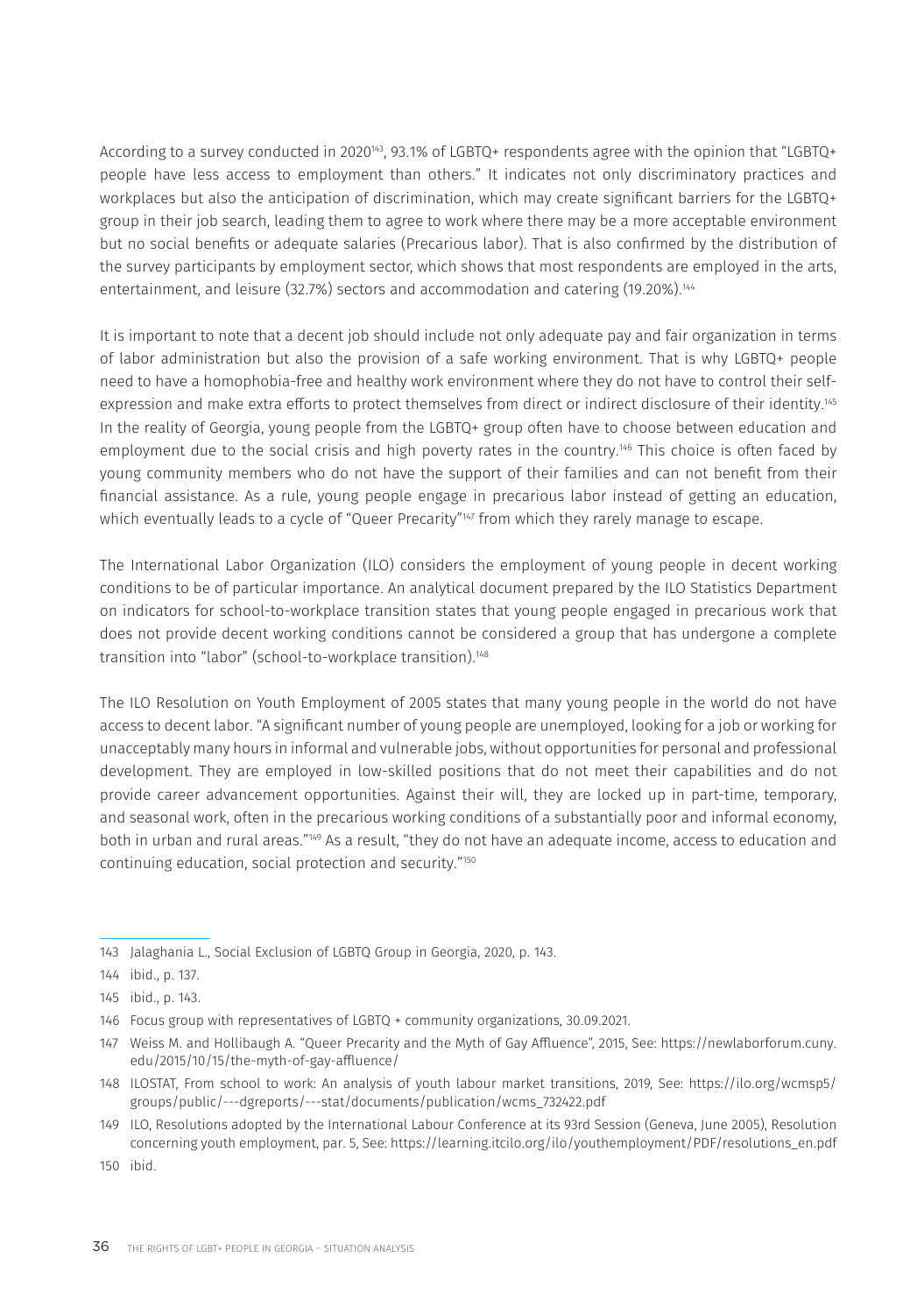According to the ILO, although jobs cannot be created directly by the State in response to these failures, governments need to ensure labor safety and productivity growth through appropriate legislation, which is a key foundation for decent labor. The State should take measures to "transfer" young people involved in the informal economy to the formal and create appropriate conditions to promote the skills and knowledge needed for youth employment.151

Georgian legislation has undergone significant changes in creating decent working conditions and prohibiting unequal treatment in the workplace. On September 29, 2020, as a result of the reform of the labor legislation, the Labor Code of Georgia became substantially closer to the EU directives and the requirements of the International Labor Organization. Therefore, the amendments to the Labor Code expanded its scope of discrimination to include access to all forms of professional orientation, professional development, vocational training, and retraining at all levels of the professional hierarchy (including practical professional experience).152 It should also be noted that the Labor Code considered the employer's direct obligation to take measures to protect the principle of equal treatment of employees in the institution, including the provisions prohibiting discrimination in the labor regulations and other documents and ensuring their implementation.153

Amendments to the Labor Code have defined the Labor Inspectorate as a law enforcement mechanism, including a body responsible for overseeing the implementation of employers' obligations of non-discrimination, whose activities are regulated by the Organic Law of Georgia on Labor Safety in addition to the Labor Code. According to the Labor Code, the inspection is also authorized to apply an administrative penalty.154 However, it should be noted that the inspection mandate duplicates the Public Defender's functions in the field of equality. The Public Defender considers that the mandate of the Labor Inspection Service should be limited to a general policy on equality in employment, and a mechanism for reporting individual cases of alleged discrimination to the Public Defender should be introduced.155 It may be especially important for women and LGBTQ+ victims of various forms of discrimination in the workplace, as dealing with these types of cases and communicating with victims requires substantial sensitivity and specific knowledge.

It should also be noted that despite the positive changes, the Labor Code of Georgia did not take into account the obligation to re-establish the minimum wage by the relevant state institutions, although it was envisaged in the first package of amendments. Regulating the issue of remuneration in labor laws is just one component of the fight against inequality. In order to effectively enforce the principle of equal pay, the regulation of the minimum wage is critical in ensuring decent work and eliminating labor discrimination against women. The importance of the minimum wage is reflected in the ILO Convention №100 as a basic means of enforcing the principle of equal pay, as according to the ILO, an adequate minimum wage policy creates significant leverage for people employed in low-paid jobs.<sup>156</sup>

In Georgia, the issue of the minimum wage has been left out of the relevant regulation, and the current

- 152 Labour Code of Georgia, Article 5.
- 153 Labour Code of Georgia, Article 23, Part 4.
- 154 Labour Code of Georgia, Article 76; 77; 78.

<sup>151</sup> ibid., par. 9.

<sup>155</sup> See: [https://www.ombudsman.ge/geo/akhali-ambebi/sakhalkho-damtsveli-miesalmeba-shromis](https://www.ombudsman.ge/geo/akhali-ambebi/sakhalkho-damtsveli-miesalmeba-shromis-kanonmdeblobashi-gankhortsielebul-tsvlilebebs)[kanonmdeblobashi-gankhortsielebul-tsvlilebebs](https://www.ombudsman.ge/geo/akhali-ambebi/sakhalkho-damtsveli-miesalmeba-shromis-kanonmdeblobashi-gankhortsielebul-tsvlilebebs)

<sup>156</sup> ILO, Equal pay, An introductory guide, 2013, pages 50-51, See: [https://www.ilo.org/wcmsp5/groups/public/--](https://www.ilo.org/wcmsp5/groups/public/---dgreports/---dcomm/---publ/documents/publication/wcms_216695.pdf) [dgreports/---dcomm/---publ/documents/publication/wcms\\_216695.pdf](https://www.ilo.org/wcmsp5/groups/public/---dgreports/---dcomm/---publ/documents/publication/wcms_216695.pdf)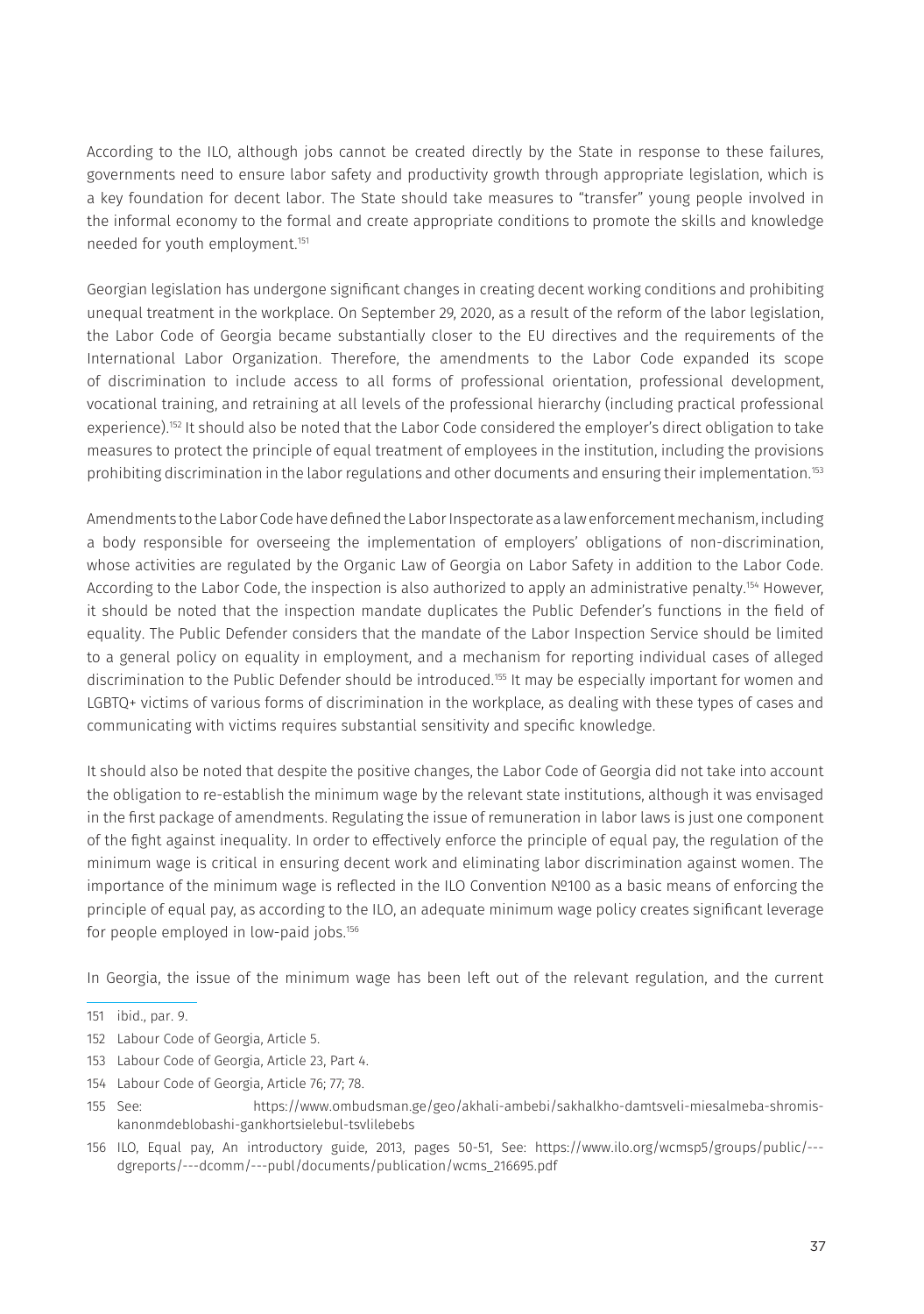retrograde norm is detrimental to the interests of employees<sup>157</sup>, which violates the principle of decent work. In particular, the minimum wage in Georgia is still 20 GEL according to the decree N351 of the President of Georgia issued on June 4, 1999.158 Although the decree contains a norm that serves to revise the minimum wage according to the country's socio-economic situation<sup>159</sup>, it has not undergone actual changes to date. Fundamental reform of minimum wage regulations is critical to the State through active cooperation with the social partners and civil society. The minimum wage should reflect the reality in Georgia and correspond to the socio-economic situation of the country and the needs of workers.<sup>160</sup>

In this regard, it should be noted that the ILO Convention №131 specifically addresses the issue of minimum wage<sup>161</sup> and refers to its role in protecting workers' rights and meeting the basic needs of the countries concerned, even though Georgia has not ratified the Convention. As already mentioned above, the importance of this regulation is given in the ILO Convention №100, the implementation of which Georgia undertook back in 1993.162

### **9.2. Impact of the COVID-19 Pandemic on Labor Rights**

The COVID-19 pandemic did the most damage to the employment sector and, as a result, to the LGBTQ+ community's economic situation. The economic crisis wreaked havoc on socially vulnerable and marginalized groups. Because the majority of community members were employed in the service sector, the cessation of employment in these sectors automatically resulted in job losses and a precipitous decline in income. Selfemployed individuals and those working in the informal sector were also placed in a difficult position. As with the rest of the community, this group was left without income as a result of the workplace's lack of social protection mechanisms. They were unable to locate any recipients of state assistance under the anti-crisis plan.

According to the Women's Initiatives Supporting Group's survey, 12.8% of LGBTQ+ respondents reported being without income during the quarantine period. Additionally, the median income of the LGBTQ+ community (survey respondents) was GEL 900 prior to the pandemic, but was reduced threefold (300 GEL) during the quarantine. Currently, respondents' median monthly income is GEL 500, which is 45 percent less than the pre-pandemic level.163

- 158 Article 1, See:<https://matsne.gov.ge/ka/document/view/112786?publication=0>
- 159 Article 5.

163 Unpublished study: Agdgomelashvili and others, Assessing the impact of anti-pandemic restrictions and anti-crisis measures caused by the new coronavirus on the LGBTQI community, WISG, 2021.

<sup>157</sup> Friedrich-Ebert-Stiftung (FES), "Evaluation of minimum wage policy compliance with socio-economic development and international obligations of Georgia", 2016, See: [http://www.fes-caucasus.org/fileadmin/Publications/2016/](http://www.fes-caucasus.org/fileadmin/Publications/2016/Studie_GEO.pdf) [Studie\\_GEO.pdf](http://www.fes-caucasus.org/fileadmin/Publications/2016/Studie_GEO.pdf)

<sup>160</sup> GTUC, PDO, Checking the Accordance of the Minimum Wage politics of Georgia in light with the socio-economic development and international obligations, 2016, pages 5-6, see: [http://www.fes-caucasus.org/fileadmin/](http://www.fes-caucasus.org/fileadmin/Publications/2016/Studie_GEO.pdf) [Publications/2016/Studie\\_GEO.pdf](http://www.fes-caucasus.org/fileadmin/Publications/2016/Studie_GEO.pdf) 

<sup>161</sup> None of the ILO instruments sets a "minimum wage". ILO: General Survey of 1992, par. 27; However, there is an explanation from the ILO Committee of Experts, which states that "the minimum wage is the minimum amount owed to an employee for a period of work or service, calculated based on the time spent or the result obtained by the employee. An individual or collective agreement may not reduce the minimum wage determined by the law, and its amount must meet the minimum requirements of the worker and his family, taking into account the economic and social situation of a particular country"; ibid., par. 42.

<sup>162</sup> See: [https://www.ilo.org/dyn/normlex/en/f?p=NORMLEXPUB:11200:0::NO::P11200\\_COUNTRY\\_ID:102639](https://www.ilo.org/dyn/normlex/en/f?p=NORMLEXPUB:11200:0::NO::P11200_COUNTRY_ID:102639)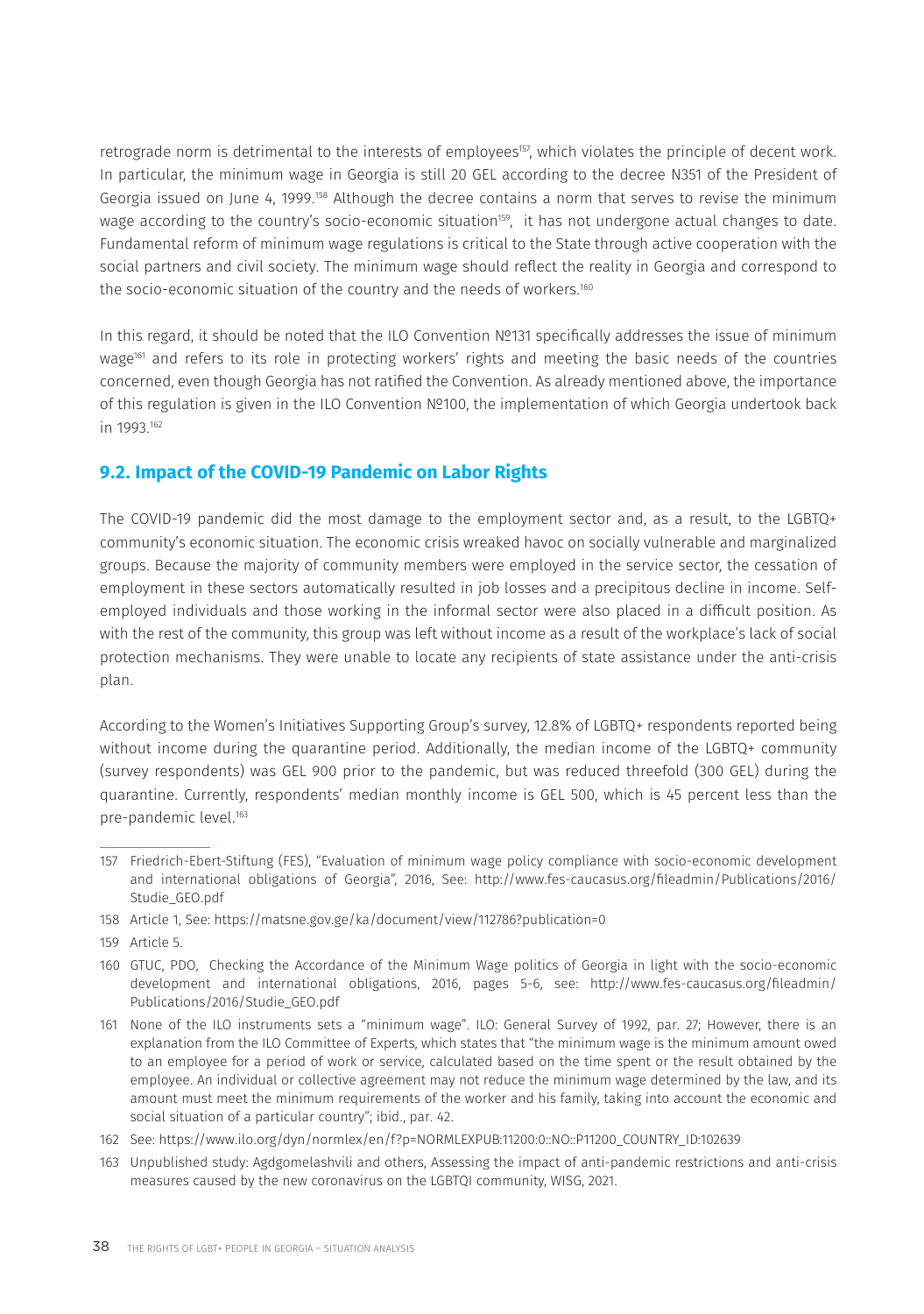It should also be noted that 68.1% of respondents in the above survey (N=113) who lost their job due to pandemic measures or were temporarily unable to get their wages said that the employer did not apply to the State in order to obtain compensation/assistance.<sup>164</sup>

The survey respondents' self-assessment of their economic situation, as well as analysis of employment and income prior to, during, and after the pandemic, including November 2020, revealed that the economic situation of the survey participants deteriorated dramatically. As a result, four out of five respondents named financial assistance as one of the various needs resulting from pandemic-related constraints (80.4 percent). Half of the study's participants (49.8 percent) reported experiencing food insecurity. Almost as many respondents indicated that they were having difficulty paying their utility bills (49.3 percent ). Over a third (34.6 percent) of survey respondents indicated that they were having difficulty paying their rent and required assistance.165

The crisis caused by the pandemic in the regions was so severe that community organizations had to provide material assistance not only to members of the LGBTQ+ community but also to their families.166 In addition, community members whose admission to universities and other colleges coincided with a pandemic crisis faced the choice of continuing their studies or finding a job (in the service sector). As a focus group with LGBTQ+ community organizations showed, community members often chose employment because of their poverty.167

164 ibid.

<sup>165</sup> ibid.

<sup>166</sup> Focus group with representatives of LGBTQ + community organizations, 30.09.2021.

<sup>167</sup> Focus group with representatives of LGBTQ + community organizations, 30.09.2021.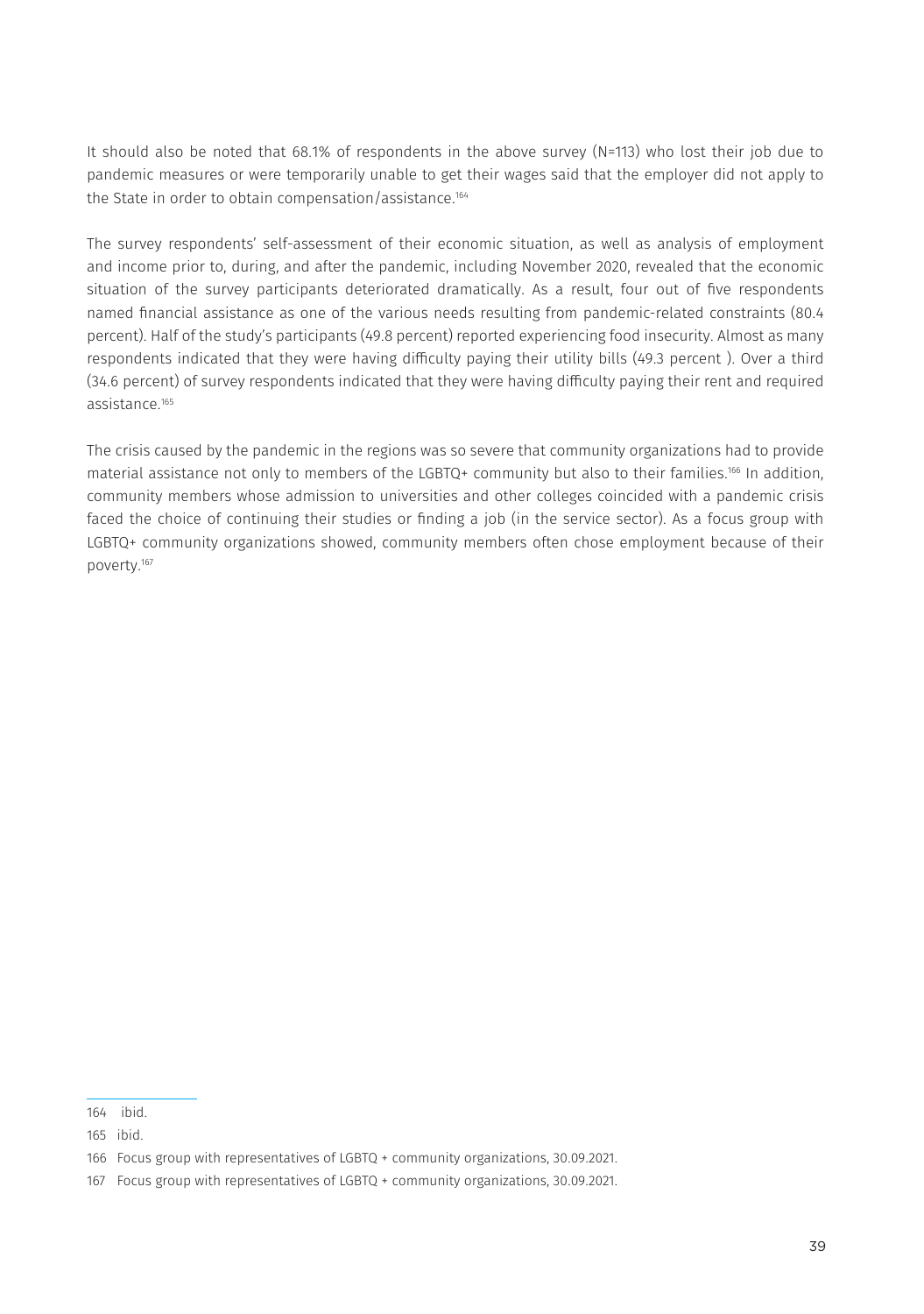# **10. RIGHT TO HEALTH**

#### **10.1. Current situation and State measures**

According to Article 5 of the Constitution, Georgia is a social state that is responsible for public health and social protection, while Article 28's first paragraph states that "a citizen's right to affordable and high-quality health care services shall be guaranteed by law." Article 6 of Georgia's Patient Rights Law states that "patients may not be discriminated against on the basis of race, skin color, language, sex, genetic heritage, belief and religion, political and other opinions, national, ethnic, or social origin, property and social status, place of residence, illness, sexual orientation, or negative personal attitude".168 The similar norm on the prohibition of discrimination is enshrined in the Law of Georgia on Health Care.169

Despite the fact that Georgian law protects LGBT+ people from discrimination, unequal treatment is still prevalent in the medical sector. However, referrals based on discriminatory behavior or negative experiences are extremely rare. Not only are there documented instances of discrimination, but there is also an expectation of discrimination among the LGBT+ community as a result of widespread homophobic attitudes and stigma in society. As a result, even when members of the LBGT+ community had no negative experiences with medical personnel, they frequently avoided visiting the doctor, except in cases of absolute necessity.170 In addition, various studies show that in the cases when LGBT+ community members need to use medical services (and this is in some ways related to their identity or sexual behaviour) they refrain from providing exhaustive information to the doctor<sup>171</sup> which might harm their health and effectiveness of their treatment.

According to the survey conducted in 2020 14.4% of the respondents (N=46) noted that during last two years they have become the victims of discrimination while receiving medical services, though 78.3% has not refered to anyone. Perceiving the the acts of discrimination less seriously (25.0%) and the risks of violation of confidentiality (19.4%) were named as the main reasons.172 However, apart from the discriminatory practice the lack of financial accessibility on healthcare services represent the substantial problem for LGBT+ community members. 22.5% cannot afford medical services which shall be assessed as an alarming result.

In addition, problems related to the mental health is manifested among LGBT+ group with special severity. 43.1% of the respondents in the above mentioned survey noted that they have mental health problems and according to the self assessment of 37.1% this is partially related to the stigma on sexual orientation or gender identity, discriminatory practices or the stress of inacceptance. Among the specific mental health problems following were named at the highest frequency: depression (74.3%), anxiety disorder (71.4%), post traumatic stress disorder (32.1%) and substance dependence (31.4%).173 However, it should be noted that the data was collected before the COVID-19 pandemic which means that the picture will be drastically changed towards the negative trend, which might be caused by not only the anxiety and the problem of vagueness

172 Jalagania L. "Social Exclusion of LGBTQ Group in Georgia", 2020, page 155.

<sup>168</sup> Article 6.1.

<sup>169</sup> Article 6.1.

<sup>170</sup> Jalagania L. "Social Exclusion of LGBTQ Group in Georgia", 2020.

<sup>171</sup> Ratiani Ts. and others "Discrimination and Hate Crime agains LGBT Persons", 2015, see: [https://women.ge/data/docs/](https://women.ge/data/docs/publications/WISG_discrimination_and_hate_crime_against_lgbt_persons_KA_EN_2015.pdf) [publications/WISG\\_discrimination\\_and\\_hate\\_crime\\_against\\_lgbt\\_persons\\_KA\\_EN\\_2015.pdf](https://women.ge/data/docs/publications/WISG_discrimination_and_hate_crime_against_lgbt_persons_KA_EN_2015.pdf) 

<sup>173</sup> Ibid., page 166-169.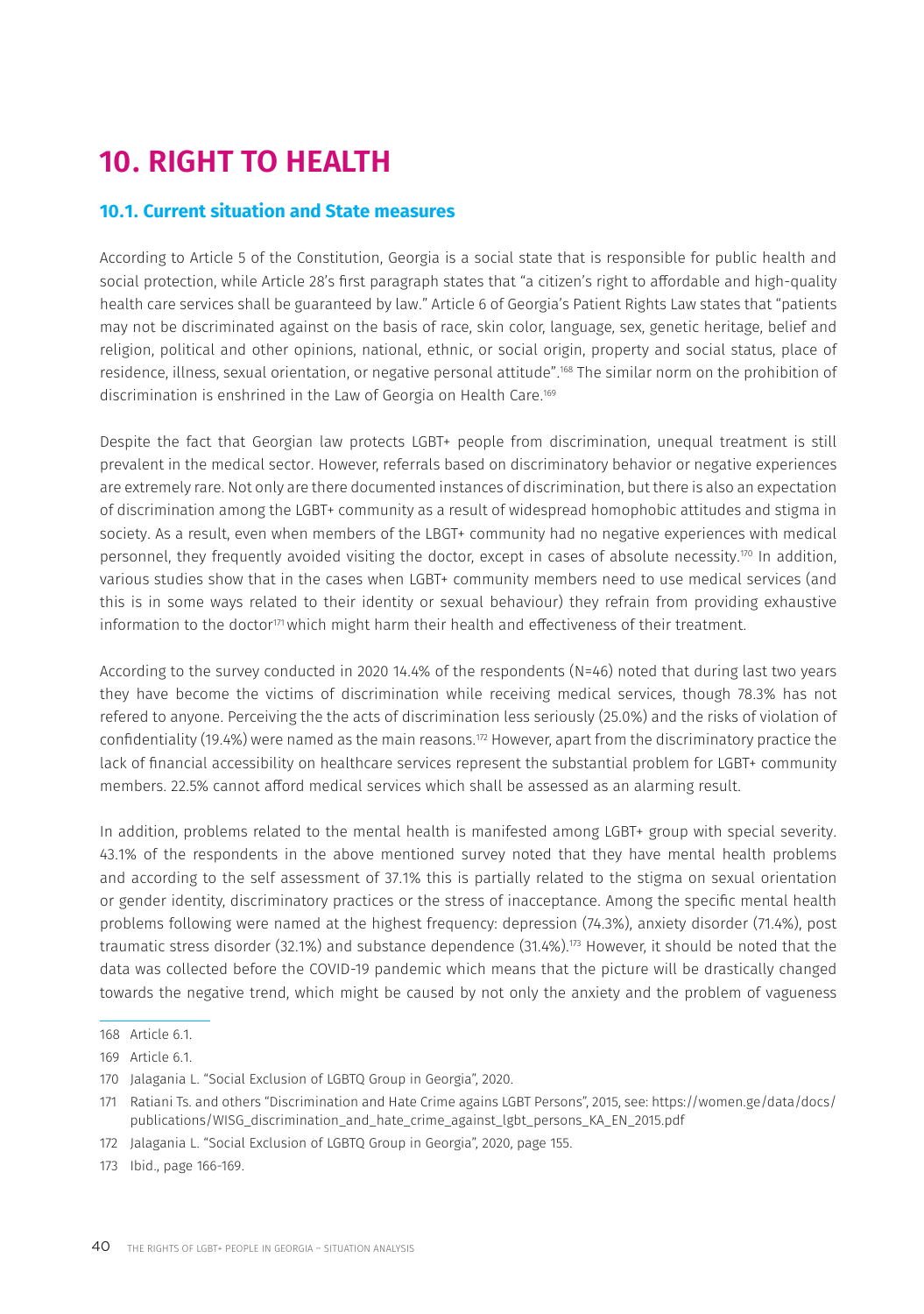related to the global crisis, but also by the lack of socialization, living in stressful environment and isolation. To fight mental health problems, in general, it is needed to identify and understand the underlying causes of it which means the observation of existing human stressors and social environment. According to the report on physical and mental health of UN Special Rapporteur the individual causal model is still used in relation to mental health, which means that interventions are focused on immediate problems and individual behavioral factors and do not serve to change underlying structural environmental conditions. Accordingly, the explanation of emotional stress and mental health condition only with bio-medical reasons causes individualization of mental health problems and leaves the social reasons and state policy gaps, which are one of the determining factors of this problem, unconsidered.<sup> $74$ </sup> As noted by UN Special Rapporteur "the burden of managing and coping with the systemic damage caused by ignoring the determinants of health has fallen on individuals. These individuals then turn to a mental health-care sector that often lacks adequate resources and appropriate approaches to cope with collective failures [state and social]".175

Hence, provision of mental health care means not only existence of adequate services but also prevention of that condition which requires complex and multidimensional work to change the environmental conditions that promote emergence of mental health problems. According to the data of various studies, LGBT+ group due to its social vulnerability faces number of mental health problems. But those problems cannot be eradicated through individual and only medical approach since its underlying factors are related to harsh social background, inequality and stigma which exposes the life of LGBT+ people to constant tensions and stress.176

One of the major challenges in the healthcare sphere is neglect of the needs of trans\* people by state. The existence of Trans Specific healthcare has substantial importance for exercising healthcare rights as well as respect to private and family life of trans\* people. In its report on Georgia the European Commission against Racism and Intolerance (ECRI) indicated that clear guidelines for gender reassignment procedures should be developed.177 UN Independent Expert on protection against violence and discrimination based on sexual orientation and gender identity also recomended Georgia to develop guideline on Trans Specific healthcare services. Based on this recommendation, countries should elaborate clinical guidelines based on international standards.178

To this end in 2020, Public Defender of Georgia addressed the Ministry of Internally Displaced Persons from the Occupied Territories, Labour, Health and Social Affairs with a general proposal to develop the national recommendations (guidelines) on trans specific clinical practice and the national standards (protocols) on management of clinical conditions<sup>179</sup>, which highlights that while there is no relevant nationally adapted clinical guidelines and protocols, those healthcare service providers who propose trans specific services to

- 176 Jalagania L. "Social Exclusion of LGBTQ Group in Georgia", 2020.
- 177 ECRI, Report on Georgia, Fifth monitoring Cycle, 2016, par. 111.
- 178 A/HRC/41/45/Add.1, 2019, par. 78; 119.

<sup>174</sup> A/HRC/41/34, Report of the Special Rapporteur on the right of everyone to the enjoyment of the highest attainable standard of physical and mental health, 12 April 2019, par. 4.

<sup>175</sup> A/HRC/41/34, Report of the Special Rapporteur on the right of everyone to the enjoyment of the highest attainable standard of physical and mental health, 12 April 2019, par. 7.

<sup>179</sup> General Proposal of the Public Defender of Georgia to the Minister of Internally Displaced Persons from the Occupied Territories, Labour, Health and Social Affairs on "Elaboration of the national recommendations (guidelines) on trans specific clinical practice and the national standards (protocols) on management of clinical conditions." 13.05.2020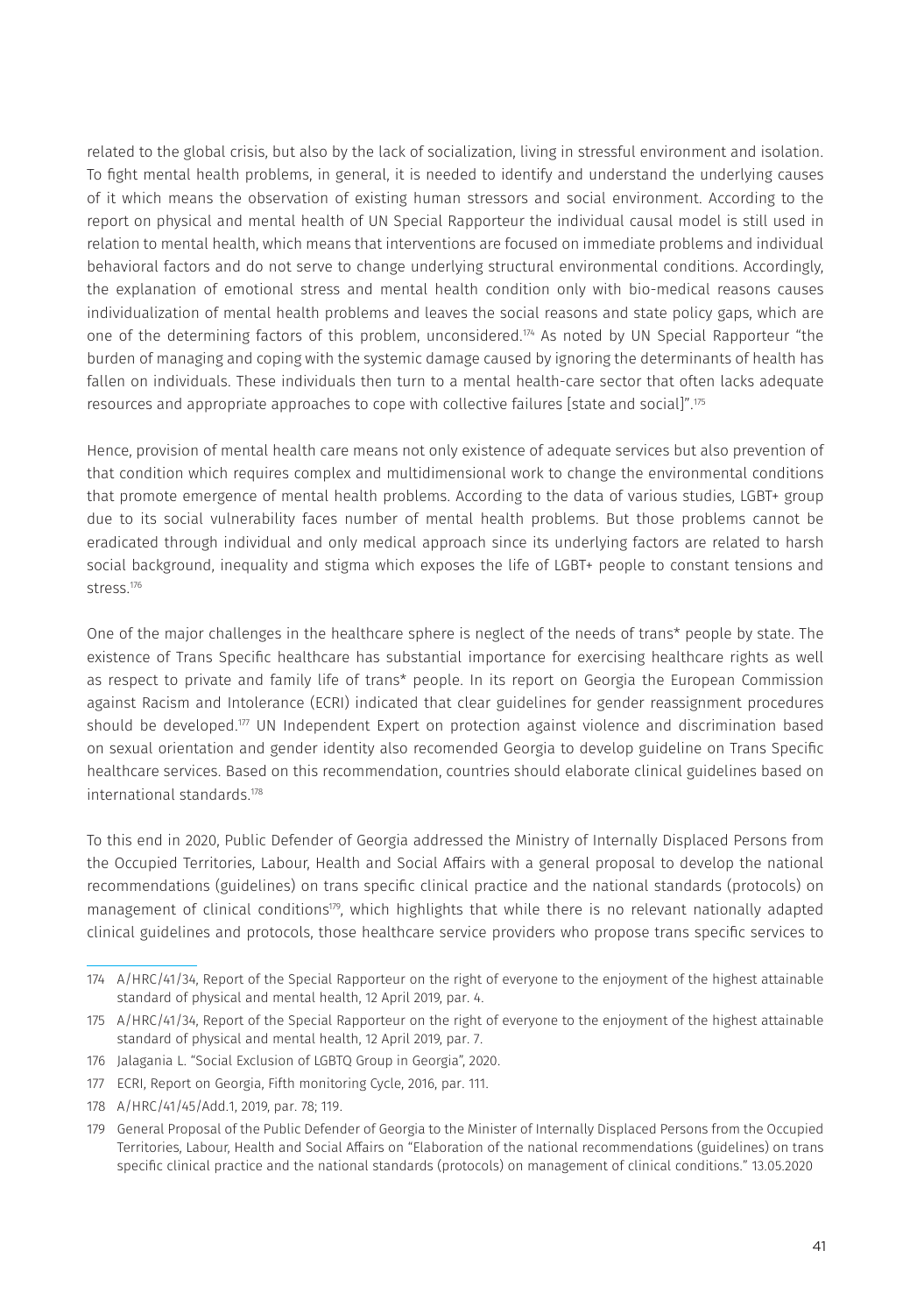trans people, are forced to rely on guiding principles that has been elaborated considering medical, social or other relevant context of other countries and respectively it does not provide the needs that can be specific to Georgian context.180 The Public Defender with the General Proposal also called to the Ministry to create the working group for elaboration of the national recommendations (guidelines) on trans specific clinical practice and the national standards (protocols) on management of clinical conditions. However, according to the participants of the focus group conducted in the framework of this study, despite the fact that the Ministry has received the Proposal the working group is not created and respectively the work on the protocols and guiding documents to ensure the trans specific healthcare has not started.181

### **10.2. Impact of the COVID-19 Pandemic on the Right to Health**

According to the study conducted by the Women's Initiatives Supporting Group the participants, who were asked to assess their physical and mental health condition before and after the start of COVID-19 pandemic, noted that their mental and physical health condition as well as satisfaction from life substantially deteriorated from the start of pandemic. "The rate of those surveyed before the pandemic who were assessing their physical condition negatively was only 7.1%. Since the start of the pandemic the rate of such respondents increased almost 2.5 times and amounted to 17.1%. The situation related to mental health is similar: from the start of the pandemic the rate of respondents negatively assessing their mental health conditions increased almost three times (respectively, before pandemic 13.7% and after 35.1%). The increase was more dramatic among the respondents identified in the negative row of life satisfaction index - from 18% to 46%".182

It should also be noted that the quality of relations with family members is related to the life satisfaction of LGBT+ people and self assessment of their mental and physical condition. According to the survey conducted by WISG, the part of the respondents whose relationship with family members has changed to better were more satisfied with their mental and physical health as well as life.183

In parallel with an increase of the requests on emergency response to healthcare and social crises, the referral to the services of psychiatrist and psychologist in the group of LGBT+ has seen an unprecedented increase. "Mental health problems added by the social stigma are politically neglected".<sup>184</sup> In these conditions, the burden of provision of continuous services to the community was again taken by community-based organizations.185

According to the survey conducted by the Women's Initiatives Supporting Group "the precondition of remote provision of the mental health services has become additional barrier - the part of community members have limited access to communications and part of them cannot afford isolation due to the living conditions to be able to fully and safely take the rehabilitation course. All this is added by the problem of coping with the expenses of medication treatment. An assumption arises that the combined crisis will provoke selfdestructive behaviors in the community".186

184 Ibid.

<sup>180</sup> Ibid.

<sup>181</sup> Focus group with the representatives of the LGBT+ community-based organizations, 30.09.2021

<sup>182</sup> Unpublished survey: Aghdgomelashvili and others, the assessment of the impact of the anti pandemic restrictions and anticrisis measures caused by novel coronavirus on LBTQI community, WISG, 2021.

<sup>183</sup> Ibid.

<sup>185</sup> Focus group with the representatives of the LGBT+ community-based organizations, 09.2021.

<sup>186</sup> Unpublished survey: Aghdgomelashvili and others, the assessment of the impact of the anti pandemic restrictions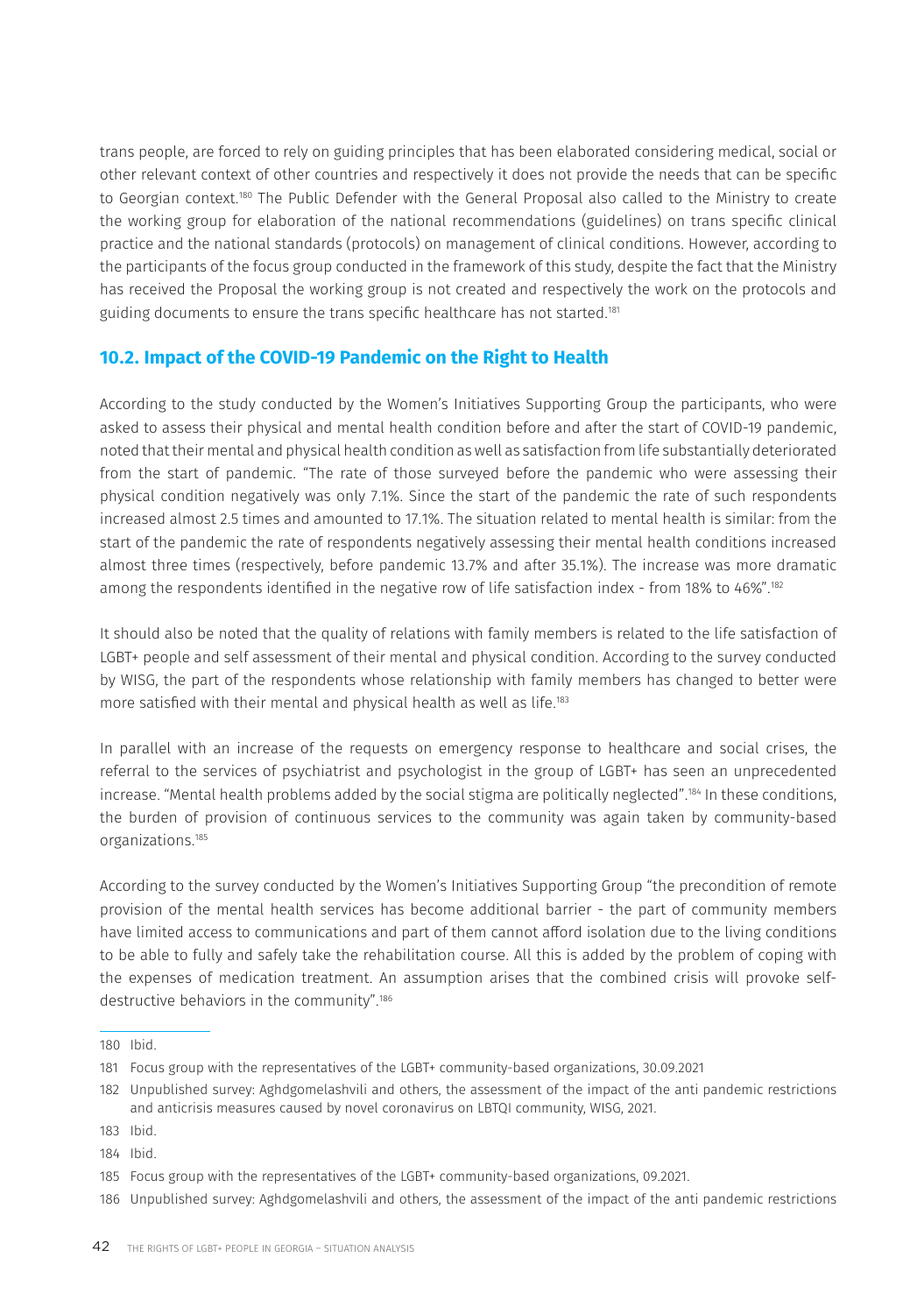## **11. SOCIAL PROTECTION AND HOUSING POLICY**

#### **11.1. Current situation and State measures**

According to the international standard, the problem of homelessness as well as its risks insurance should be the integral part of the wider policy on fighting poverty. According to the statistics' data as of 2019, 20.1% of Georgian population were beyond the relative poverty line while 19.5% lived beyond the absolute poverty line. According to the World Bank Data, 14.9% of Georgian population was living in poverty<sup>187</sup>. In 2020 this figure reached 20.3% of the population that is 754,000 people. These data indicate a high rate of social vulnerability of Georgia's whole population which is related to the various interrelated factors. However, the state does not yet have the statistics of homeless people which is the indicator of ineffectiveness of state policy. "State cannot see the diversity of the homeless groups and does not learn their individual needs".188

As a result, planning of preventive policy and dealing with it remains beyond appropriate effective measures. There is no definition of "homeless person" in Georgia as well as the definition of "homelessness" and statistical data which enables to identify homelessness or its risks in LGBT+ group as well as in the whole population. The practice shows that the registration of homeless people at central and local levels are produced in a different way. In addition, no agreed criteria exists on who can be fallen under the homeless or under the risk of homelesness category which has serious consequences in the practice for individuals and households as well as with respect to receiving social assistance.<sup>189</sup>

The studies conducted by human rights organizations, that analyse the employment opportunities, working environment, the scale of violence and general well being indicators of LGBT+ people allows to identify the trends of poverty and the risks related to homelessness. The study conducted in 2020 on social exclusion predictors<sup>190</sup> with the participation of 320 people, showed that average remuneration at the workplace for 60.5% of respondents amounted to GEL 1,000. 82% of those surveyed noted that their remuneration was enough only for food, clothes and household items. Accordingly, to meet basic needs the practice of cash loans was also widespread among the respondents, 63% of respondents had to take loans only for covering everyday expenses.<sup>191</sup> This data points to the social vulnerability of LGBT+ group as well as to the fact that existing employment market cannot ensure an adequate quality of life<sup>192</sup> which also makes the maintenance of living conditions as well as housing itself volatile.<sup>193</sup>

The same study reveals that 20.9% (N=63) of LGBT+ respondents faced the problem of homelessness faced the problem of homelessness while 13.4% abstained from answering the question. 44.8% of respondents

189 Focus group with the representatives of the LGBT+ community-based organizations, 16.09.2021

192 Ibid.

and anticrisis measures caused by novel coronavirus on LBTQI community, WISG, 2021.

<sup>187</sup> See: [https://data.worldbank.org/indicator/SI.POV.LMIC?locations=GE&view=chart&fbclid=IwAR28wrUozPOWPpWeR-](https://data.worldbank.org/indicator/SI.POV.LMIC?locations=GE&view=chart&fbclid=IwAR28wrUozPOWPpWeR-GcgQvhgqPbKkaPHs3SFhPVQdIqZ7E45eksJbYlpY0)[GcgQvhgqPbKkaPHs3SFhPVQdIqZ7E45eksJbYlpY0](https://data.worldbank.org/indicator/SI.POV.LMIC?locations=GE&view=chart&fbclid=IwAR28wrUozPOWPpWeR-GcgQvhgqPbKkaPHs3SFhPVQdIqZ7E45eksJbYlpY0)

<sup>188</sup> Parliamentary Report of the Public Defender of Georgia, chapter 17, the right to adequate housing, page 294. See: <https://www.ombudsman.ge/res/docs/2020070407523954521.pdf>

<sup>190</sup> Jalagania L. "Social Exclusion of LGBTQ Group in Georgia", 2020, pages 134-135.

<sup>191</sup> Ibid.

<sup>193</sup> The same study showed that only 6% of respondents own a house.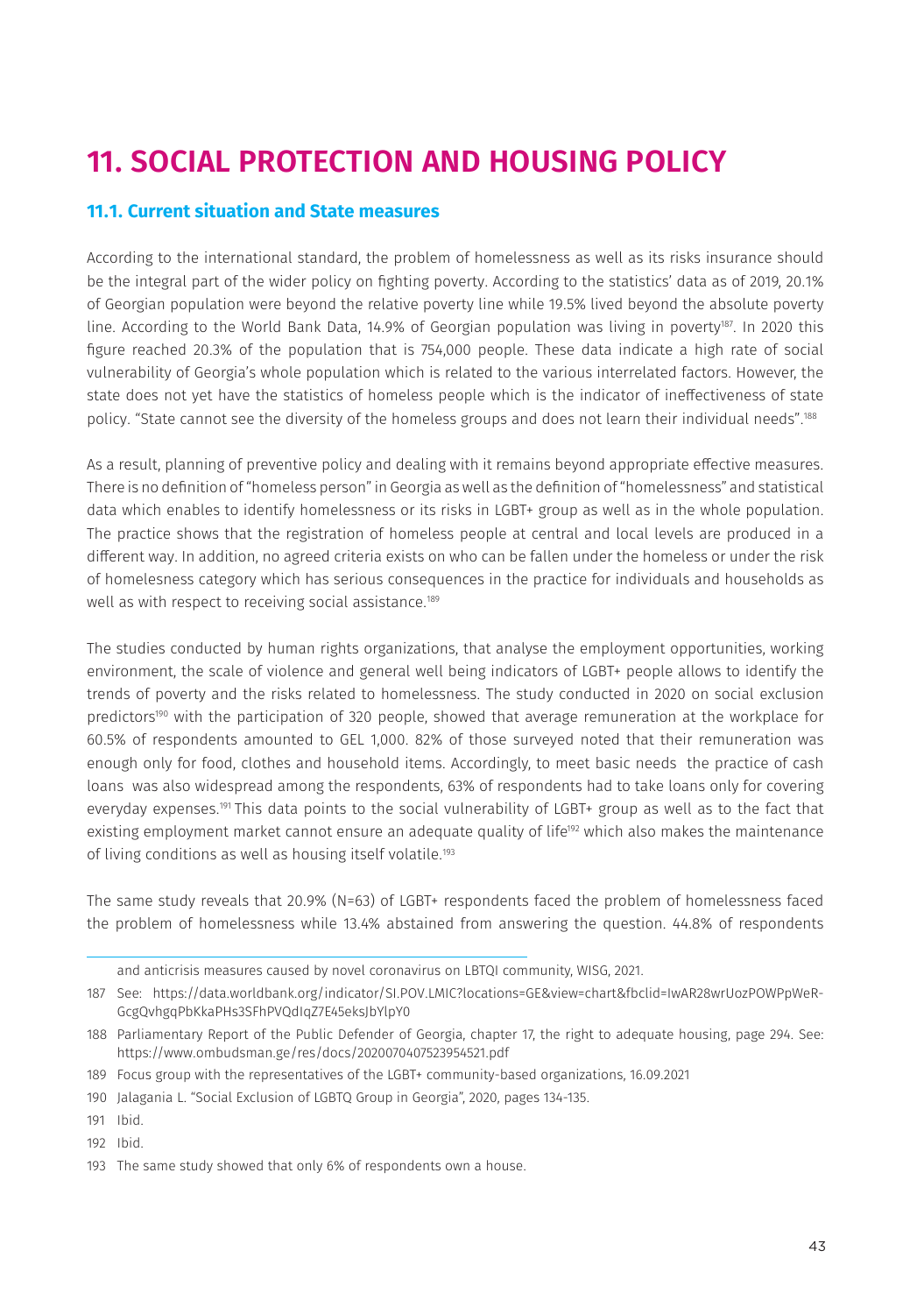having the experience of homelessness noted that this was related to their identity. In addition, among the causes of homelessness part of the respondents apart from lack of financial income (58.1%) named coming out with family members (43.5%) and violence from family members based on their identity (41.9%). These severe results show that the problem of poverty and homelessness is one of the critical challenges for LGBT+ community which requires adequate attention and taking of immediate measures from the state.

Despite the fact that there are homeless shelters in Georgia including Batumi, Kutaisi and Tbilisi municipal shelters, taking those services by LGBT+ community is related to many barriers and is dangerous if we take into consideration the fact that young and adolescent part of LGBT+ community most often faces these problems and risks. The focus groups with LGBT+ community-based organizations reveal that the whole burden of provision of shelter for community members falls on them which means temporary house rental for community members with the donor support.<sup>194</sup> The community-based organizations also noted that in order to insure against emergency and immediate risks of the community members facing homelessness they had to give them shelters in their offices or homes repeatedly.<sup>195</sup>

LGBT+ community-based organizations have long been working to establish crisis shelter tailored to the needs of LGBT+ people to alleviate the influence and results of this problem. At this stage, organization "LGBTQI Association Temida" is leading the process at the base of NCDC and it is planned with CCM and global fund support. Some organizations are very cautious on starting up the differentiated shelter which necessarily requires the study of best practices and creation of protection instruments from violence or further exclusion/segregation.196 However, the main problem of the issue is still the practice of satisfying the basic social needs of this most marginalized group of society by non-governmental organization instead of the state since this issue is not prioritized by relevant government agencies yet.

### **11.2. Impact of the COVID-19 Pandemic on the Right to Housing**

The pandemic and temporary measures of fighting with it had substantial negative impact over social-economic conditions and general wellbeing of LGBT+ community. Given the fact that big part of LGBT+ people including trans\* sex workers did not receive the assistance from the state, the non-governmental organizations had to work in an emergency mode for several months which meant creation of the whole package of rapid response mechanisms for LGBT+ community members.<sup>197</sup>

At the beginning of the pandemic the Administration of Government of Georgia and Interagency Coordination Council for Gender Equality organized a humanitarian aid package for LGBT+ people who received hygienic items and food through community-based organizations. However, naturally, we cannot observe this aid as continuous practice of reflecting the needs of LGBT+ people into the policy. The needs of LGBT+ people were not reflected in the anti-crisis plan of the Government as well. Coalition for Equality also issued the special statement on that and noted that "Despite consultations with community-based organisations (CBOs), the anti-crisis plan also fails to address the needs and priorities of LGBTQI people. [..] Their urgent needs, including rental subsidies and alternative housing or shelters have been overlooked by the state anti-

- 194 Focus group with the representatives of the LGBT+ community-based organizations, 16.09.2021; 30.09.2021.
- 195 Focus group with the representatives of the LGBT+ community-based organizations, 16.09.2021; 30.09.2021.
- 196 Focus group with the representatives of the LGBT+ community-based organizations, 16.09.2021.

<sup>197</sup> See for example: [https://wisg.org/ka/news/detail/295/სწრაფი-რეაგირების-მექანიზმი-ლგბტქი--თემის](https://wisg.org/ka/news/detail/295/)[წევრებისათვის.](https://wisg.org/ka/news/detail/295/)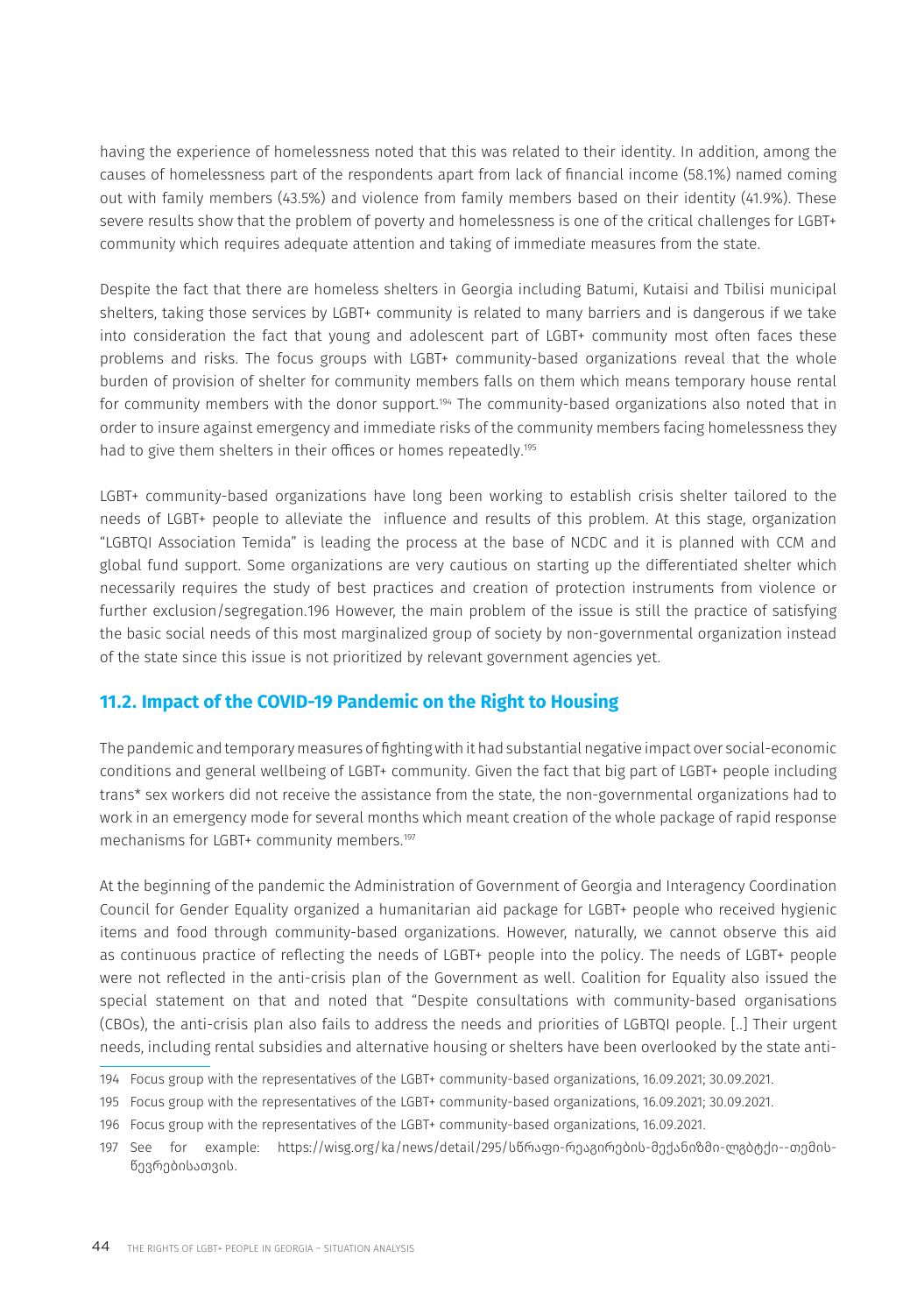crisis support programme. In its crisis response measures, the Inter-agency Coordination Council has offered largely fragmented feedback to CBO appeals and has not proactively addressed the complex challenges on the agenda".198

It was also noted in the statement that "The CBOs have received state support in the form of a few dozen boxes of food and personal hygiene kits, which have been promptly distributed as needed among groups of lesbian, bisexual and transgender women. This, however, is an act of one-off humanitarian assistance and cannot be perceived as an adequate response to either the general or the currently critical needs of the LGBTQI community".199

As was already mentioned, according to the study to assess COVID-19 influence the shelter issue was considered as the most important one during the pandemic - "when the community excluded from family and left without remuneration was also not able to return at home or pay the apartment rent. According to the quantitative component of the study during the pandemic, every tenth from 211 respondents faced housing problems (12,8%), and every third found it hard to pay the apartment rent (34,6%)".<sup>200</sup>

According to the representatives of community-based organizations participating in the focus groups conducted In the framework of this study, in the response of the COVID-19 crisis community-based organizations initiated close advocacy processes with the government to hand over the rapid response mechanism to the state. With this purpose, close communication was held with the Administration of Government and the Chair of Inter-agency Commission for Gender Equality, Violence Against Women and Domestic Violence. However, since the Chair left the post advocacy process was halted. This indicates the problems of integration in the existing systems of specific mechanisms of the state and ensuring its sustainability.201 As the practice shows the specific positive changes are often linked with the specific public servant and if they leave the processes suspend and/or human rights defenders and activists have to start advocacy processes over.

<sup>198</sup> Coalition for Equality – The Needs of Groups Beyond the Scope of the State Anti-crisis Plan, 1 May 2020.

<sup>199</sup> Ibid.

<sup>200</sup> Unpublished survey: Aghdgomelashvili and others, the assessment of the impact of the anti pandemic restrictions and anticrisis measures caused by novel coronavirus on LBTQI community, WISG, 2021.

<sup>201</sup> Focus group with the representatives of the LGBT+ community-based organizations, 30.09.2021.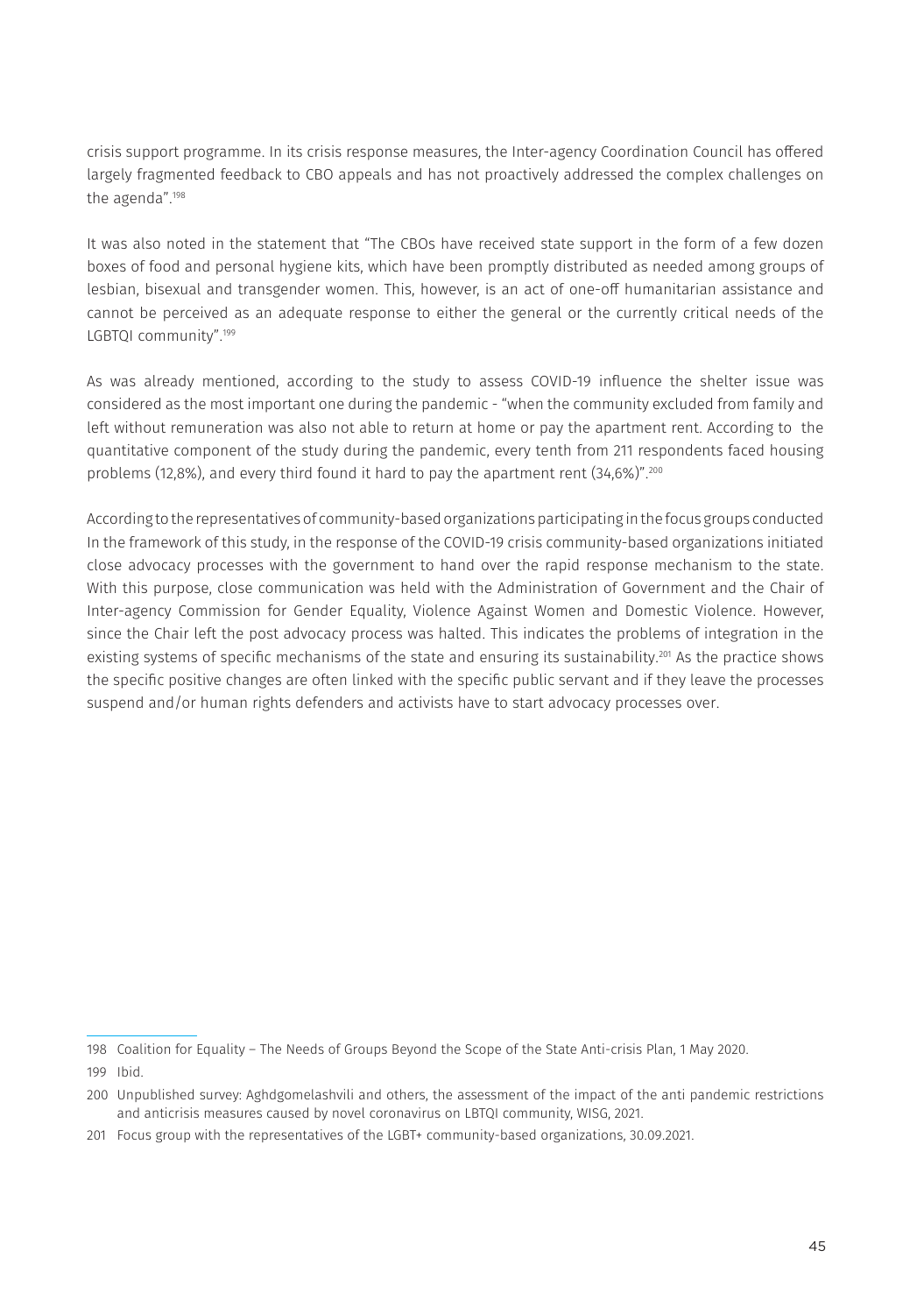### **12. RIGHT TO RESPECT FOR PRIVATE AND FAMILY LIFE AND INTIMATE PARTNER VIOLENCE**

### **12.1. Current situation and State measures**

The recognition of rights of nonheterosexual couples is the fundamental part of the respect to private and family life and it also includes marriage equality, the opportunity to have access to civil partnership and exercise of social and cultural rights based on it. Exercise of these rights is also closely related to social protection, inheritance, certain rights of criminal justice and also fundamental human right of selfdetermination in general.

International organizations are increasingly focusing their attention on state responsibility to ensure practical realization of the right to private and family life. The Council of Europe recommendation CM/Rec (2010)5 calls to the states to ensure elimination of unequal treatment between heterosexual and nonheterosexual partners. The recommendation notes at the same time that the states should create the possibility for the same sex couples, eradicate their problems related to the social reality through adoption of legal and other mechanisms.202

Georgian legislation does not recognize the right to respect to family life for nonheterosexual couples, it does not provide for the right to marriage equality as well including protection of this right through alternative institutes.

Right to marriage narrowed down in the Constitution of Georgia during 2017 reform. Article 30 of the new addition sets a restrictive definition: "Marriage, as a union of a woman and a man for the purpose of founding a family, shall be based on the equality of rights and the free will of spouses". The definition of marriage as a union of a woman and a man in the Constitution was the subject of political speculation for years as well as pre-election promise of the ruling party and it is supported by the government as well as parliamentary majority.203 It should also be noted that while working on the draft constitutional amendments the Constitutional Commission did not support the NGO proposition to also incorporate provision on civil partnership, namely to add the sentence: "other forms of cohabitation are regulated by the law".204

The marriage opportunity between the same sex coups is also excluded from the Civil Code according to which "Marriage is a voluntary union of a woman and a man for the purpose of creating a family, which is registered with a territorial office of the Legal Entity under Public Law (LEPL) – Public Service Development Agency of the Ministry of Justice of Georgia".<sup>205</sup> The Civil Code does neither provide for the recognition of alternative forms of cohabitation.

204 Ibid.

<sup>202</sup> Committee of Ministers Recommendation CM/Rec(2010)5 on measures to combat discrimination on grounds of sexual orientation or gender identity, adopted 31 March 2010, par. 23-25.

<sup>203</sup> See: <https://netgazeti.ge/news/199896/>

<sup>205</sup> Civil Code of Georgia, Article 1106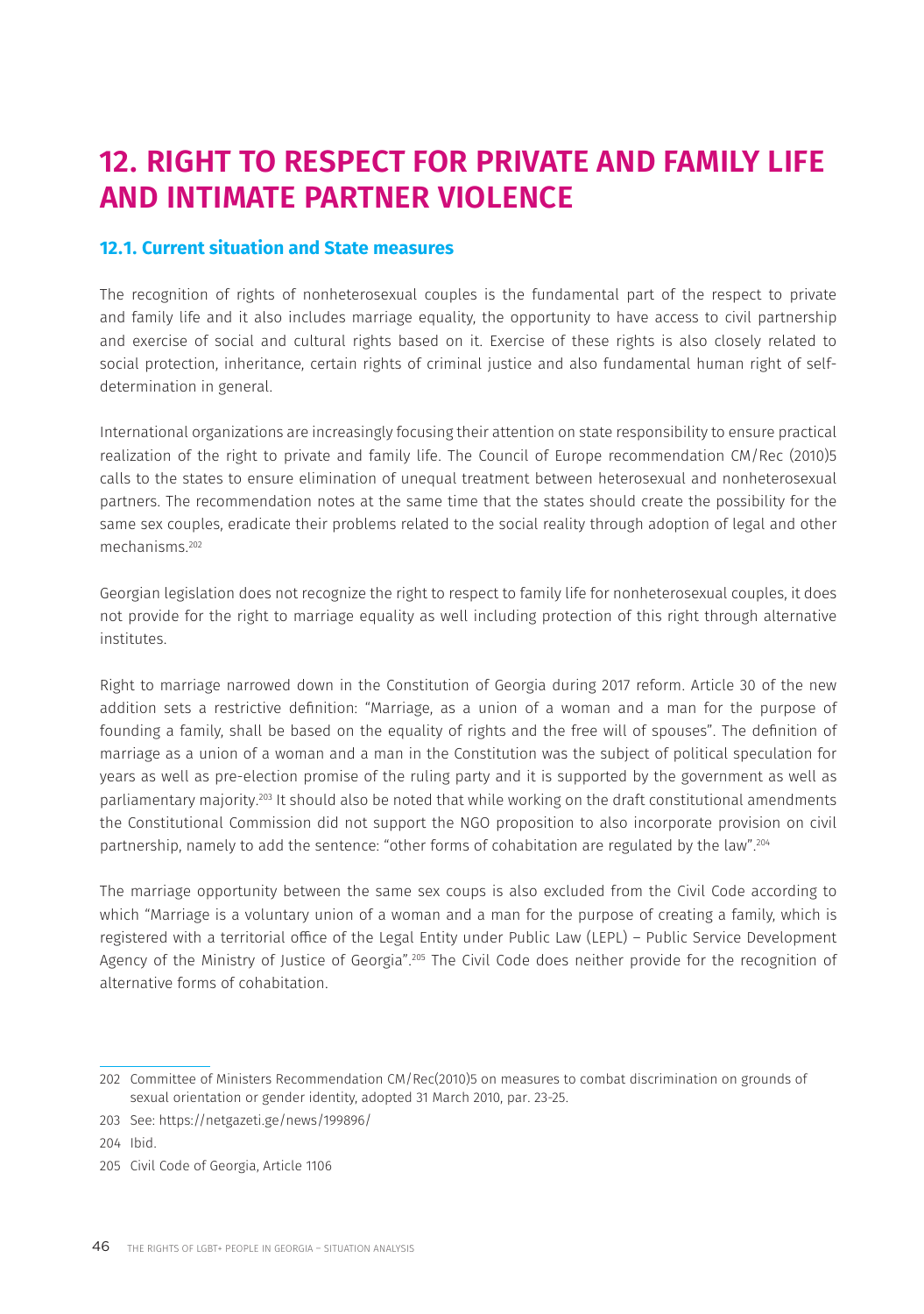Accordingly, Georgian legislation does not recognize any form of alternative regulation of the relationships of LGBT+ couples and recognition of their cohabitation, including the institute of civil partnership. This means that the same sex couples do not have access neither to the recognition of their relationship through marriage nor to the possibility of registration through special regime - "civil partnership". In addition to the international obligations this contradicts with the opinion of Venice Commission on the Draft Constitution of Georgia where it was clearly mentioned that that the norms regulating the right to marriage should not leave the same sex couples without legal recognition.<sup>206</sup>

It is also noteworthy that there is no decision of the Constitutional Court of Georgia on the issue of marriage equality and nonrecognition of cohabitation - despite the application on the issue the Court did not consider due to its unsubstantiated grounds.<sup>207</sup> However, it should be noted that despite the harsh restrictions on the right marriage equality implemented in the georgian legislation, the request of legal recognition of other forms of cohabitation of LGBT+ people as well as practical equality with the respective guarantees does not contradict with narrowing down of marriage institute to the unity of a women and a man. According to the requirements set by the international standards the states have responsibility to ensure legal recognition of cohabitation of LGBT+ people in order for them to be able to enjoy basic material, social or cultural benefits.208

The Parliamentary Assembly of the Council of Europe clarifies in that regard that "intolerance that may exist in society towards people's sexual orientation or gender identity can never be used as a justification for perpetuating discriminatory treatment, as this serves, unacceptably, to legitimise violations of human rights".209 States must do everything to combat the prejudice that enables such discrimination to persist, in order to fulfil their responsibility to protect and promote the human rights of all those within their jurisdiction and to eliminate discrimination on all grounds, including sexual orientation or gender identity.<sup>210</sup>

### **Intimate Partner Violence**

Among many other socio-economic problems, legal non-recognition of the cohabitation and relationship of LGBT+ people often becomes the reason for invisibility and secrecy of violence among partners. Respectively, it becomes impossible to learn the scale and plan the preventive policy for its reduction, due to the inexistence of statistics of revealing violence or other unlawful actions in the relationship.

<sup>206</sup> CDL-AD(2017)013-e Georgia - Opinion on the draft revised Constitution.

<sup>207</sup> The Constitutional Court did not consider the merits of the case Giorgi Tatishvili versus the Parliament of Georgia. The plaintiff argued on the conformity of the words of Article 1106 of the Civil Code of Georgia "a woman and a man" to the Article 36 (Article 30 in the new addition) of the Constitution of Georgia, which provided the right to marriage of the spouses and did not specify the sex. In the case, the Court detaches to an extent the issue of marriage equality from the norm defining the marriage (Article 36, now Article 30) and perceives it more as the part of special Article 14 (Article 16 in the new addition) the provision-principle on equality. As indicated by the Constitutional Court "understanding of the principles declared by the Article 14 of the Constitution of Georgia from the angle of specific right or the specific group of rights would unreasonably diminish its essence". It is also important that the argumentation presented in the application referred not to the right to marriage but to the discriminatory nature of marriage regime defined in the law. Hence, the application could not be accepted due to its unsubstantiated grounds and lack of reference of presented arguments to the indicated article.

<sup>208</sup> Latest decisions of the European Court of Human Rights prove this.

<sup>209</sup> PACE, Private and family life: achieving equality regardless of sexual orientation, Report, Doc. 14620|September 2018, par. 5.

<sup>210</sup> Ibid.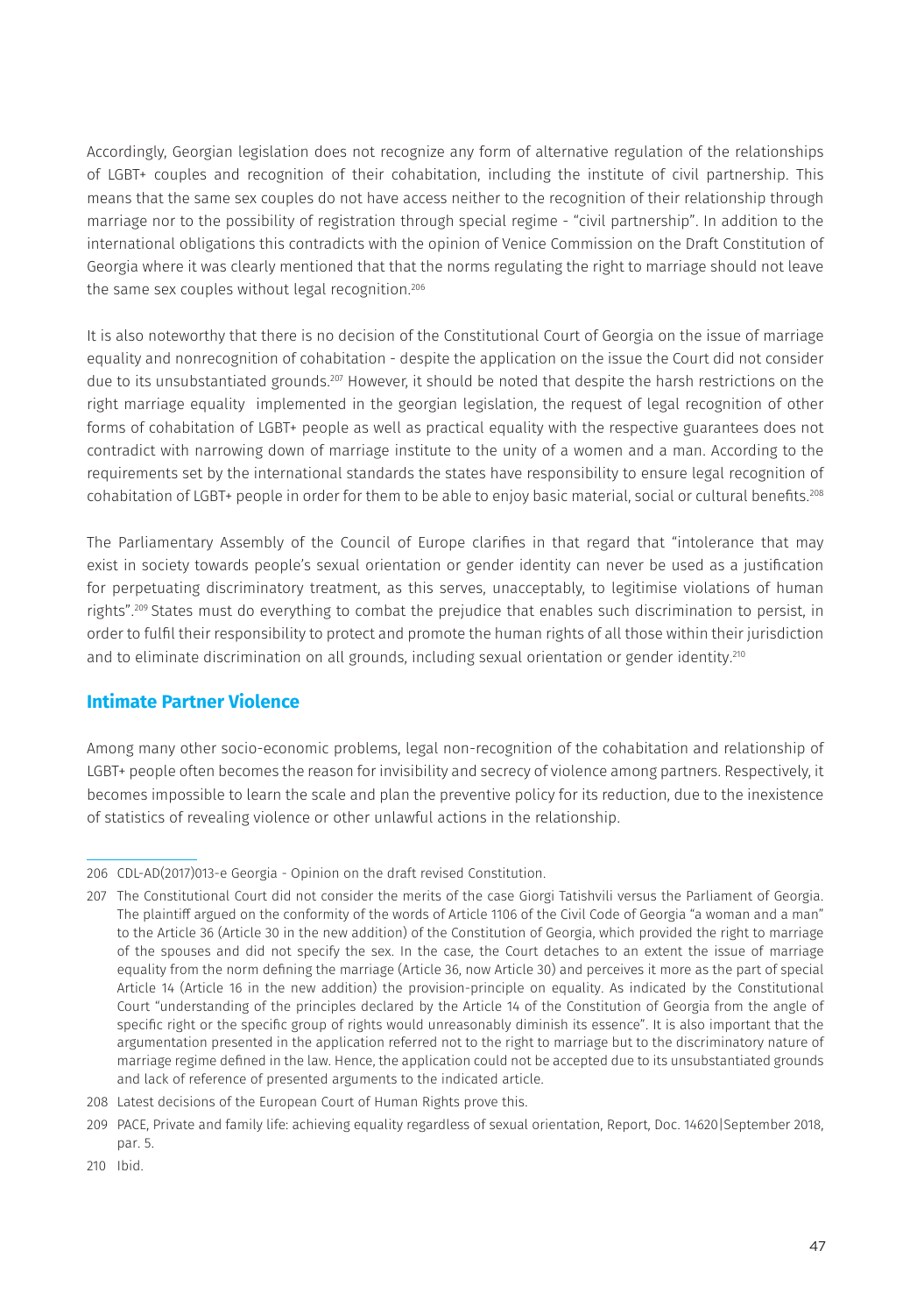The secrecy of problem is promoted by inflexibility of existing legal mechanisms on fighting domestic crimes that is mostly adjusted to the cohabitation of heterosexual family which, in turn, causes the possibility of exclusion of the victim in non-heterosexual relationship from existing state services for protection and assistance of victims, complicates the oportunities of obtaining the status of victim of domestic violence and substantially reduces the possibility of restoration of violated right.211 In addition, enhanced marginalization and social stigma caused by homophobia further aggravates the risks of possible violence in the relationships and leaves the people in intimate relationships in isolation and without assistance.<sup>212</sup>

It is noteworthy, that according to the studies conducted in Georgia LGBT+ women are the most vulnerable towards crimes committed between partners. According to the surveys, 81.2% (N=95) of lesbian and bisexual women were subject to violence during 2015-2018 years. Psychological violence prevails most often among the forms of violence.<sup>213</sup>

According to a survey conducted by the Women's Initiatives Supporting Group in 2021, among the respondents who had/have an intimate partner in the last two years, almost a third (N=63, 31.3%) have been victims of violence at least once, while the rest of the respondents (N=92, 45.8%) describe a relationship characterized by mutual violence.214 36.8% of respondents (N=74) themselves are psychologically abusive to their partner, and almost every fifth (19.9%, N=40) has physically abused their partner at least once.<sup>215</sup>

According to the same survey, the most common form of violence between intimate partners is psychological violence (72.1%, N=145). Almost half of the respondents (44.8%, N=90) state that their partner in some way controls their social contacts and restricts expression; 41.3% (N=83) stated that they had been a victim of sexual violence/harassment by a partner at least once, every third respondent (33.3%, N=67) was a victim of physical violence, every fifth (20.4%, N=41) experienced economic violence.

The Istanbul Convention, ratified by Georgia in 2017, defines domestic crime as "any act of physical, sexual, psychological or economic violence committed between a former or existing spouse or partner in a family or home, regardless of whether or not the abuser shares or has shared a place of residence with victim."216 As a result of the May 4, 2017, amendments to the Law on the Elimination of Violence against Women and/or Domestic Violence and the Protection and Support of Victims of such Violence, the circle of family members was expanded to include persons in unregistered marriages as well as those who had been engaged or are currently engaged in a single household.<sup>217</sup> Georgian Law, despite the changes, does not recognize domestic

<sup>211</sup> Jalagania L. and Chutlashvili K. Domestic Violence Based on Sexual Orientation and Gender Identity: Legislative Gaps and Policy Challenges, 2018, page 62

<sup>212</sup> Ibid, page 55.

<sup>213</sup> WISG, SHADOW REPORT to the Pre-Sessional Working Group for the 81st session of the Committee on the Elimination of Discrimination Against Women (CEDAW), Upcoming Pre-Sessional Working Group (05 Jul 2021 - 09 Jul 2021) State party: Georgia Discrimination and Violence Against Lesbian, Bisexual, Trans and Intersex Women in Georgia, par. 14, see: [https://wisg.org/Data/docs/news/2021/Shadow%20Report%20%28Georgia%29%20on%20Discrimination%20](https://wisg.org/Data/docs/news/2021/Shadow%20Report%20%28Georgia%29%20on%20Discrimination%20and%20violence%20against%20LBTI%20women%20-%20WISG.pdf) [and%20violence%20against%20LBTI%20women%20-%20WISG.pdf](https://wisg.org/Data/docs/news/2021/Shadow%20Report%20%28Georgia%29%20on%20Discrimination%20and%20violence%20against%20LBTI%20women%20-%20WISG.pdf) 

<sup>214</sup> Unpublished survey: Aghdgomelashvili and others, the assessment of the impact of the anti pandemic restrictions and anticrisis measures caused by novel coronavirus on LBTQI community, WISG, 2021.

<sup>215</sup> ibid.

<sup>216</sup> Council of Europe Convention on preventing and combating violence against women and domestic violence, 2011, Article 3, paragraph b).

<sup>217</sup> Article 4, paragraph g).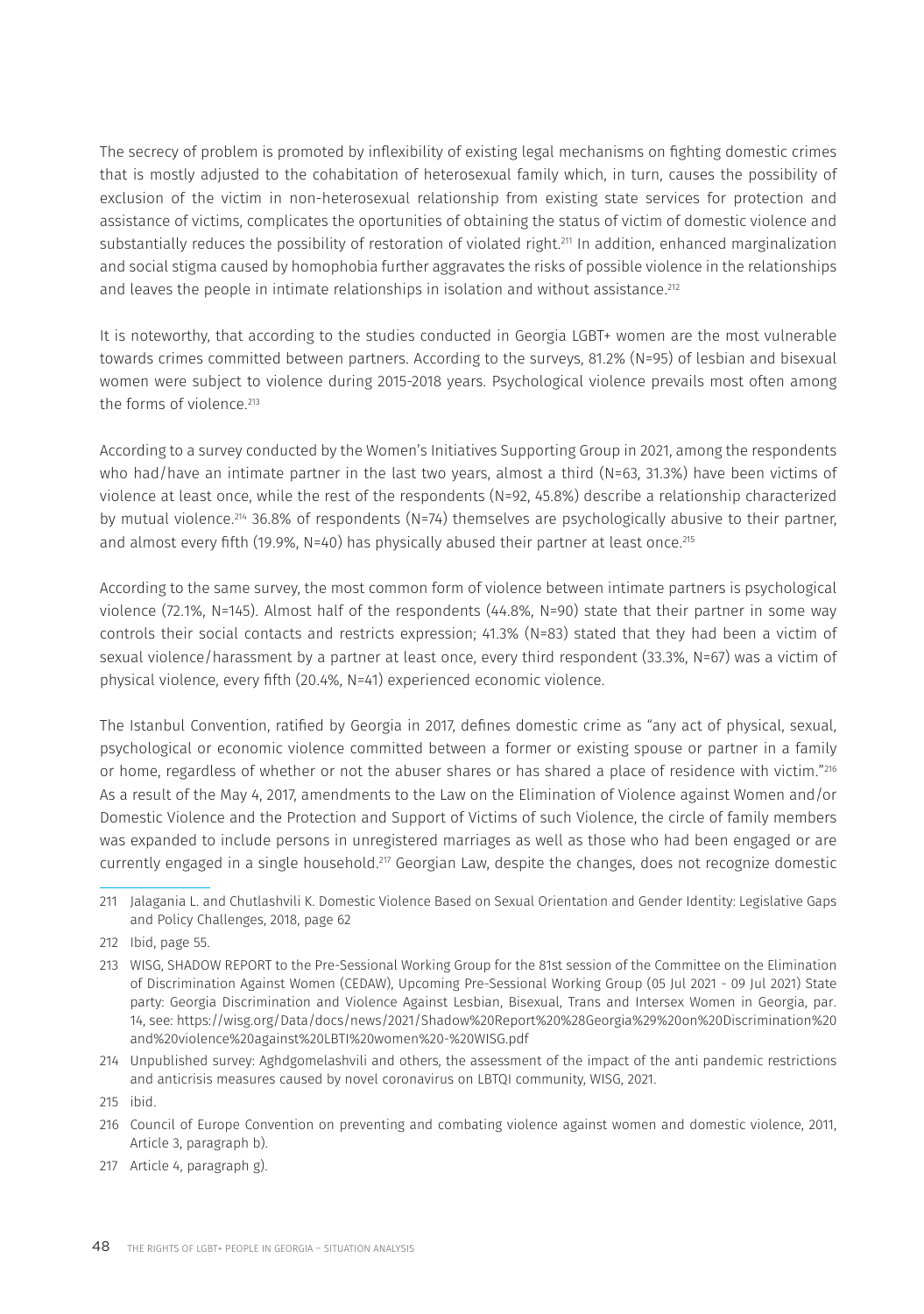violence between both heterosexual and non-heterosexual couples as a crime committed in the family. However, naturally, the circle of people in "unregistered marriages" does not include the cohabitation of LGBT+ people. As for a unified family unit, in such a case, there is more theoretical possibility to extend the provisions prohibiting domestic violence to couples who have been living together for at least a certain period of time. Nevertheless, if the couple does not live together and therefore does not engage in a single household, they remain outside the scope of this protection (this problem also applies to heterosexual couples/partners who do not live together).

Accordingly, the law enforcement system must recognize the need to detect and regulate crimes committed between same-sex partners to offer appropriate victim protection mechanisms as needed and ensure that proper preventative measures are taken through close cooperation with community organizations.

### **12.2. Impact of COVID-19 on exercising the Right to Respect for Private and Family Life**

Regarding the right to respect for family life, social isolation and reducing support spaces have been a challenge for members of the LGBT+ community. As the representatives of LGBT+ community organizations pointed out, the pandemic has to some extent, collapsed the unities formed on the ground.<sup>218</sup> Online communication proved to be a significant problem for both community organizations and the community itself, as many of them did not have access to the internet and computer devices, but there were also risks of breach of privacy. Therefore, despite the close communication between community organizations and members, providing them with the expected safe and supportive spaces was challenging.<sup>219</sup>

Under such locked-in conditions, community members who lived with their partners found themselves in isolation, which contributed to the increase in various forms of violence between intimate partners during a Pandemic. As the analysis conducted by the Women's Initiatives Supporting Group indicates, the Covid-19 Pandemic and related anti-crisis measures, as a whole, have had a negative impact on the quality of relationships between intimate partners. "Out of 177 respondents, 68 (38.4%) stated that the relationship had deteriorated sharply or noticeably [during the pandemic]."<sup>220</sup> According to the study, the change in the quality of the relationship is related to the experience of violence. Among those who have/had an intimate partner in the last two years, almost a third (N=63, 31.3%) have been victims of violence at least once, while the rest of the respondents (N=92, 45.8%) are in a relationship characterized by mutual violence.<sup>221</sup>

<sup>218</sup> Focus group with representatives of LGBT+ community organizations, 16.09.2021; 30.09.2021.

<sup>219</sup> Focus group with representatives of LGBT+ community organizations, 16.09.2021; 30.09.2021.

<sup>220</sup> Unpublished survey: Aghdgomelashvili and others, the assessment of the impact of the anti pandemic restrictions and anticrisis measures caused by novel coronavirus on LBTQI community, WISG, 2021.

<sup>221</sup> ibid.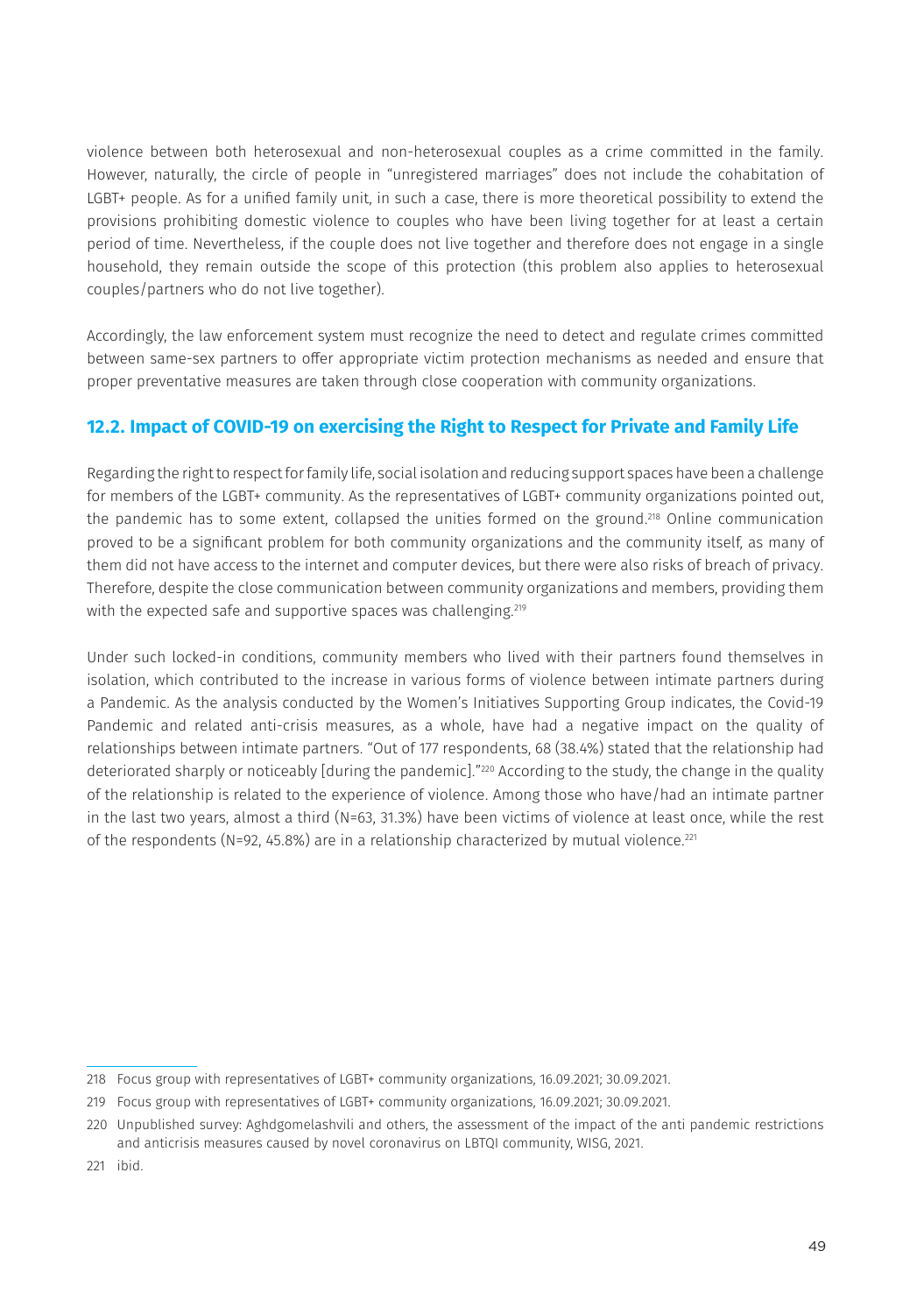# **CONCLUSION AND RECOMMENDATIONS**

As demonstrated in this report, despite the state's recognition of the LGBT+ community's rights, fundamental and significant barriers to their effective implementation remain. LGBT+ people face persistent discrimination and violence in all spheres of life, lowering their quality of life and erecting insurmountable barriers to exercising their rights, which has become even more pronounced in light of the social and health crises exacerbated by the Covid-19 Pandemic.

When examining the LGBT+ group's human rights and freedoms practices, it becomes clear that, given the current state of Georgia, LGBT+ is one of the most marginalized groups, suffering from institutional homophobia, negative public attitudes, and political instrumentalization. The report demonstrates that the state's policy toward the LGBT+ community is inconsistent and not based on the group's actual needs, which is also evident in Georgia's failure to meet its obligations - the state adopts legislative or policy measures that have no effect on real life and do not improve the LGBT+ community's quality of life.

Thus, proper state recognition of the LGBT+ group's rights and the adoption of effective, comprehensive measures tailored to the group's needs are critical, and it is critical to consider the following recommendations:

#### **Government of Georgia:**

- Should take appropriate measures to eliminate negative attitudes, stigma, and prejudices toward the LGBT+ group in the society. These measures should be based on examining the causes of existing attitudes and analyzing their impact on both the LGBT+ group and society as a whole. Equality-oriented education policies should ensure the active inclusion of these issues in formal and non-formal educational spaces in the relevant curricula on both civic education and human sexuality.
- $\checkmark$  National Governmental Mechanism for Gender Equality The Inter-Agency Commission on Gender Equality, Violence against Women, and Domestic Violence should establish an advisory group working on LGBT+ group rights and reducing discrimination, which will help the agencies within the Commission to see gender equality and intersectional discrimination as part of the broader goal of eliminating LGBT+ issues and to take appropriate action.

### **Ministry of Internal Affairs of Georgia and The Prosecutor's Office of Georgia:**

- $\checkmark$  For an effective police response to hate crimes, it is vital that the Ministry of Internal Affairs of Georgia takes into account the recommendations of the European Commission against Racism and Intolerance (ECRI) and the UN Universal Periodic Review (UPR) and ensures the establishment of an agency with a mandate to investigate hate crimes.
- $\checkmark$  Should refine the procedure for the production and publication of statistics developed by the Ministry of Internal Affairs of Georgia, the Prosecutor's Office of Georgia, the Supreme Court, and Geostat to obtain the statistics on crime-specific offenses in relation to the demographic data of the perpetrator and the victim, including the relationship between them, which is essential for planning a preventive function.
- $\checkmark$  Should strengthen efforts to develop protection and assistance services for victims of hate crimes. Services should be state-funded, geographically accessible, and tailored to the victim's individual needs.
- $\checkmark$  Should fully adhere to the standard of due diligence to prevent any violence and threat of violence against LGBT+ persons, conduct a transparent and impartial investigation into the acts of violence, punish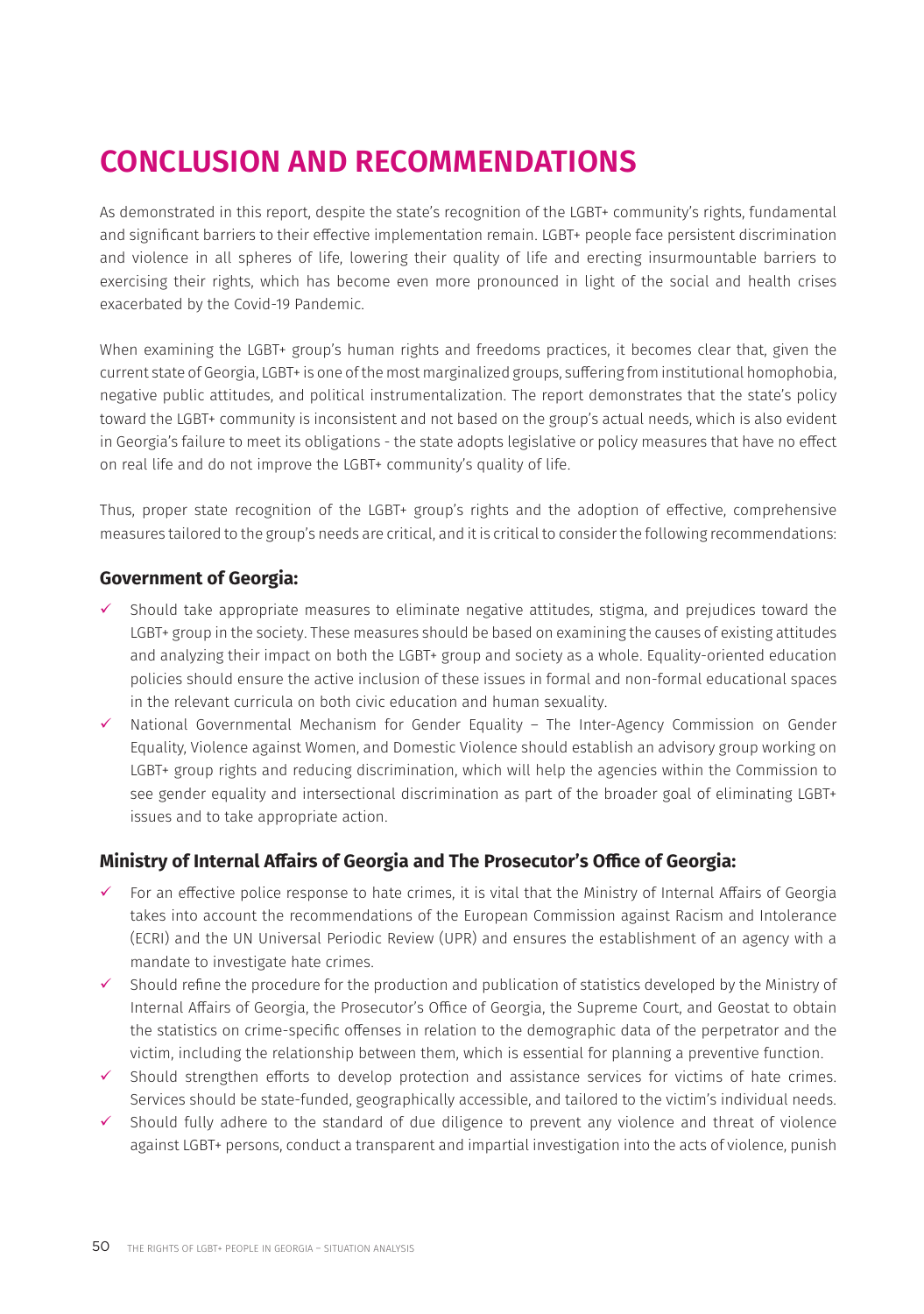the perpetrators, and restore the victims' rights. These include, first and foremost, the elimination of the syndrome of impunity and the appropriate immediate and effective legal response to hate speech and incitement to public violence.

- $\checkmark$  Should ensure an adequate response to the large-scale violent action that took place on July 5-6, including taking appropriate and immediate legal action on the fact of organizing violence and incitement to public violence by initiating criminal prosecution.
- $\checkmark$  Should ensure the recognition of the gravity of the crime committed between same-sex partners, the need for its detection and regulation, provide the victim with appropriate protection mechanisms as needed, and ensure proper preventive measures through close cooperation with community organizations.

### **Ministry of Justice of Georgia:**

 $\checkmark$  In cooperation with relevant government agencies and non-governmental/community organizations, should ensure the establishment and implementation of timely and transparent administrative mechanisms for the legal recognition of gender based on self-identification, which implies the complete abolition of established discriminatory requirements for gender recognition.

### **Ministry of Education of Georgia:**

- Should strengthen the inclusion of inclusive education on human sexuality in formal and non-formal educational spaces, to achieve the objective, it is necessary to constantly inform the public/parents concerning the need for education on sexuality and its crucial importance. Which also includes monitoring disinformation and preventing the spread of misinformation by anti-gender groups.
- $\checkmark$  Should take all measures to create a safe environment in schools and other educational spaces for LGBT+ students and pupils, including ongoing and permanent participation of educators and school administrations in educational training and seminars explicitly addressing issues related to the need to eliminate discrimination and ill-treatment on the grounds of SOGI and gender expression.
- $\checkmark$  Should ensure mitigating the impacts of the COVID-19 Pandemic on the exercise of the right to education, including addressing the needs of vulnerable groups and developing appropriate support programs for them, including tuition reduction. In addition, the state must ensure access to the internet and information technology so that students and pupils can be equally involved in the educational process and not be excluded on account of their social status.

### **The Ministry of Internally Displaced Persons from the Occupied Territories, Health, Labour and Social Affairs of Georgia:**

- $\checkmark$  Should provide a study of the macro and micro barriers (including a homophobic environment) in the labor market for youth and students to respond to existing challenges with relevant programs and policies and facilitate the transition of young people from school/university education to decent work.
- $\checkmark$  Should provide appropriate social mechanisms to overcome the crisis caused by the Pandemic, enabling LGBT+ people and their households to receive proper assistance, especially to families who have lost their employment due to the Pandemic and thus have no income.
- $\checkmark$  Following the recommendation of the Public Defender of Georgia should ensure the establishment of a relevant working group on trans-specific healthcare. The Ministry should immediately start working on trans-specific healthcare guideline documents and protocols to address the needs of trans people.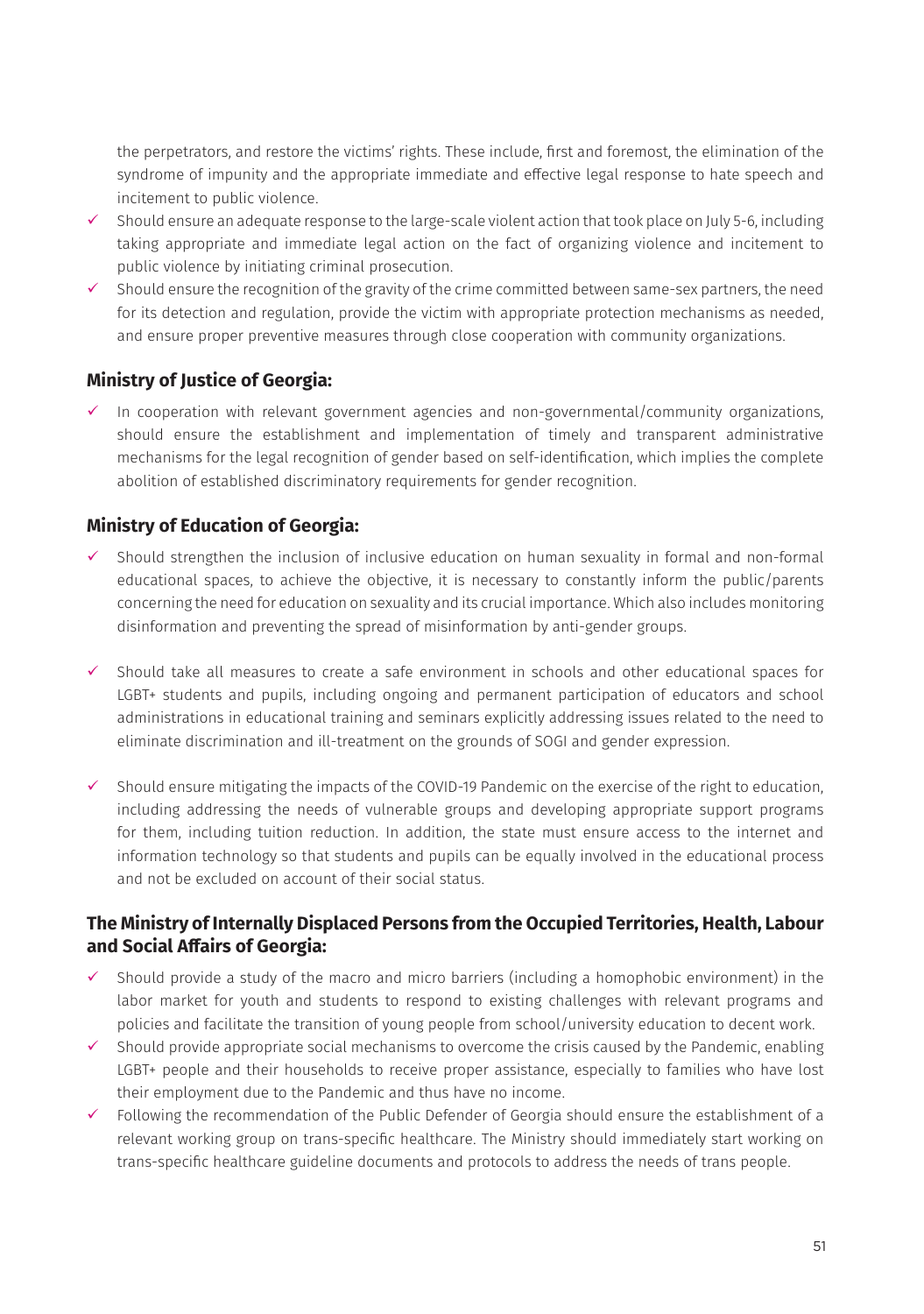- $\checkmark$  Should take appropriate measures to prioritize mental health in the country, including providing access to medications via price control.
- $\checkmark$  Should ensure the collection of statistical information on the number of homeless persons within the framework of the current normative regulation at the very least to identify homeless persons and, consequently, their rights and needs.
- It is essential to develop a national strategy and action plan(s) regarding homelessness within the appropriate timeframes and introduce a system for assessing the effectiveness of measures combating homelessness, including all groups at risk of homelessness, counting LGBT+ people.
- It is advisable that before implementing the pertinent legislative changes, the Municipalities should exercise their authority to register homeless people and develop appropriate methodologies, achieving this objective by implementing the coordination mechanism of local self-government bodies.
- $\checkmark$  In cooperation with local Municipalities, should ensure the administration of shelters and the accommodation of citizens in a way that is entirely in line with their individual needs and will be able to provide decent living conditions.

### **Parliament of Georgia:**

- $\checkmark$  Should ensure the effective implementation of the obligations set out in the International Labour Organization Conventions and EU directives in practice and carry out effective monitoring of the measures taken by the Government of Georgia within the framework of its oversight mandate.
- $\checkmark$  The Permanent Parliamentary Gender Equality Council, in collaboration with the relevant committee of the Parliament of Georgia, should facilitate the analysis/thematic research of discriminatory practices against LGBT+ persons in labor relations. Should formulate applicable policy changes and legislative initiatives to eliminate all barriers that prevent LGBT+ individuals from engaging in employment and decent work.
- $\checkmark$  Together with the Parliamentary Committee on Health and Human Rights, should prepare/initiate applicable legislative changes to develop transparent and effective mechanisms for quality monitoring in medical institutions, which will enable citizens, including LGBT+ people, to restore their violated rights.
- $\checkmark$  Should ensure the development of the concept of a homeless person.<sup>222</sup> This process should consider the structural dimensions of homelessness (physical, legal, and social). By international standards and reasonable practice, the Concept of Homelessness should not apply only to groups without a roof over one's heads. Consequently, people living in inadequate housing should not be left out of the definition of homelessness. To effectively combat homelessness, it is feasible to distinguish degrees of homelessness, namely, the concept of a homeless person and, on the other hand, the concept of a person at risk of homelessness.223

<sup>222</sup> The definition of a homeless person together with people without a roof over one's head should cover the following groups: people who use housing for the homeless; People living in women's shelters; People living in an immigrant shelter; People waiting to leave the institution, these include: penitentiaries, medical facilities and children's institutions/homes; People who live temporarily with relatives or acquaintances, as well as in alternative (unconventional) housing.

<sup>223</sup> The definition and criteria of a person at risk of homelessness should cover the following groups: people who receive long-term support as a consequence of homelessness; People living in hazardous housing; People on the verge of eviction; People living at risk of violence; People living in uninhabitable housing; People living in overcrowded conditions.